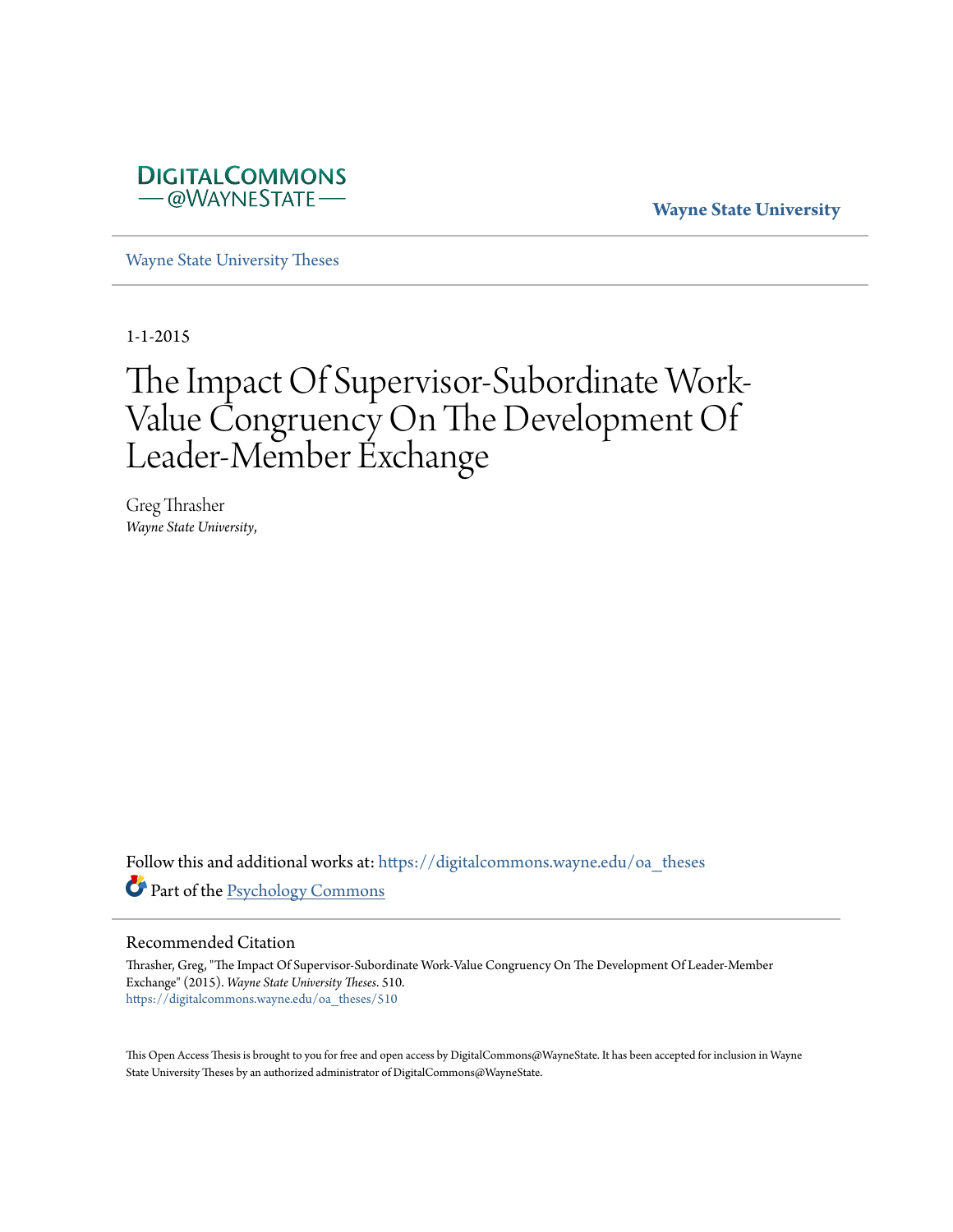#### **THE IMPACT OF SUPERVISOR-SUBORDINATE WORK-VALUE CONGRUENCY ON THE DEVELOPMENT OF LEADER-MEMBER EXCHANGE**

by

#### **GREG THRASHER**

#### **THESIS**

Submitted to the Graduate School

of Wayne State University,

Detroit, Michigan

in partial fulfillment of the requirements

for the degree of

#### **MASTER OF ARTS**

2015

MAJOR: PSYCHOLOGY (Industrial/Organizational)

 $\mathcal{L}_\text{max}$  and  $\mathcal{L}_\text{max}$  and  $\mathcal{L}_\text{max}$  and  $\mathcal{L}_\text{max}$ 

Approved By:

Advisor Date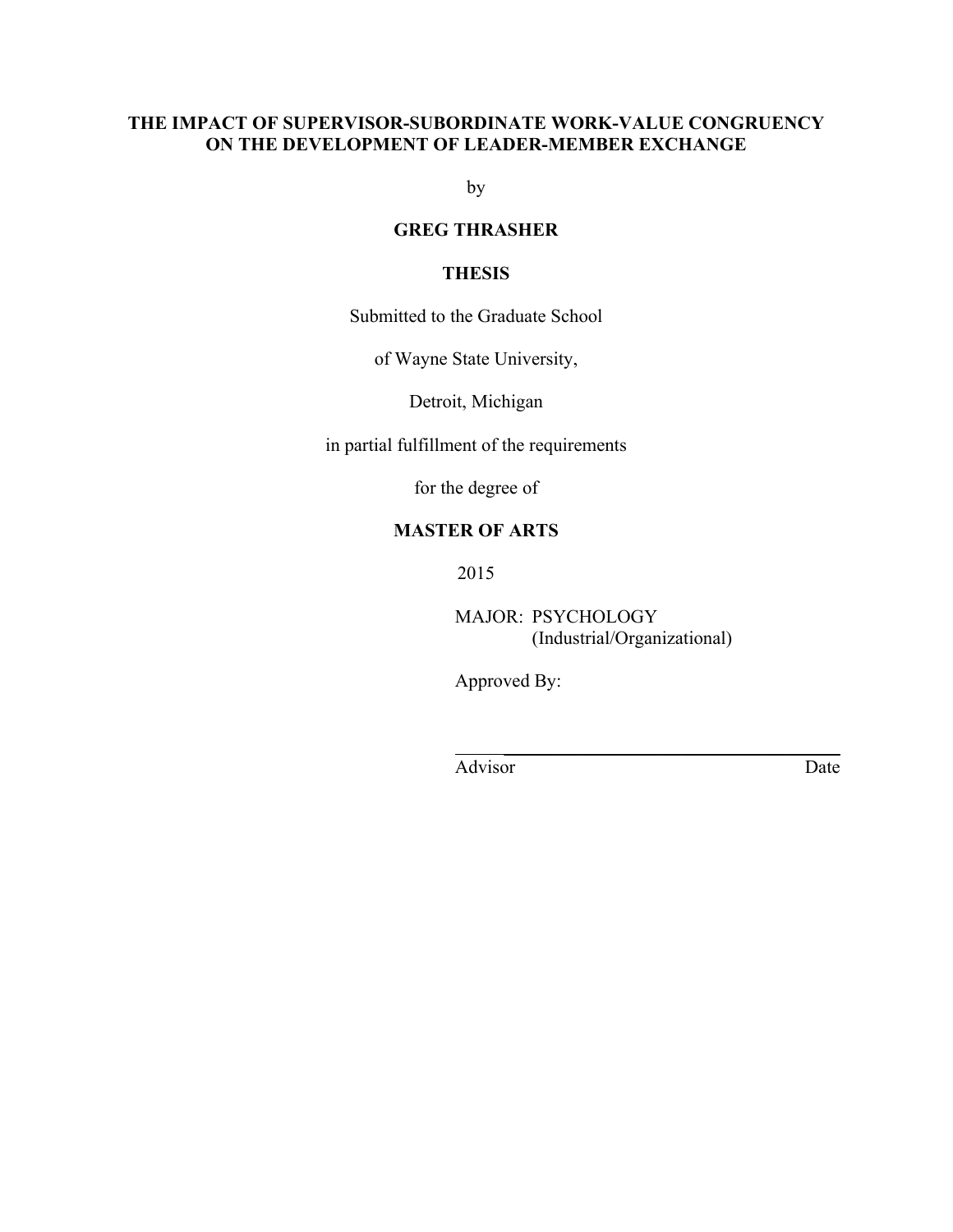| Hypotheses: The Moderating Role of Value Congruency on LMX Development. 18 |     |
|----------------------------------------------------------------------------|-----|
|                                                                            |     |
|                                                                            |     |
|                                                                            |     |
|                                                                            |     |
|                                                                            |     |
|                                                                            |     |
|                                                                            | .25 |
|                                                                            |     |

## **TABLE OF CONTENTS**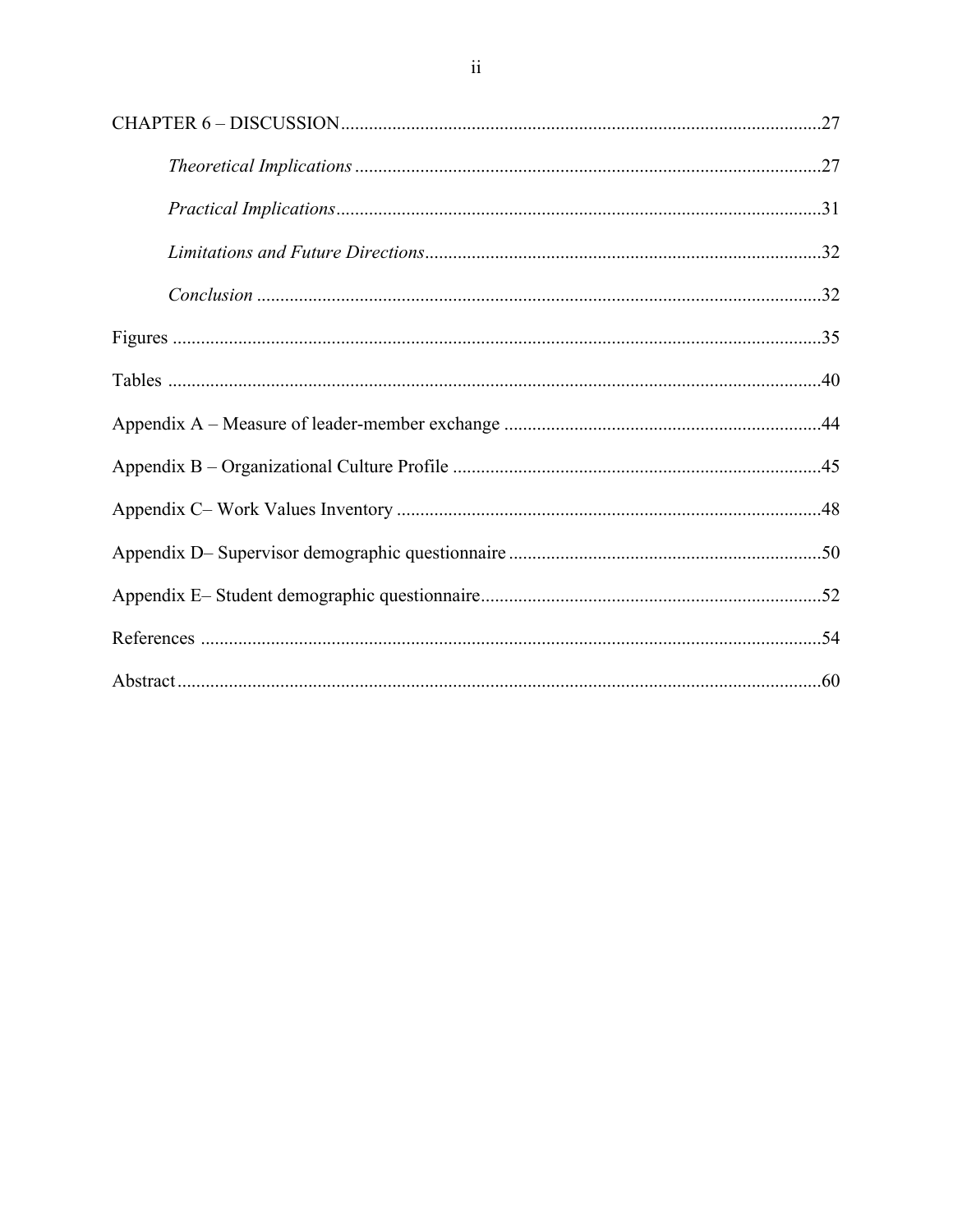## **LIST OF TABLES**

| Table 2: Descriptive Statistics and Correlations for Matched Pairs Sample - Leaders 40  |  |
|-----------------------------------------------------------------------------------------|--|
| Table 3: Descriptive Statistics and Correlations for Matched Pairs Sample - Followers41 |  |
|                                                                                         |  |
| Table 5: Descriptive Statistics and Correlations for Unmatched Sample - Followers 43    |  |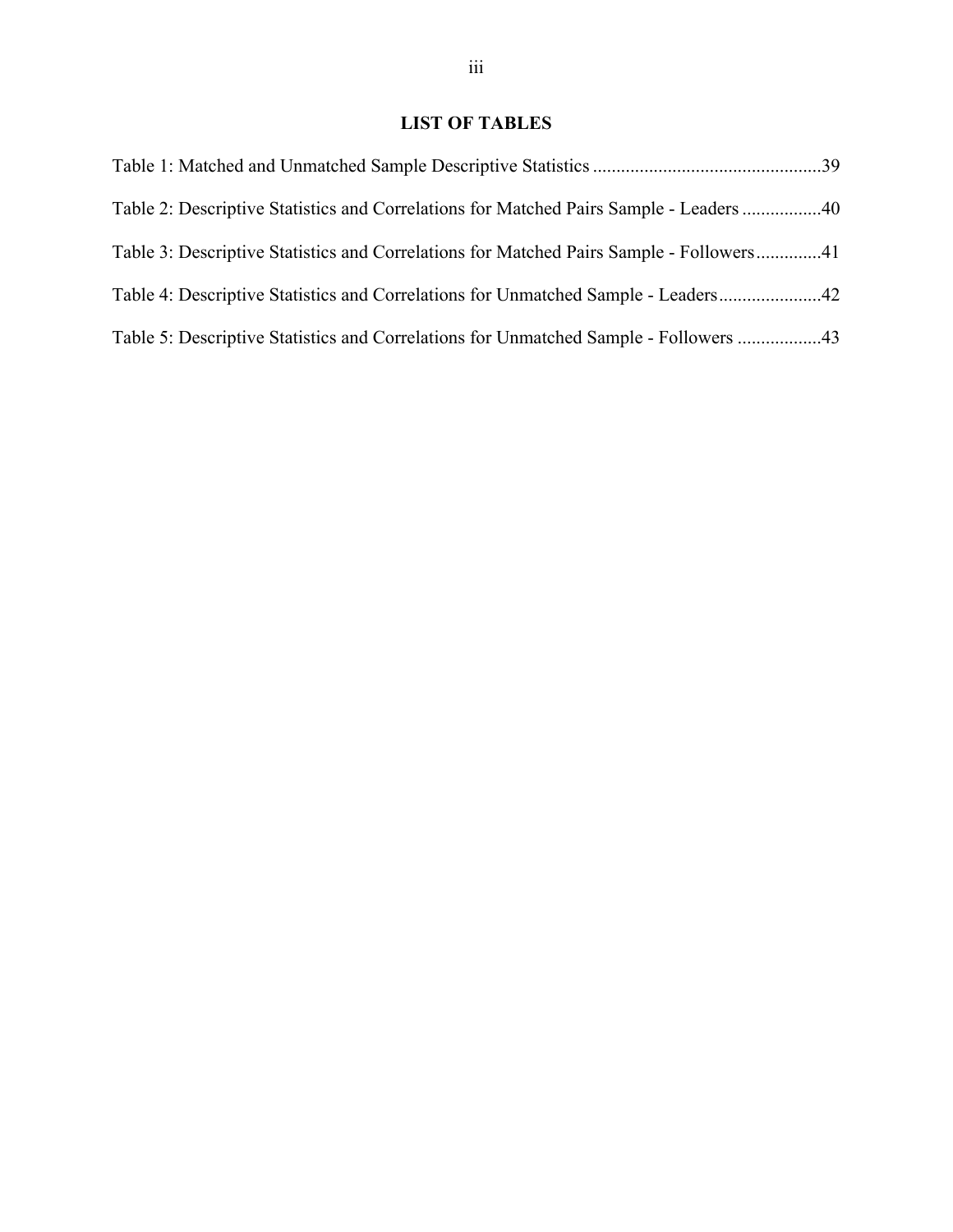## **LIST OF FIGURES**

| Figure 1: The Moderating Effect of Leader-Follower Status on the Value Congruency-LMX     |  |
|-------------------------------------------------------------------------------------------|--|
| Figure 2: The Moderating Effect of Leader-Follower Status on the Growth Value Congruency- |  |
| Figure 3: The Moderating Effect of Leader-Follower Status on the Dyad Contact-LMX         |  |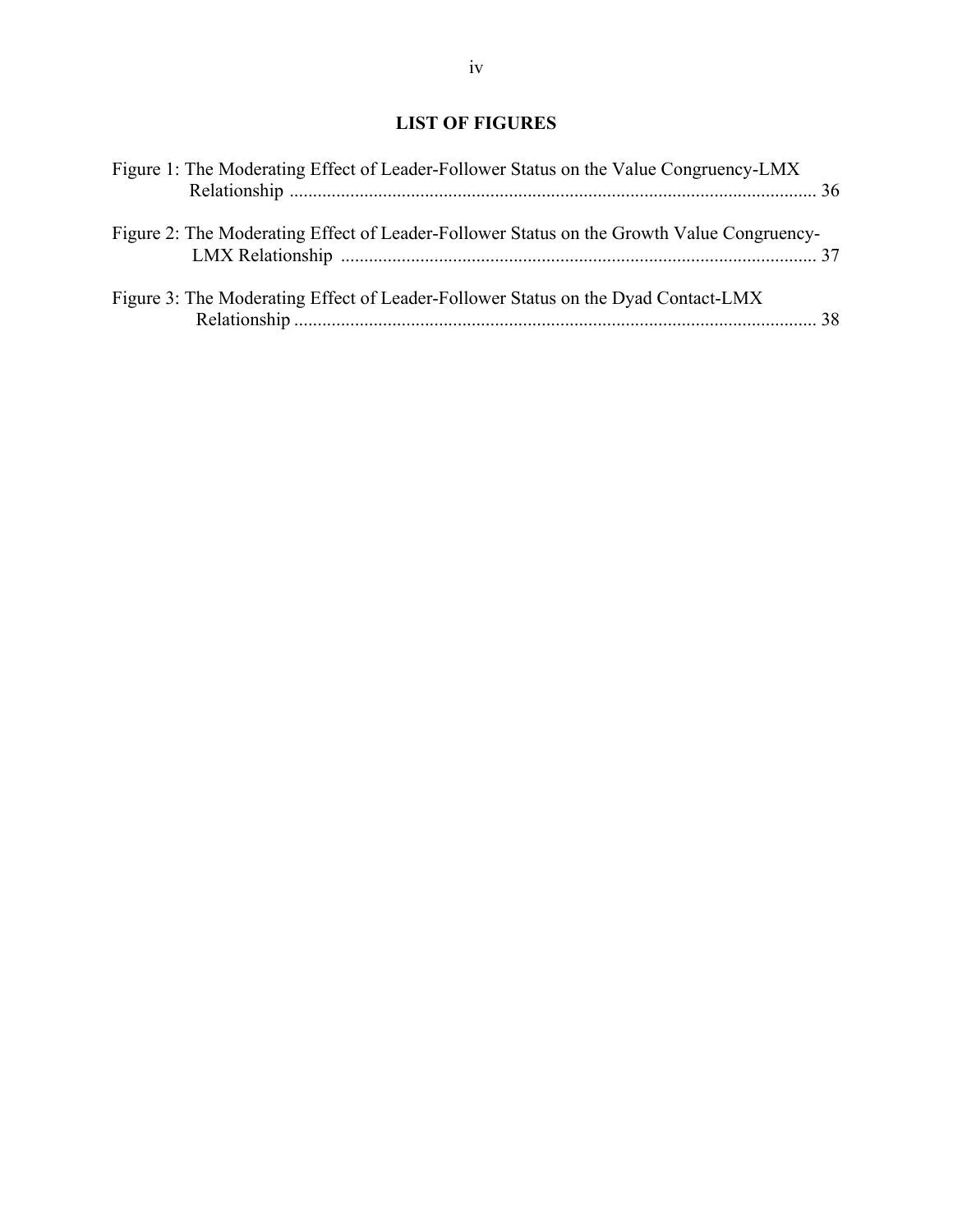#### **CHAPTER 1**

#### **INTRODUCTION**

There has been much research showing that employees' individual relationships with their supervisors can be a strong predictor of job performance (Avolio, Walumbwa, & Weber, 2009; Markham, 2010). The development of these supervisor-subordinate relationships has been referred to as leader-member exchange (LMX) and involves the formation of a job concept that revolves around not only aspects of the job task, but also the relational components of the position (Graen & Novak, & Sommerkamp, 1982). This definition mainly evaluates the relationship from the subordinate's perspective; however, more recent research has also examined the leader's perspective, as well as the dyadic interplay of these relationships (Gooty et al., 2012). As LMX involves the perceptions of the supervisor and subordinate's relationship, the majority of research has been done on pre-existing dyads and there is a need for more research on the development of the construct from the perspective of both dyad members (Markham et al., 2010).

Although there is much research on the establishment of the positive organizational outcomes of LMX, for the past 15 years there has been a call for a deeper understanding of its development over time (Bauer & Green, 1997; Gerstner & Day, 1996). The current study is designed to evaluate both the predictors of positive LMX relationships, as well as the mechanisms that affect the growth of leader-member exchange across employment duration, specifically looking at leader-follower value congruence as a moderator of this relationship. In order to understand the importance of quality LMX relationships within an organization and why leader-follower value congruence should play an important role in this relationship, a review of the relevant literature on these topics will now be presented.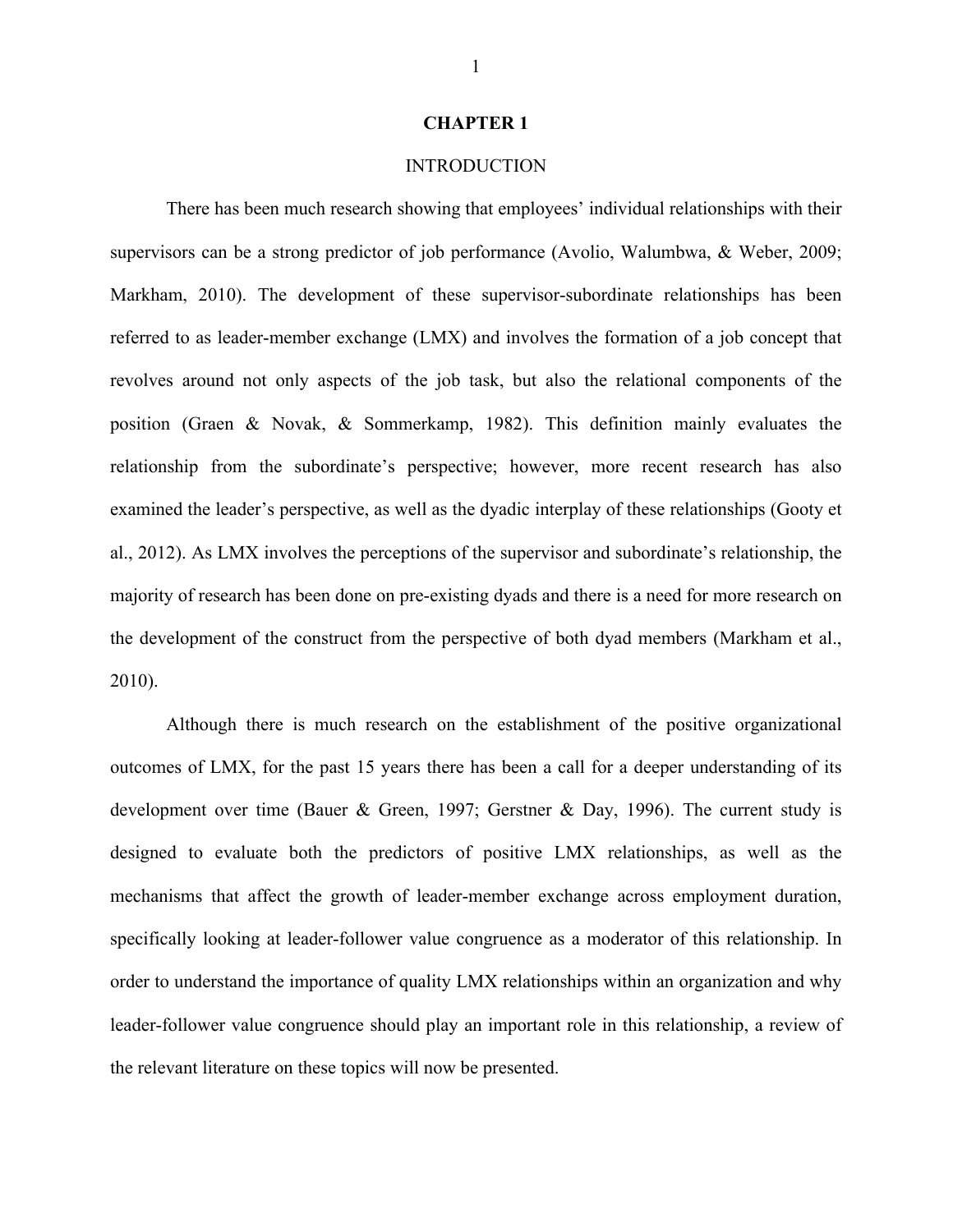#### *Note about the flow of the literature review*

Before beginning the literature review I would like to discuss some changes to the original proposal. Due to very low response rate at the initial time point it was not possible to collect longitudinal data. In response to this a separate data collection was conducted that administered more user friendly and time sensitive measures. After reevaluating the questions surrounding the nature of LMX and value congruence cross-sectionally, as opposed to over time, supplemental analyses were conducted. The following literature review will cover topics related to hypotheses that were initially proposed and tested (main effects of value congruence on LMX), hypotheses that were initially proposed and not tested (LMX development), followed by a review of theory supporting the supplemental analyses there were that run regarding other relevant issues surrounding the nature of LMX from both the leader and follower's perspective (effect of contact frequency on LMX, LMX agreement, and the incremental validity of value congruence over time spent).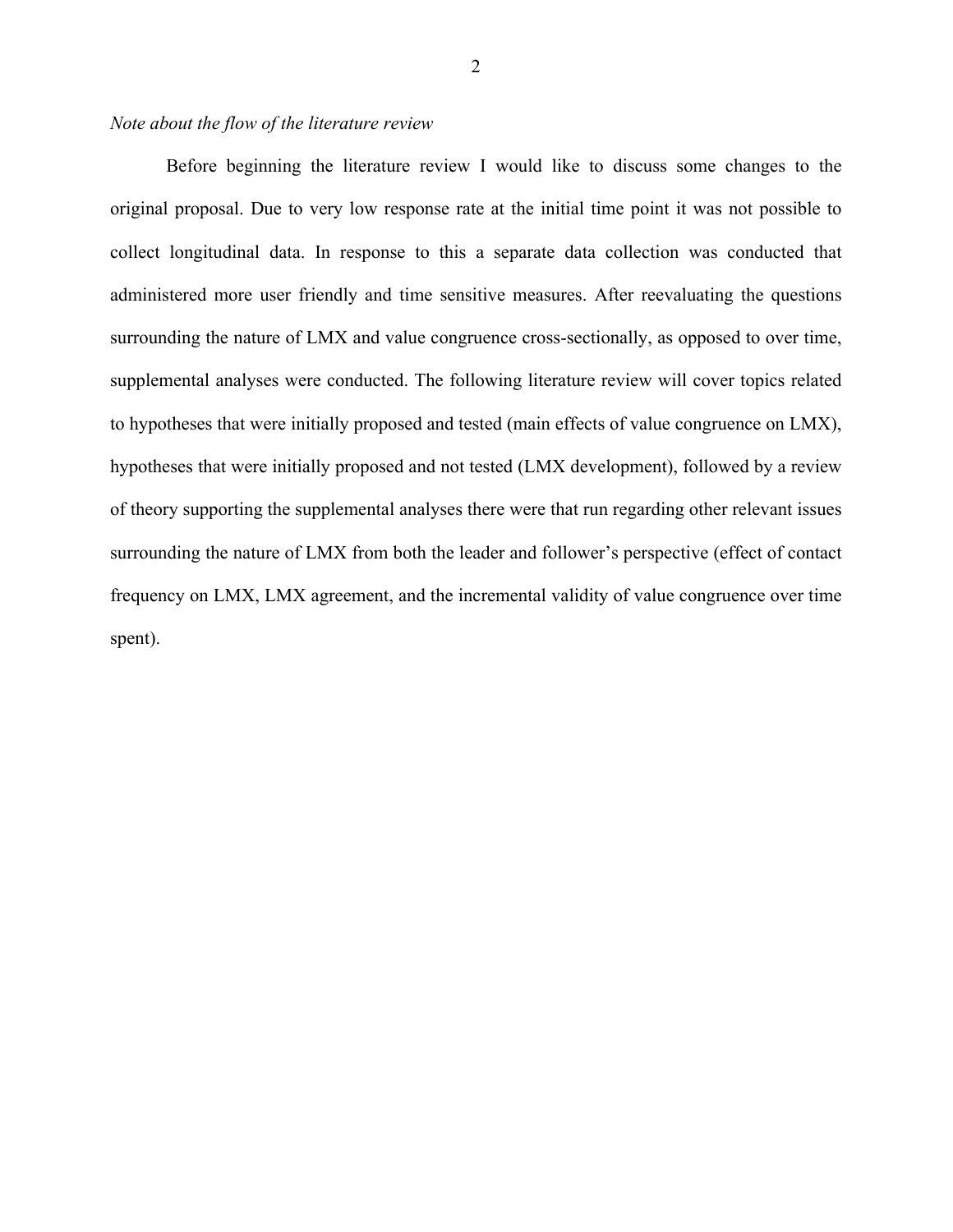#### **CHAPTER 2**

#### THEORETICAL BACKGROUND

#### *Leader-Member Exchange*

The construct of leader-member exchange (LMX) grew out of the study of dyadic leaderfollower workplace roles and how workers use these roles to meet the social and task based demands of their job (Dansereau, Graen, & Haga, 1975; Graen, 1976). Early research on dyadic leader-follower relationships began by focusing on the differential relationships held by leaders with their various followers (Graen, Dansereau, & Minami, 1972). The study of these dyadic relationships eventually grew into a conceptualization where the focus was based less on differential relationships and more on the exchange process that takes place between leaders and their followers (Dansereau, Graen, & Haga, 1975). From this conceptualization it became important to understand not only how these roles are defined, but also how they develop over time (Dienesch & Liden, 1986). Over the last 25 years it has become apparent that the development of these workplace relationships can be very complex and involve a number of antecedents and outcomes. Furthermore, Gerstner and Day (1997) discuss LMX as being predictive of outcomes at the individual, group, and organizational level.

Early work on LMX found it to be related to such aspects as job design and the matching of individuals' needs to the job characteristics (Graen et al., 1982). When the needs of an individual are aligned with the characteristics of their job, Graen et al. (1982) found LMX to result in positive outcomes such as increased job satisfaction and productivity. For example, in their study they found that when individuals with high growth strength needs were exposed to opportunities for skill enrichment through training, the LMX-productivity relationship was much stronger than for individuals with lower need for growth.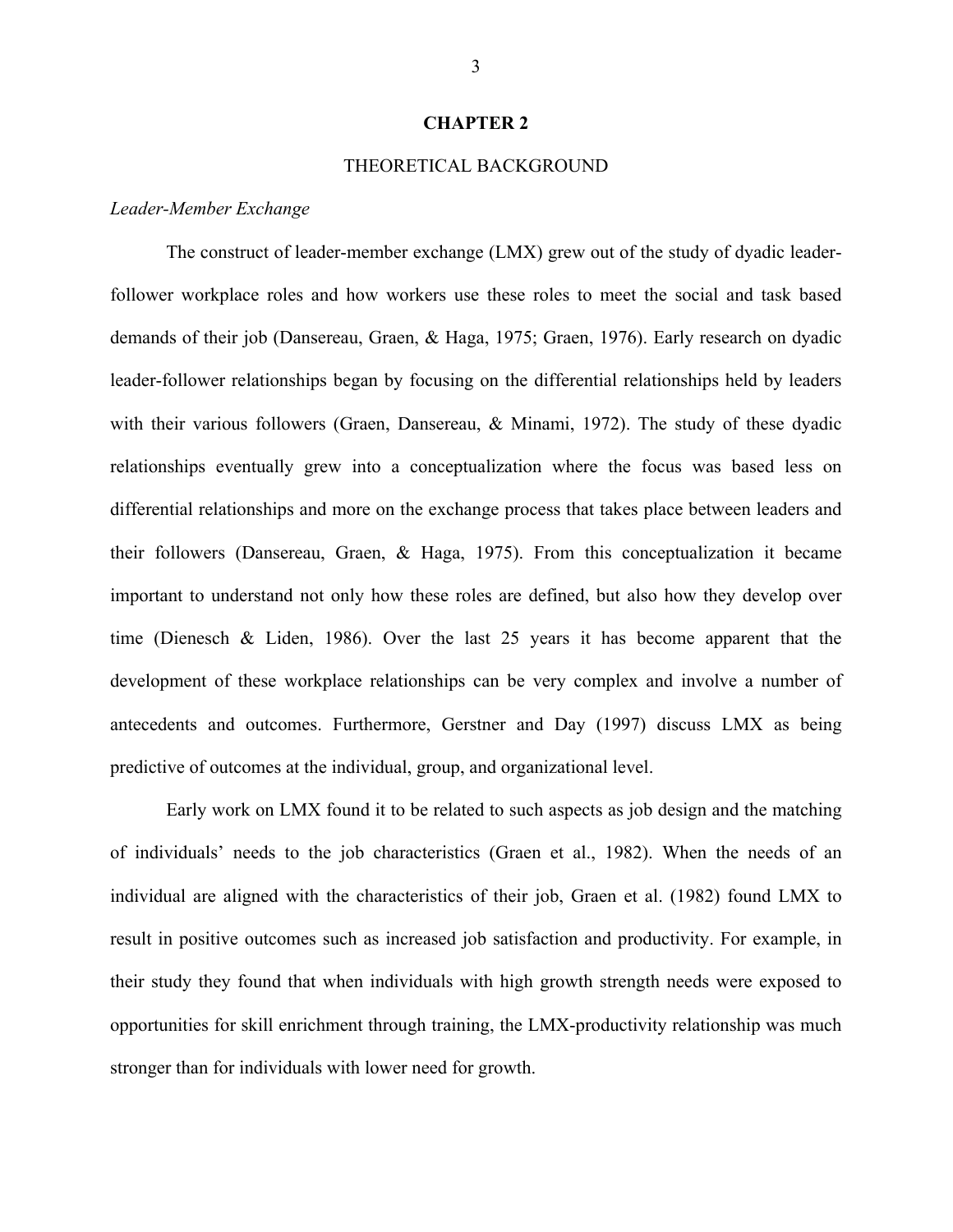Although these findings display the importance of individual and leader characteristics, more modern research has focused on the underlying mechanisms of LMX and the reciprocal nature of the relationship. A newer way of evaluating LMX involves not only looking at both dyad members' characteristics, but at how this relationship evolves at the individual, team, and organizational levels (Gooty et al., 2011; Henderson, Wayne, Shore, Bommer, & Tetrick, 2009).

Regarding the relationship between the quality of LMX relationships and various organizational outcomes, there is a large body of research tying the construct to a variety of desired outcomes (Gerstner & Day, 1997). For example, early research on the outcomes of LMX found interventions aimed at training LMX increased the objective job performance of government administrative workers more effectively than groups trained in job design as well as placebo groups (Graen et al., 1982).

Quality LMX relationships have also been tied to more subjective organization outcomes. Liden, Wayne, and Stilwell (1993) found a positive relationship between supervisors' ratings of employee job performance and LMX after two weeks of employment, in a study of newly hired employees, which aimed to evaluate the beginning and developmental phases of LMX.

Pertaining to more specific types of performance, high-quality LMX relationships have been tied to creative performance behaviors, such as research and design outcomes in academic as well as commercial fields (Olsson, Hemlin, Pousette, 2012). LMX has also been shown to indirectly affect group performance in Chinese telecommunication employees through increases in instances of informal leadership behaviors (Zhang, Waldman, & Wang, 2012).

Although the importance of LMX in relation to a variety of outcomes has been established cross-sectionally, longitudinally, there have been a handful of studies that evaluate the effects of LMX over an employee's tenure within an organization (Bauer, Erdogan, Liden, &

4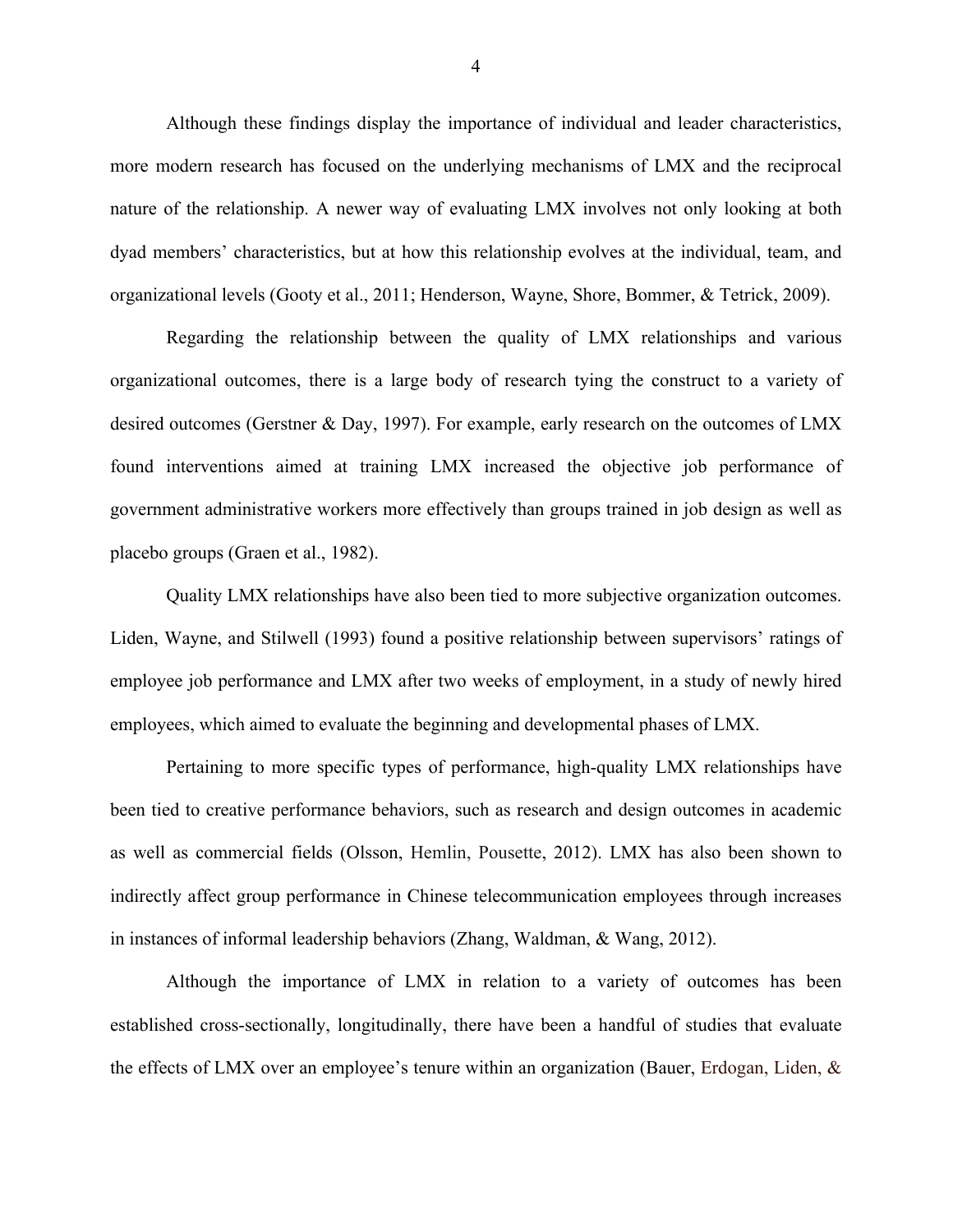Wayne, 2006; Bauer & Green, 1996; Liden et al., 1993; Nahrgang, Morgeson, & Ilies, 2009). These studies reveal not only the nature of the construct over time, but the effect of many important factors on the development of exchange relationships. In an evaluation of new employees over three time points, 0-5 days, 6 weeks, and 6 months, Liden et al. (1993) found that supervisor ratings of performance as well as past LMX predicted a significant amount of variance in future perceptions of LMX. Interestingly though, the greatest predictors of future LMX in this study were affective variables such as perceived similarity, liking, and expectations. This is explained through the suggestion that early in a relationship, dispositional characteristics are the most available judgment making tools, leading to early developing LMX being based on more subjective criteria.

Looking at the effects of these subjective criteria alongside other objective factors, Bauer and Green (1996) found that in a sample of university graduates who have recently accepted new jobs, LMX growth was positively affected by factors such as personality similarity, positive affectivity, and performance. The impact of these variables over time is attributed to quality leader-member relationships being the result of a trust building exercise between both parties.

This body of research, both cross sectional and longitudinal, clearly shows how strong LMX relationships can affect organizations positively from the bottom up. However, what this literature is lacking is a deeper examination of shared dyadic characteristics that will aid in the quickest development of these relationships, and how such shared characteristics will interact from both the leader and follower perspective (Gooty et al., 2012; Liden et al., 1993; Markham, 2010; Nahrgang et al., 2009).

The current study is designed to add to the understanding of LMX development through an evaluation of how the relationship progresses from initiation of employment onwards and how

5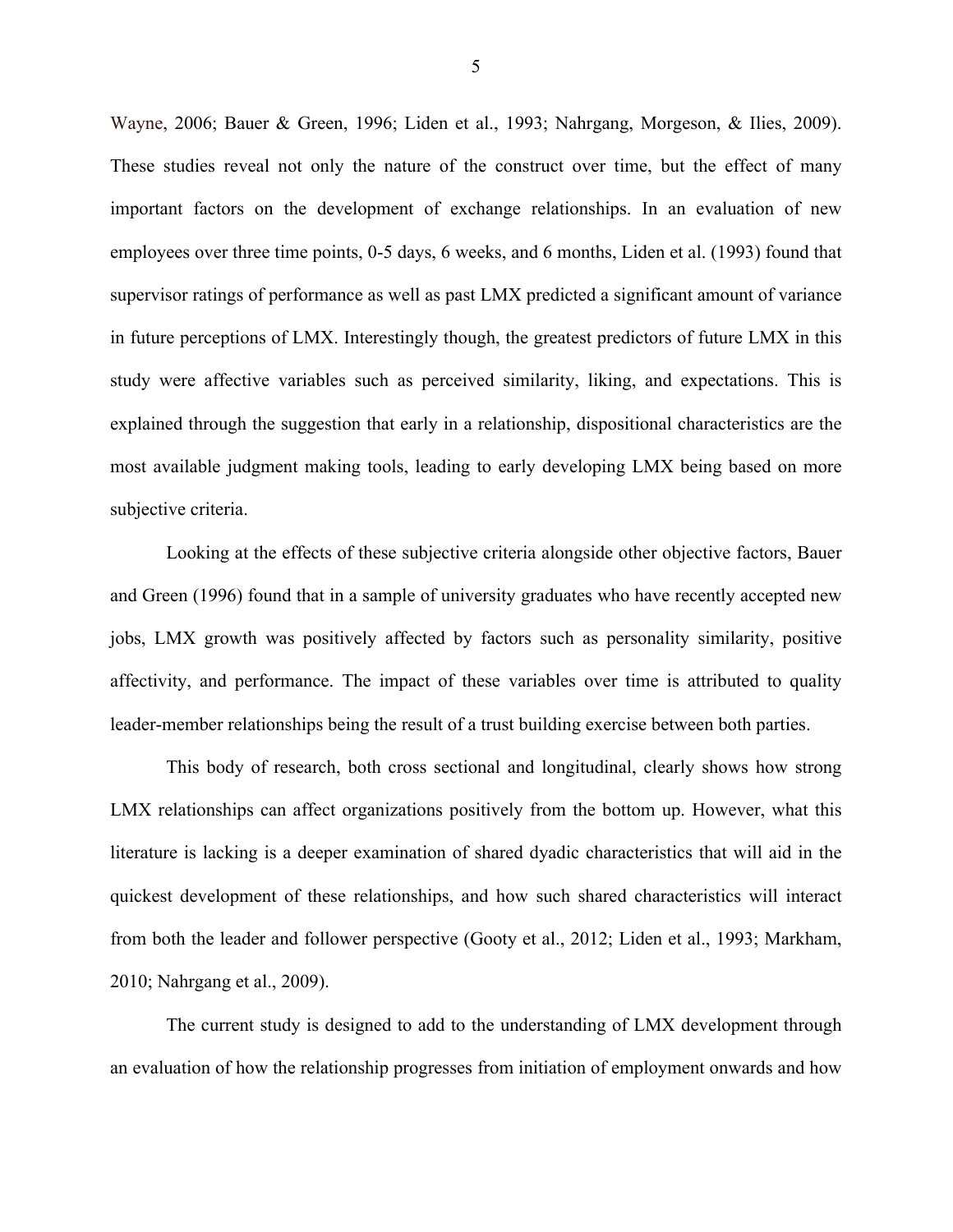shared values affect this progression. Based on past research suggesting that similarities between various leader-follower traits such as personality, gender, and affectivity affect the development of LMX (Bauer & Green, 1996; Gerstner & Day, 1997; Nahrgang et al, 2009), it would follow that similarities amongst leader-follower work-values should play a comparable role. As there has been much research on how shared values affect the fit of the individual with their organization, team, and amongst individual relationships, value congruence should also play an important role in the level of LMX reported by both leaders and followers. This is outlined in more detail in the section below.

#### *Development of Leader-Member Exchange*

Gerstner and Day (1997) discuss how leader-member relationships are expected to grow and strengthen over time as the dyad members share new and different experiences. Bauer and Green's (1996) early longitudinal research on the development of LMX shows that, through the development of trust, certain dyad similarities such as gender and affectivity interact with the development of LMX. Bauer and Green describe three-stages of LMX development:

- Role-taking An establishment of roles through expectations and standards.
- Role-making An evolution of previously made roles through exchanges based on performance.
- Role-routinization The final stage where exchanges become more predictable.

The role-taking stage is of great importance, as events taking place early in development will combine to shape later LMX relationships (Bauer and Green, 1996). More recently, there has been an increase in the study of LMX relationships during this role taking stage, from the initial interaction through the early stages of the relationship (Markham, 2010; Nahrgang et al., 2009). These studies of early LMX development are of importance as they are not only reflective of the quality of relationship which will be present later, but offer insight into a period of development which is based less on performance and more on subjective factors (Bauer & Green, 1996;

6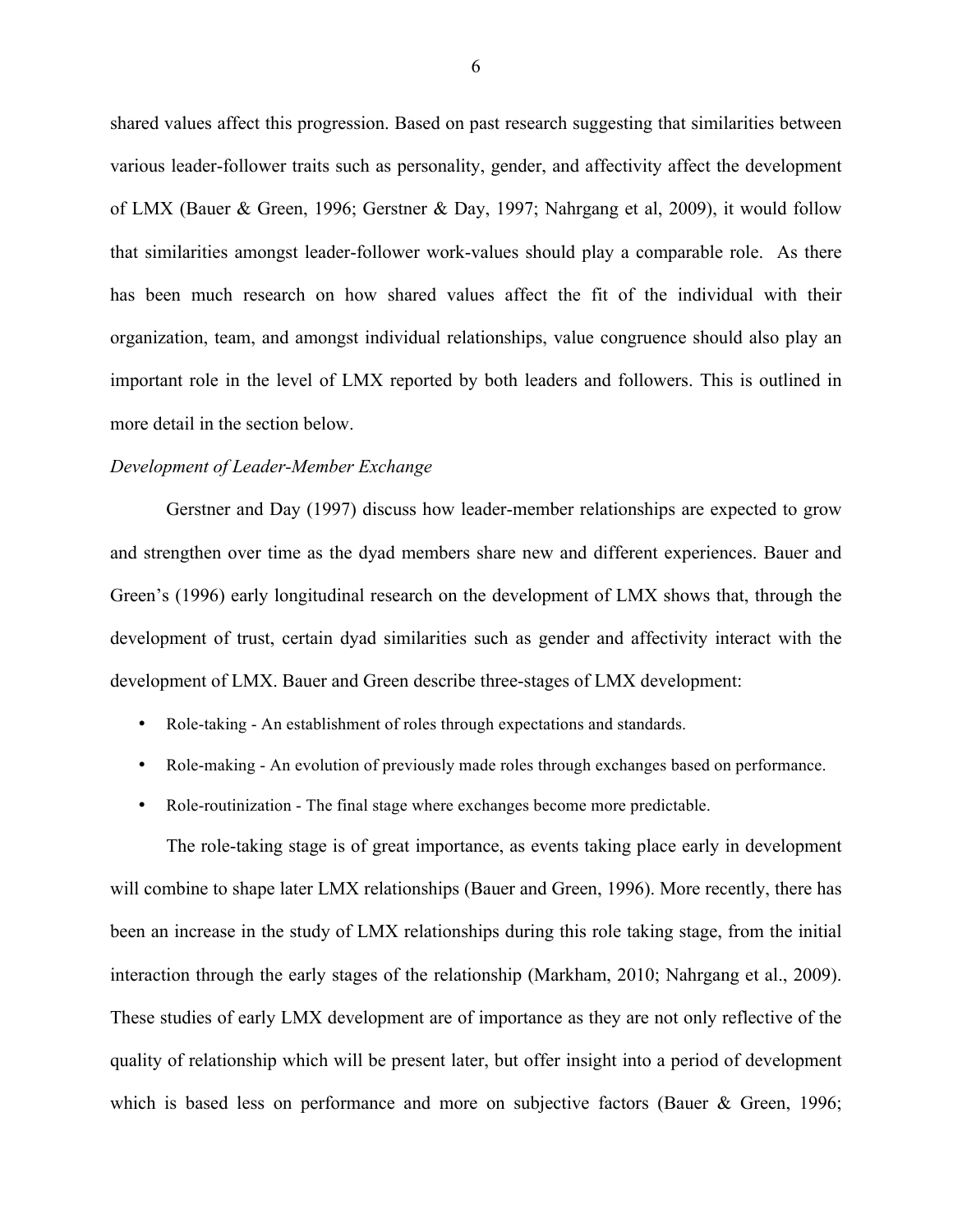Nahrgang et al., 2009). Nahrgang et al. (2009) expanded on past longitudinal research by investigating how personality traits affect the development of LMX from both member perspectives. Their findings suggest that these relationships form and stabilize quickly from initiation through an 8-week period, with traits such as extraversion increasing this relationship.

In a recent meta-analysis on the topic, Gooty et al. (2012) state that, "A leader and follower who share similar mindsets, work values and/or experience momentous relationshipbuilding events together might development such convergence quicker than leader–follower dyads that do not" (p. 1083). Giberson et al. (2009) mirror this thought by suggesting that it is not only the values of lower level leadership, but also the personality and values of top echelon leaders that affect how followers will perceive their place within an organization. This suggests that since LMX is the perception of a shared relationship, characteristics of both the individuals and the environment, which are shared or common between the dyad, will play a role in its development.

Social identity theory offers further explanation regarding how shared mindsets, goals, and the environment foster the development of LMX. Social identity theory points to how when leaders and other organizational members identify as members of the same in-group, their attitudes and behaviors tend to align reinforcing similarities (Tajfel and Turner, 1979; van Knippenberg & Hogg, 2003). Van Knippenberg and Hogg (2003) discuss how leadereffectiveness may depend on how prototypical the leader is of the group or its members. If the development of LMX is reliant on demonstrations of trust building (Bauer & Green, 1996) as well as similarities between members (Liden et al., 1993; Nahrgang et al. 2009), forging a common identity between leader and follower most likely is an underlying factor. Furthermore, social identity theory suggests that instances of trust are much more likely between individuals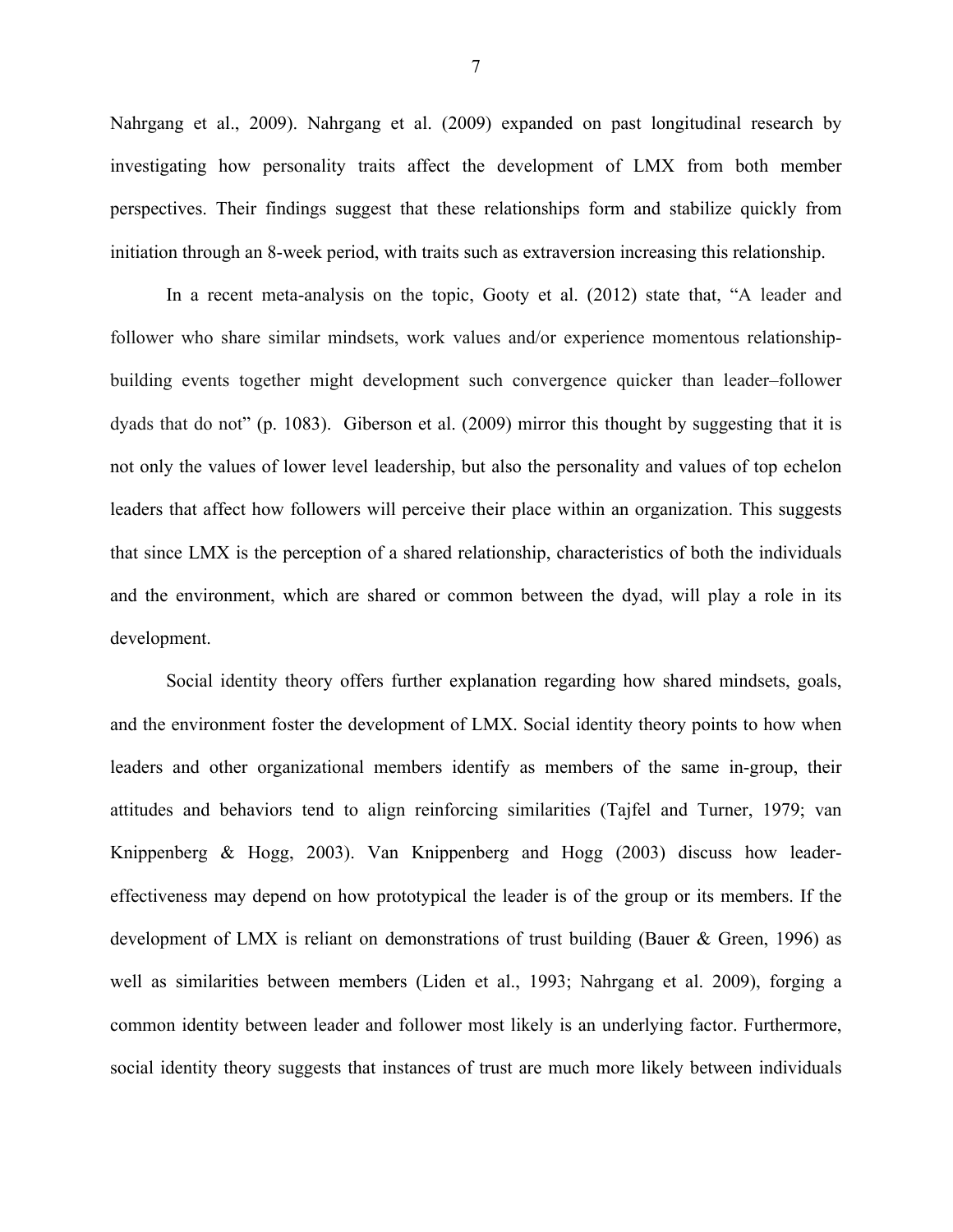who share certain characteristics such as race, age, and gender (Burns 2006; Wilson and Eckel 2006). Building from the Gooty et al.'s (2012) definition of LMX, which includes shared values, experiences and goals, the development of LMX may strengthen not just because of shared characteristics, but also the development of a shared identity.

As discussed above, past research has focused on the development of LMX over time (Gooty et al., 2012) as well as the role dyad characteristics such as gender and affectivity play in this process (Bauer & Green, 1996). Beyond this, more recent research has focused not only on the moderating effect of personality traits, but also made calls for a deeper understanding of the impact individual characteristics have on LMX (Nahrgang et al., 2009). Based on these trends, I propose that congruence of leader-follower work values should play an important role in the development of LMX over time. This will be discussed in further detail within the current study section.

#### *Value Congruence*

Schleicher, Hansen, and Fox (2010) describe values as stable beliefs we hold about certain behaviors and outcomes. Just as these beliefs pertain to our everyday life, we also hold work-values pertaining to our desired outcomes at work and the behaviors we engage in to achieve them. Situations in which groups of employees hold congruent values have been shown to lead to positive outcomes at all levels of the organization. Brown and Treviño (2006) looked at value congruence at the team level and found it to moderate the relationship between charismatic leadership and deviant workplace behaviors. At the organizational level, Gutierrez, Candela, and Carver (2012) found person-organization value congruence to predict levels of organizational commitment in nurses. At the individual level, Markham et al. (2010) found that when supervisor and subordinate agreement on leader-member exchange relationships was present, work-value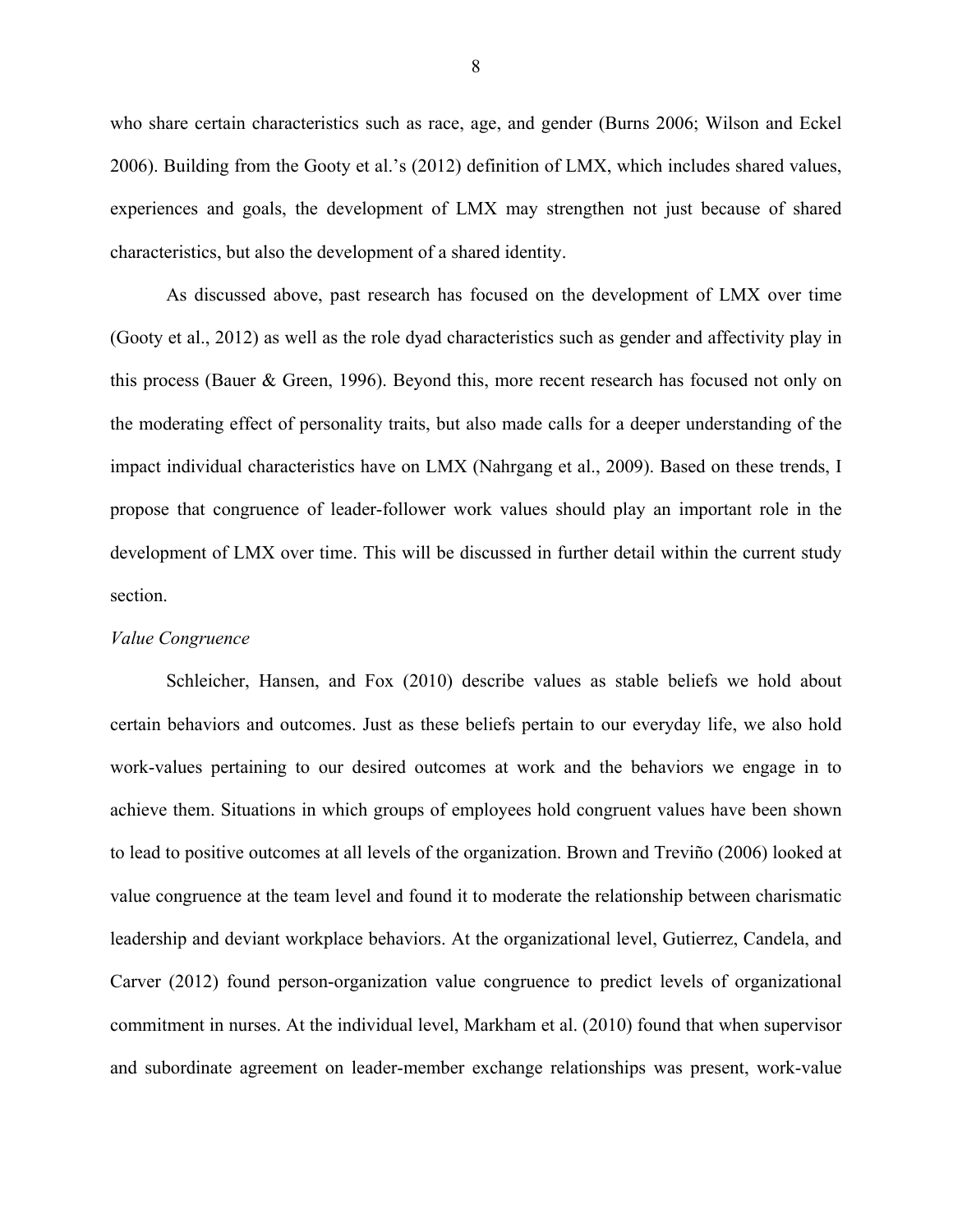congruence between the dyad members predicted job performance amongst media service provider employees.

The relationship between value congruence and work outcomes is clearly an important factor for organizations to consider, but how this sharing of values affects the development of workplace relationships needs to be further evaluated. Schleicher et al., (2010), sum up their chapter on work-values and attitudes by pointing out the opportunity for values research to further help explain the development of exchange relationships in and out of the workplace. As value congruence has been shown to play a role in outcomes pertaining to both the subordinate and the supervisor (Brown & Treviño, 2006; Hayibor, Agle, Sears, Sonnenfeld, & Ward, 2011), it seems reasonable that the development of relationships based on constructs such as LMX will develop differently over time depending on the shared values amongst the dyad. The current study will evaluate subordinate-supervisor value congruence as a moderator of the development of LMX over time.

Allport (1961) gave one of the first conceptualizations of values in an occupational context, as beliefs that cause individuals to act on their preferences. More recently, Schleicher et al. (2010) formally defined work-values as prioritized, transituational, and guiding beliefs that persons hold about desired end states or behaviors. As these beliefs are held within the context of work, they essentially revolve around work related goals and the behaviors one views as appropriate to achieve such goals. Avolio et al. (2009) discuss how workplace relationships tend to move from individual interests to common interests based on various factors such as trust, respect, and obligation to each other. Early on in the relationship development process, these similarities are more likely to be judged on non-behavioral criteria, as behavioral criteria have not yet been established (Dienesch & Liden, 1986). This development of commonality early on,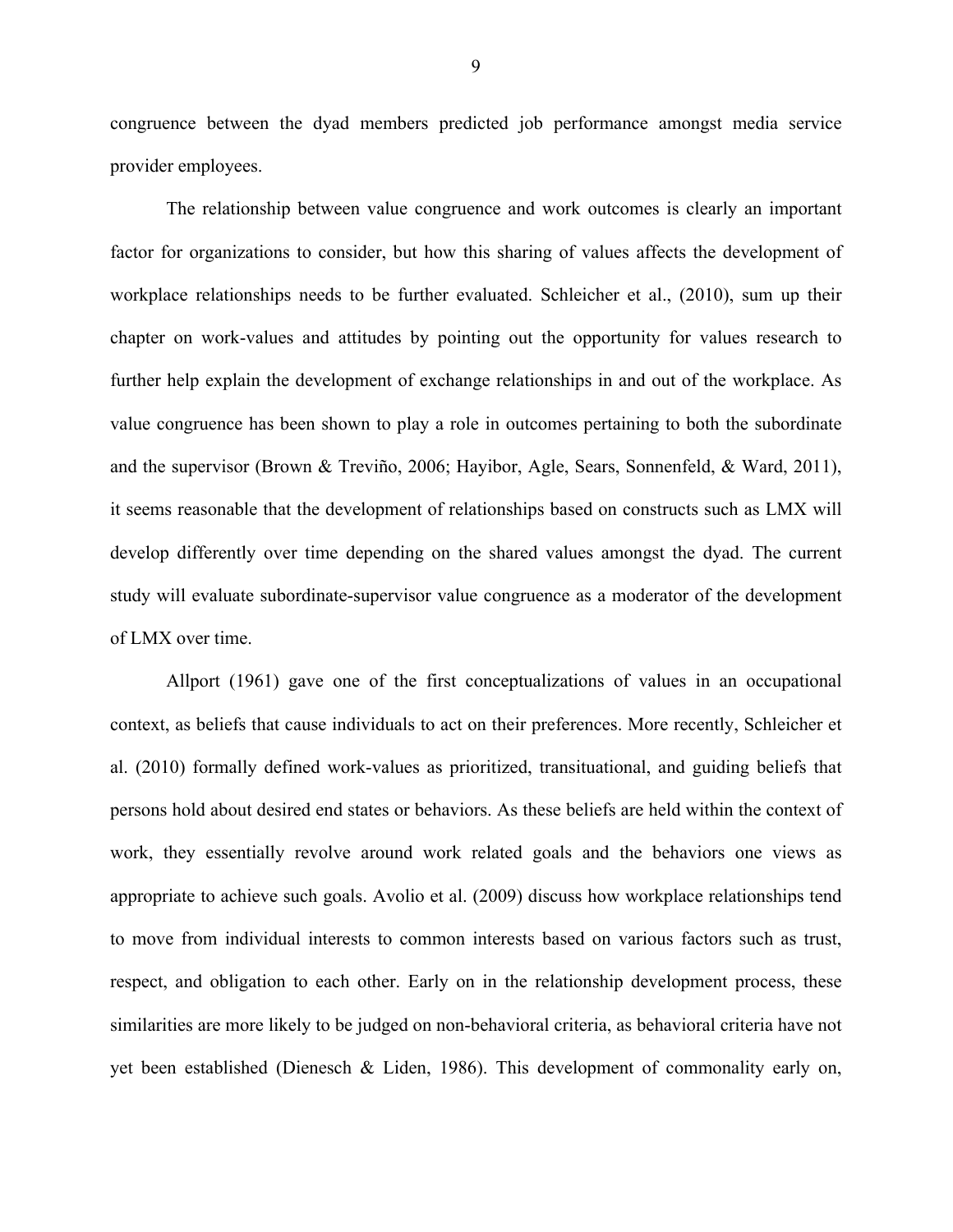therefore, depends more heavily on attitudinal factors, such as the congruence of the individuals' goals and values.

Schneider's (1987) concept of attraction-selection-attrition approaches this issue of commonality from a slightly different perspective. Schneider suggests that individuals who share common goals and values are more likely to be attracted to similar organizations. This congruence of values has, for the most part, been evaluated at the level of employee and organizational values. The same positive outcomes of value congruence, such as improved job satisfaction, productivity, and decreased turnover, have been seen at the team and individual level as well (Gooty et al., 2012; Hayibor et al., 2011; Markham et al., 2010; Schleicher, Hansen, & Fox, 2011). This suggests that congruence across values, as well as other characteristics, is an important issue across all levels of an employee's fit within an organization.

The role of role of fit throughout organizational levels is exemplified through the personorganization, person-team, and person-supervisor fit literature (Kristoff-Brown, Zimmerman, & Johnson, 2005). In a large-scale meta-analysis of various fit levels and outcomes, Kristoff-Brown et al. (2005) found that fit across job, organization, team, and supervisor was related to a wide variety of positive outcomes. Specifically looking at person-supervisor fit, the authors found strong positive effects of fit for both supervisor satisfaction as well as LMX. Taking fit a step further, it has been show that employees who share values with their organization as a whole adjust and socialize more quickly, leading to greater success within an organization (Chatman, 1991). These more adjusted and socialized employees are also found to be more satisfied and have higher intentions to stay within the organization (Chatman, 1991).

Looking deeper at the role person-supervisor fit plays in both individual and organizational outcomes, Van Vianen, Shen, and Chuang (2011) found that when individuals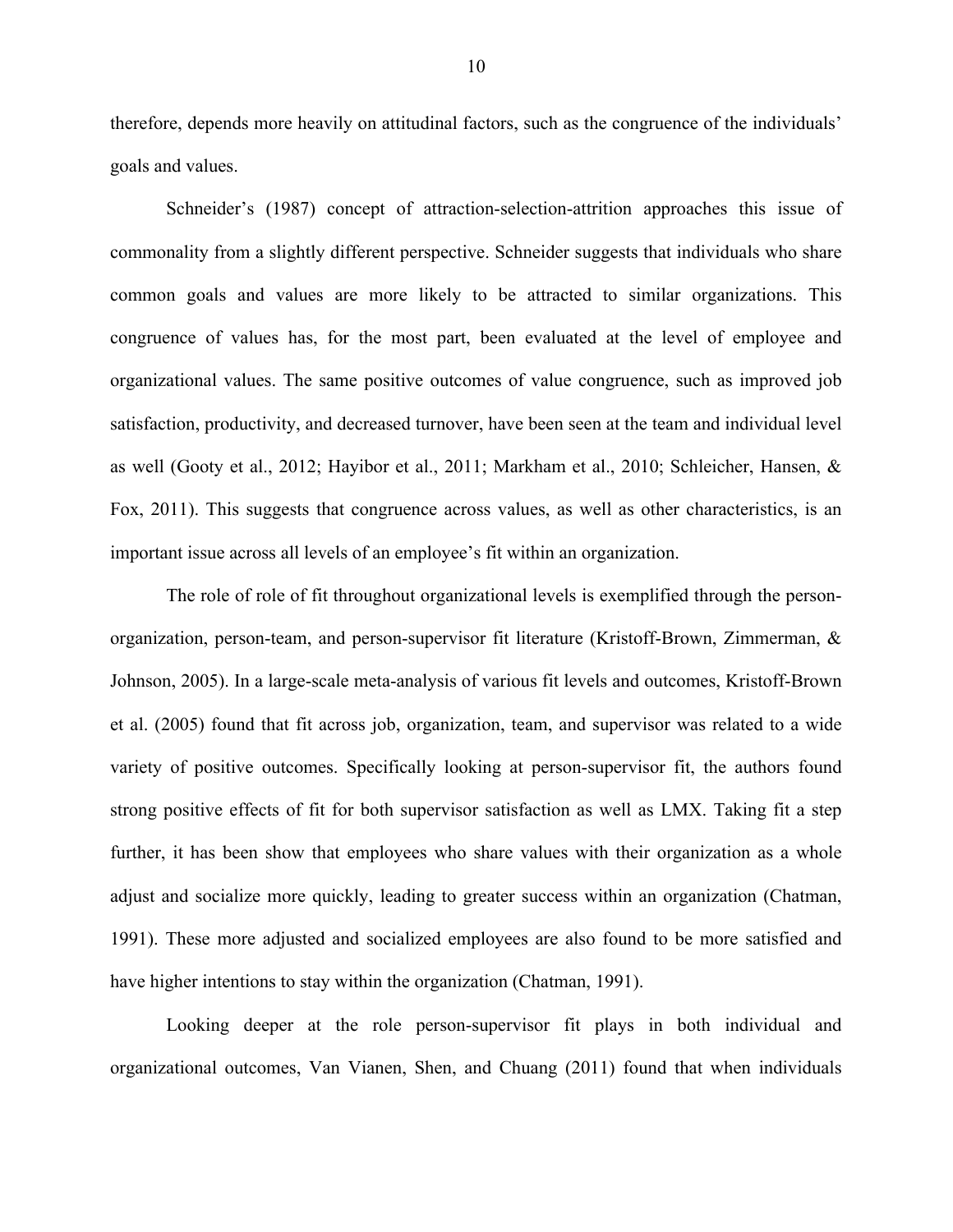have higher levels of perceived fit with their supervisors based on levels of values, personality, life style, and work style, they form higher levels of organizational commitment. It was also found that not only is person-supervisor fit an independent construct from person-organizational fit, but also that the relationship between person-supervisor fit and organizational commitment was partially mediated by LMX (Van Vianen et al., 2011). This suggests that employees who perceive their supervisors as similar develop stronger levels of LMX which in turn causes them to feel higher levels of commitment towards their leaders.

These findings suggest that shared values are not only an important element of culture and fit, but as pointed out by studies of similarity and LMX, are also important for the development of leader-follower relationships. Meglino and Ravlin (1998) discuss how shared values allow for smoother interactions between members, which in turn leads to better employee adjustment within the organization. This integration can be explained by how organizationally embedded values are a reflection of CEO and upper management values (Giberson et al., 2009), suggesting that pervasive values established by strong leaders will increase fit, not only between leaders and followers, but also between followers and their organization. Van Vianen et al. (2011) support this thinking by showing that not only did LMX mediate the similarity-supervisor commitment relationship, but also supervisory commitment mediated the relationship between personsupervisor fit and organizational commitment. This suggests that although fit is important at multiple levels of the organization (Kristoff-Brown et al., 2005), it may be similarities and fit with one's immediate supervisor that are used to judge higher and less salient levels of fit.

Although value congruence between employees and their supervisors clearly has implications surrounding fit and various outcomes across all organizational levels, research has shown the importance of various other congruencies as well, such as personality, gender,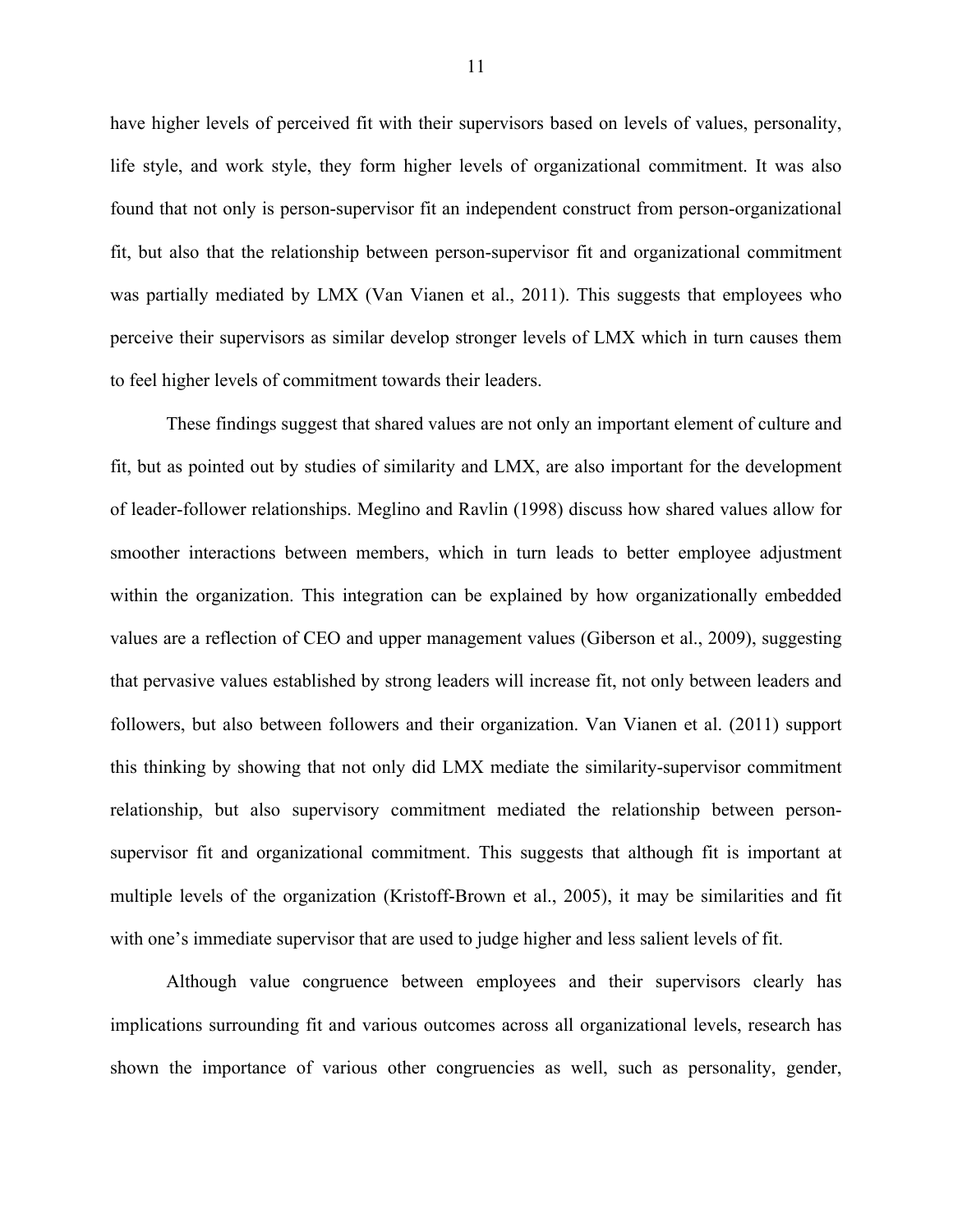affectivity (Bauer & Green, 1996; Gerstner & Day, 1997; Nahrgang et al. 2009). Based on these findings, value congruence between a subordinate and supervisor should play a significant role in the prediction and development of LMX. This will be discussed in further detail within the current study section.

#### *Control Variables*

The current study is designed to evaluate the affect of congruent attitudes between supervisor and subordinate on the development of LMX; however, there is a large body of research that investigates the role various individual factors take in the quality of exchange relationship a person will develop (Baurer & Green, 1996; Brouer & Harris, 2007; Liden et al., 1993; Nahrgang et al., 2009). These studies suggest that individuals who enter situations with positive attitude-based characteristics will be more likely to have quality exchange relationships at later points in time. These positive attitude-based characteristics may lead individuals to view all leader-follower interactions more positively, regardless of the level of congruence. By controlling for these variables, LMX levels will be more consistent across individuals at the point of initial employment. Based on the goals of this study and the above-mentioned literature, a brief description of the individual characteristics controlled for will follow.

**Positive affectivity:** Positive affectivity is described as a dispositional trait, which predisposes an individual to react positively to environmental stimuli (Cropanzano, James, & Konovsky, 1993). Positive affectivity has been shown to moderate the relationship between LMX and outcomes such as workplace tension, with individuals high in negative affectivity seeing fewer benefits from the feedback and support components of LMX (Brouer & Harris, 2007). Furthermore, in a longitudinal examination of LMX development, Bauer and Green (1996) found that positive affectivity increased perceived levels of LMX early on in the relationship. These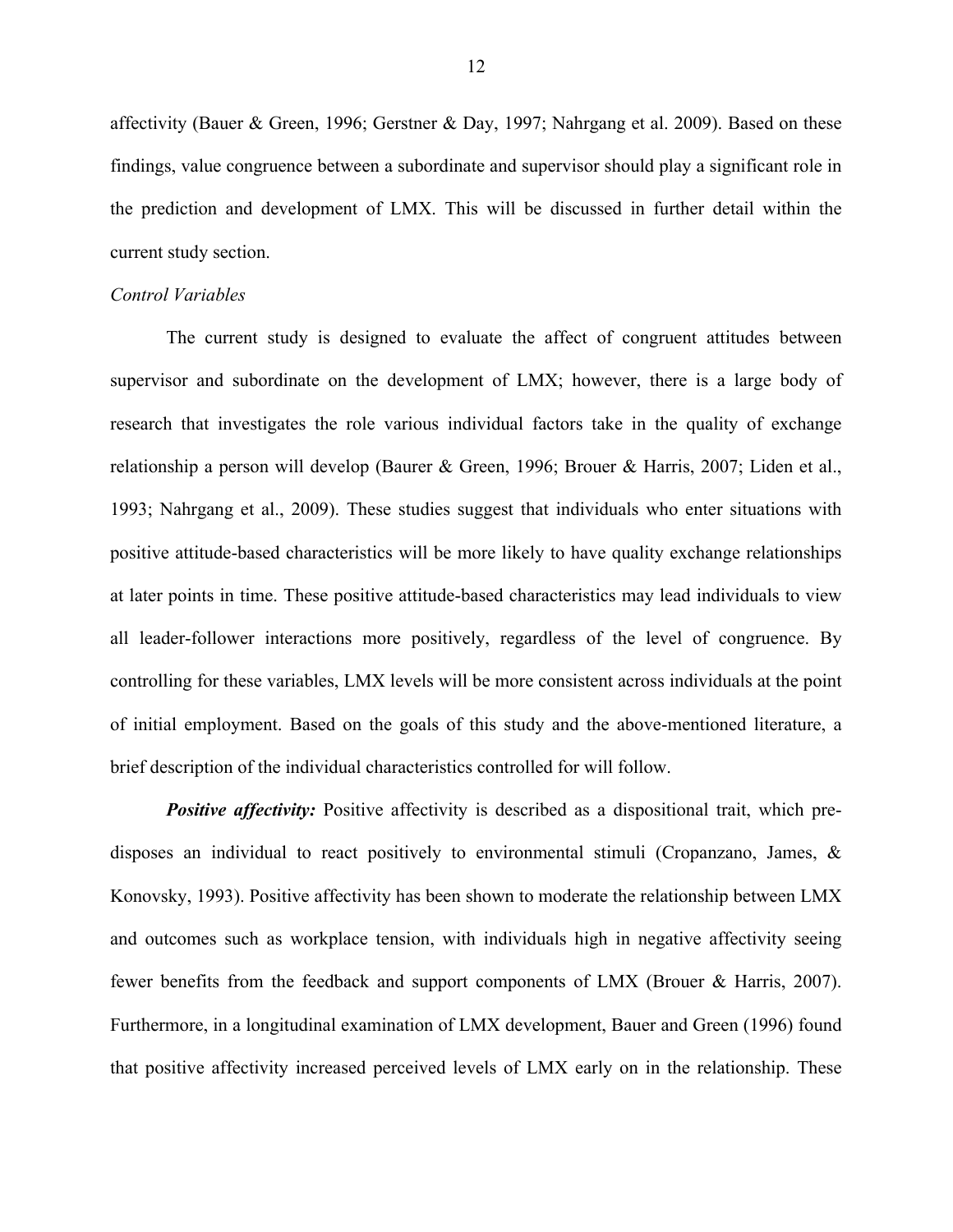findings suggest that regardless of leader-follower values, dispositional characteristic are likely to influence perceptions of the LMX relationship, especially early on. .

*Agreeableness and extroversion:* Both of these personality characteristics have been chosen as control variables, as they have both been shown to influence the development of quality social interactions. Additionally, both are rooted in interpersonal relationships, causing individuals to vary in their initial reaction to relationships (Costa  $\&$  McCrae, 1992). Similar to positive affectivity, agreeableness and extraversion have been shown to affect an individual's initial response to a new relationship, as well as the development of that relationship over time (Bauer et al., 2006; Nahrgang et al., 2009). As these personality traits are likely to affect initial relationship development beyond value congruence they will also be controlled for.

#### *Current Issues in LMX Research/Supplemental Topics*

*Frequency of dyad contact.* Longitudinal research on the development of quality leaderfollower relationships has found a consistent relationship between dyad relationship tenure and LMX (Bauer et al., 2006; Nahrgang et al., 2009). However, there is evidence that it is not simply how long the members have known each other that is important, but also nature of day-to-day interactions (Sin, Nahrgang, & Morgeson, 2009). Sin et al. (2009) describe relationships as developing through a number of "testing" episodes that gradually foster trust and familiarity. In a meta-analyses specifically looking at LMX agreement between-leaders and followers, the authors found that not just relationship tenure, but also intensity of contact predicted levels of LMX. Within the same meta-analysis the authors found that frequency of contact had no effect on overall levels of LMX or LMX agreement, suggesting it is the nature of contact not just frequency that is important.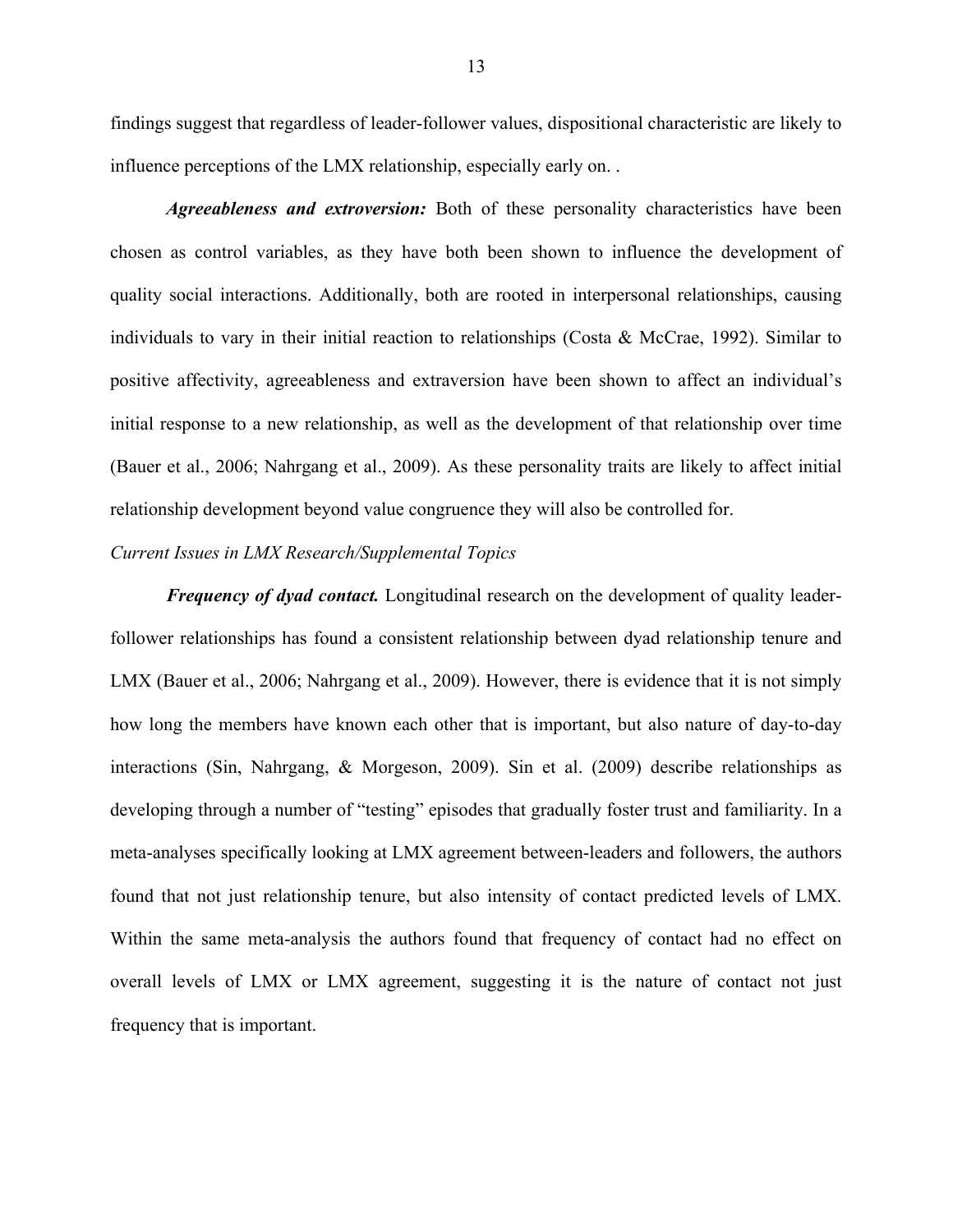Although the meta-analytic findings mentioned above point to intensity and tenure as drivers of LMX, Gajendran and Joshi (2012) found that in a sample of globally dispersed teams frequency of contact moderated the relationship between LMX and team member influence on decisions when teams where highly dispersed. Specifically, when teams are geographically dispersed, frequency of contact increases the positive effects of LMX on team outcomes. This suggests that the role dyad contact (tenure, intensity, and frequency) plays in LMX is dependent on not only the dyad relationship, but also the situation and leader-follower environment.

*Incremental validity of value congruence over dyad contact.* Although there is strong empirical support for the positive role dyad contact plays in levels of LMX, Liden et al. (1993) suggest that early on in the development of relationships it is subjective factors (e.g. values, personality) that have an effect on relationships in the absence of performance information. Sin et al., (2009) mirror this thinking by stating that is it likely nature of contact episodes, not just the contact itself that matters. Their findings that tenure, along with intensity of contact, is related to LMX, and not frequency of contact suggest that within episodes of contact there are other factors that affect relationship quality.

Social identity theory (Tajfel and Turner, 1979; van Knippenberg & Hogg, 2003) suggests that similar individuals will generally feel more positive towards each other through a fostering of a collective identity. The role a collective identity plays in LMX is exemplified in a study by Loi, Chan, and Lam (2014) who found that across multiple Chinese companies, LMX predicted overall job satisfaction, with this relationship being mediated by organizational identification. This suggests that although LMX leads to many positive outcomes, while being predicted by various facets of contact, it is through fostering a collective identity that individuals are truly able to benefit from quality relationships. Taken together these findings suggest that although time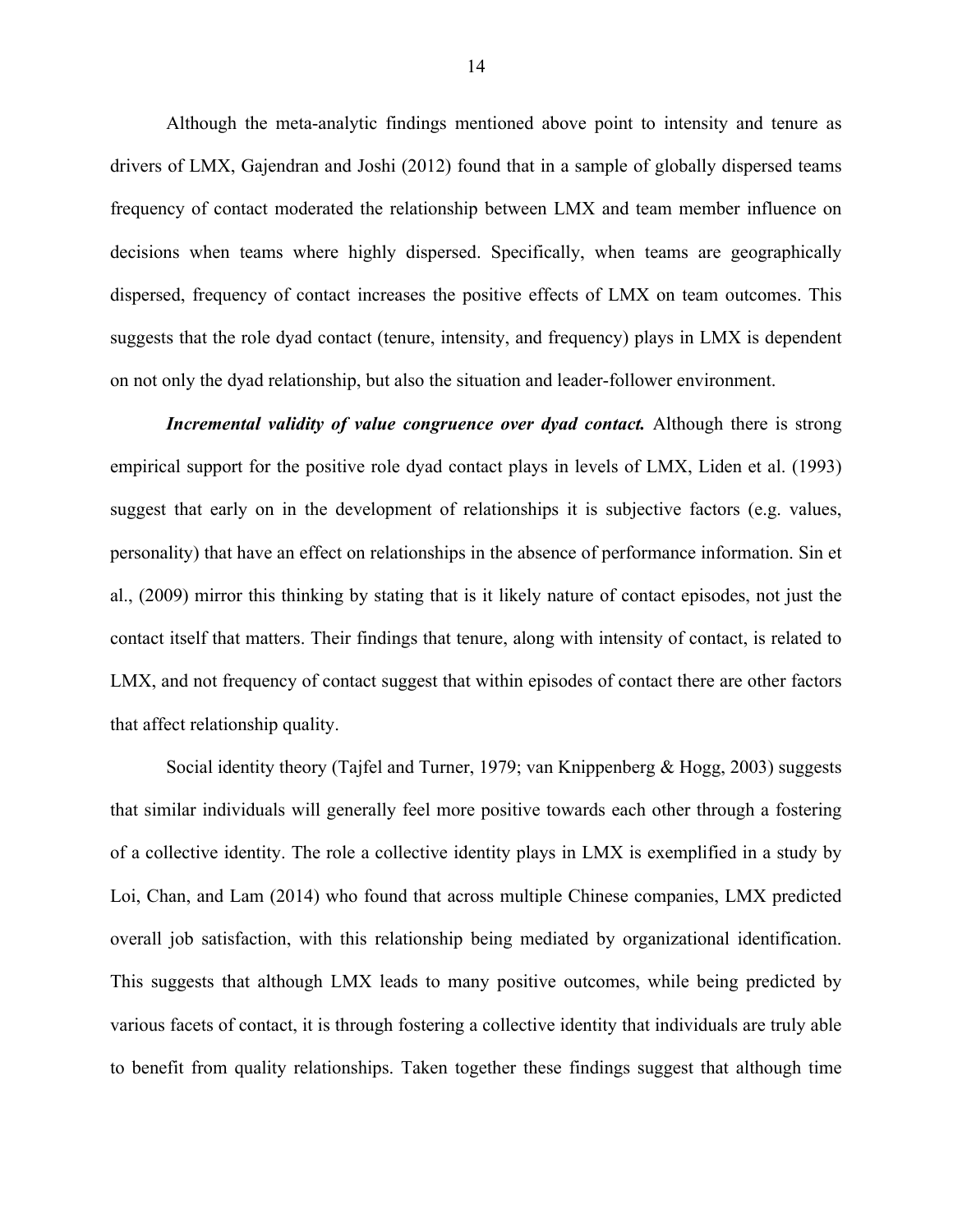spent together plays a role in levels of LMX, it is a sharing of values that compliments dyadic contact.

*LMX Agreement.* Although current research on LMX has acknowledged the importance of measuring leader and follower perspectives (Gooty et al., 2012), leader-follower agreement on LMX perceptions (Sin et al., 2009) has been identified as an important issue in current LMX research. Although the body of literature on LMX agreement is not expansive, research seems to agree that when leaders and followers match on the perceptions of LMX quality, the positive effects of LMX are much greater (Markham et al., 2010). Just as with LMX levels, LMX agreement is not necessarily static, with agreement varying at different stages of relationship development (Narhgang et al., 2009). Specifically looking at relationships in early stages of development (1-4 months), studies have shown that early LMX agreement is generally lesser, with agreement increasing as dyad contact increases (Narhgang et al., 2009; Sin et al., 2009). The role contact plays in levels of LMX agreement has been described as working through a processes of trust building events, with higher levels of contact leading to more opportunity for trust building. This suggests that especially early on in relationships, frequency of dyad contact likely plays an important role in not only LMX levels, but also agreement.

*Separate value dimensions.* As discussed about, values are defined as our beliefs about various outcomes and behaviors within and outside of work (Schleicher, et al., 2010). However, within the definitions of values and motives researchers often break down the omnibus view of values into lower order dimensions (Leuty & Hansen, 2011; Manhardt, 1972; Rudolph, Baltes, & Zabel, 2013). For example, Manhardt (1972) describes value dimensions revolving around security, growth, and status. These dimensions mirror meta-analytic findings surrounding motive dimensions that show people tend to identify motives of security, growth, and social interaction.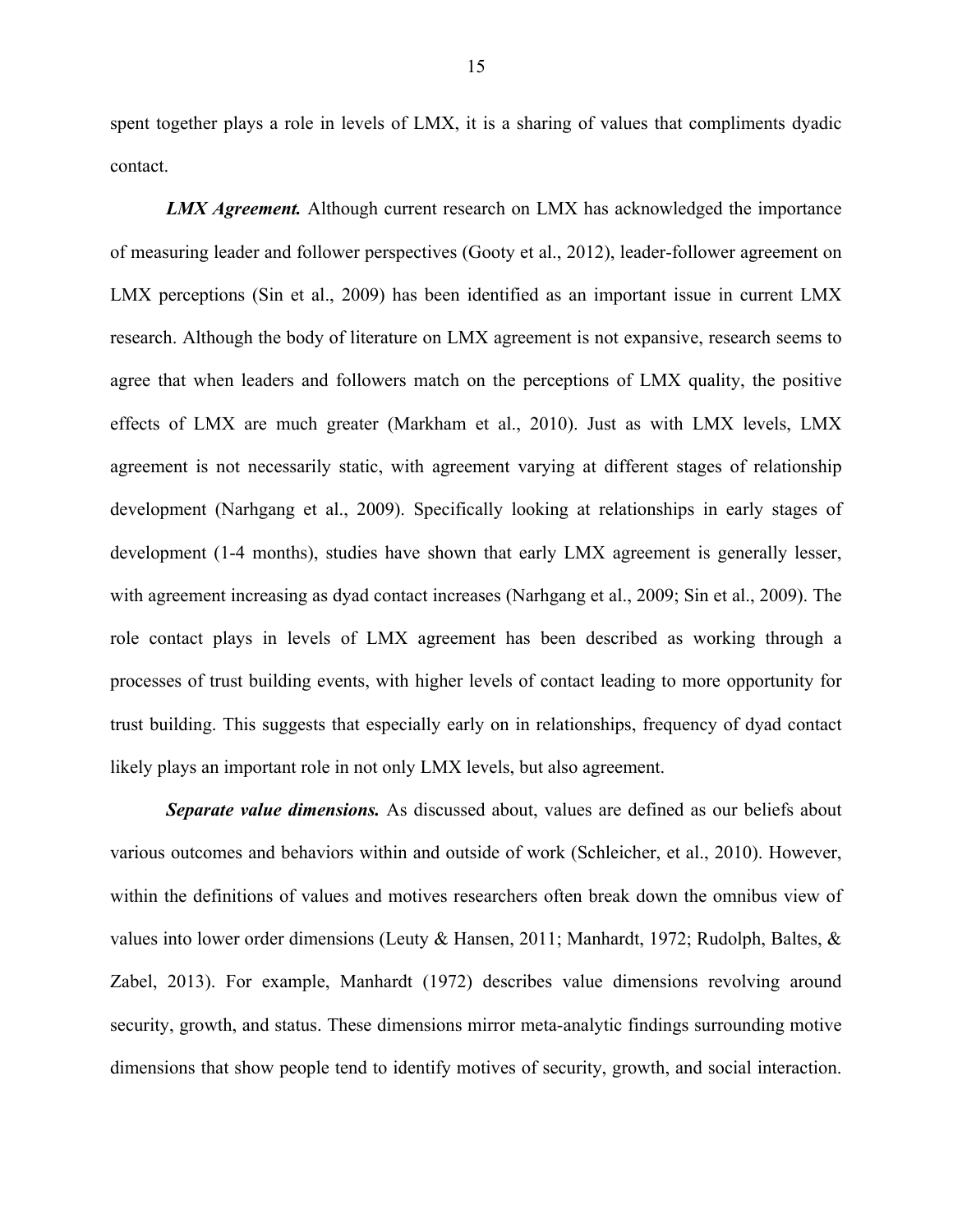This suggests that in reference to LMX, it may not simply be that individuals have congruent values, but on which values they are congruent that is important.

*Status as a moderator.* The role of job level, or leader-follower status, in LMX research is an important topic as exchanges and trust building episodes are often viewed differently depending on the individuals' role in the relationship (Gooty et al., 2011). Findings on LMX agreement/differentiation suggest that early on in relationships leaders and followers are likely further apart on their perceptions of LMX, with convergence occurring over time (Narhgang et al., 2009). More specifically, early relationships are generally characterized by lower levels of leader rated LMX and higher levels of follower sensitivity to leader traits (Narhgang et al., 2009; Sin et al., 2009). Further more, in a longitudinal test of early stage LMX development, Narhgang et al. (2009) found that leader-follower personality congruence positively predicted LMX trajectories, but only for followers. These findings suggest that although both leaders and followers play a dynamic role in the process of dyad relationships, they may be affected by different factors (e.g. value congruence, dyad contact).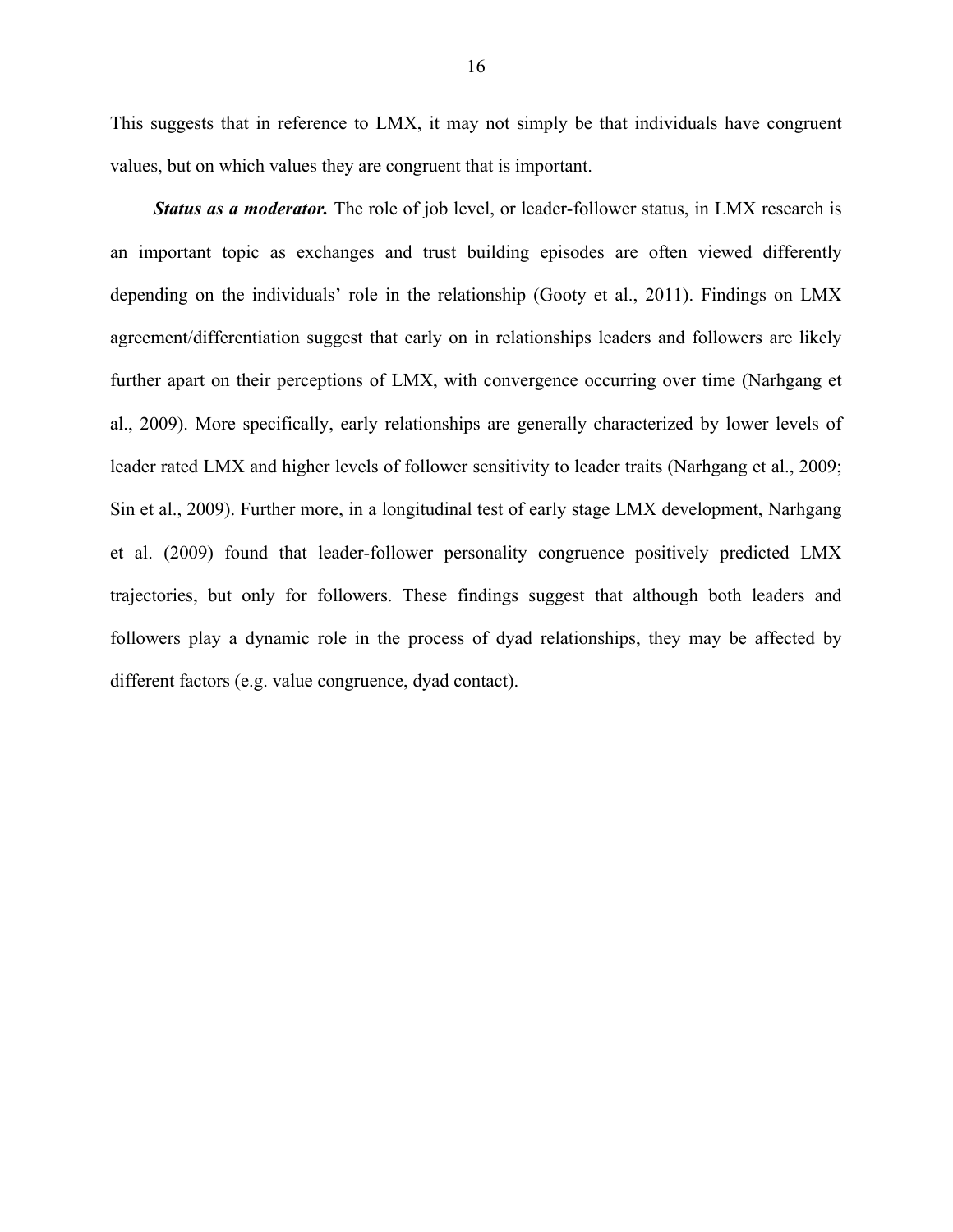#### **CHAPTER 3**

#### CURRENT STUDY AND HYPOTHESES

The current research is designed to investigate the role of supervisor-subordinate value congruence in the prediction and development of LMX. Based on the current trend of evaluating leader and follower levels of LMX, this study will specifically look at how value congruence affects LMX from both perspectives.

#### *Proposed and Tested Hypotheses*

Past research has shown various congruencies such as gender, personality, and affectivity (Bauer and Green, 1996; Gerstner & Day, 1997; Nahrgang et al. 2009) to have positive relationships with LMX. The person environment fit literature has also shown value-congruence to have an affect on fit levels among employee's relationships with their organizations, teams, and supervisors. Along with research showing value congruence as an antecedent of LMX strength (Markham et al., 2010) and studies finding that supervisors see employees similar to themselves as having higher potential (Bauer & Green, 1996), the following is hypothesized:

*Hypothesis 1a: There is a positive relationship between leader level LMX and leaderfollower value congruence.*

*Hypothesis 1<sub>b</sub>: There is a positive relationship between follower level LMX and leaderfollower value congruence.*

#### *Proposed and Not Tested Hypotheses*

Although many of the antecedents of LMX strength have been established, what past research lacks is an evaluation of how the LMX relationship develops over time and what affects this development (Markham, 2010). DeRue and Morgeson (2007) found that the development of person-team fit plateaus early after team formation, based on the stability of values. The literature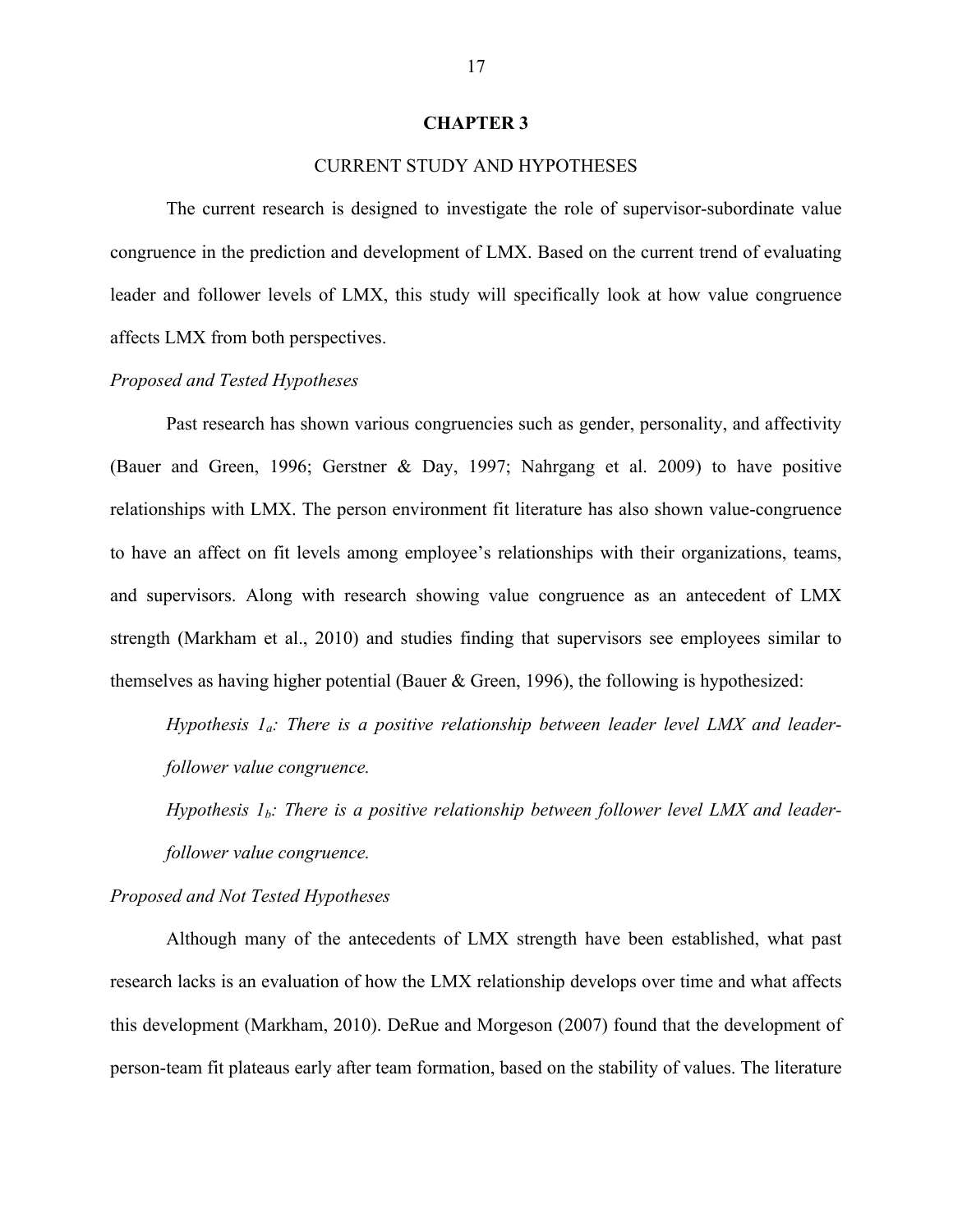points to factors such as shared goals, values, obligations, and instances of exceptional leadership behaviors as aiding in the development of LMX (Gooty et al. 2012; Graen, 1976). Longitudinal research looking at the factors which affect the development of LMX over time, points to factors such as perceived similarity, liking, affectivity, personality, and other subjective as well as objective variables which play a role in the formation of quality relationships (Bauer and Green, 1996; Liden, Wayne, & Stilwell, 1993; Nahrgang, Morgeson, & Ilies, 2009). Based on this past literature, the second prediction regarding LMX development is made:

*Hypothesis 2a: There is a significant interaction between value congruence and leader level LMX over time, such that the rate of growth of LMX is greatest for leaders in dyads with high-value congruence, weaker for leaders in medium value congruence dyads, and weakest for those in low value congruence dyads.*

*Hypothesis 2b: There is a significant interaction between value congruence and follower level LMX over time, such that the rate of growth of LMX is greatest for followers in dyads with high-value congruence, weaker for followers in medium value congruence dyads, and weakest for those in low value congruence dyads.*

One common finding among the research evaluating the development of LMX is that these relationships develop quickly and then stabilize (Bauer & Green, 1996; Liden et al., 1993; Nahrgang et al. 2009). Liden et al. (1993) suggest that the initial stage is of importance, as early LMX will predict later relationship quality. The formation of early relationships seems to be more heavily based on dispositional factors such as similarities and personality, as performance criteria are not yet available. Based on this rationale, it would follow that leader-follower value congruence should be of greater importance during the early stages of the relationship, and less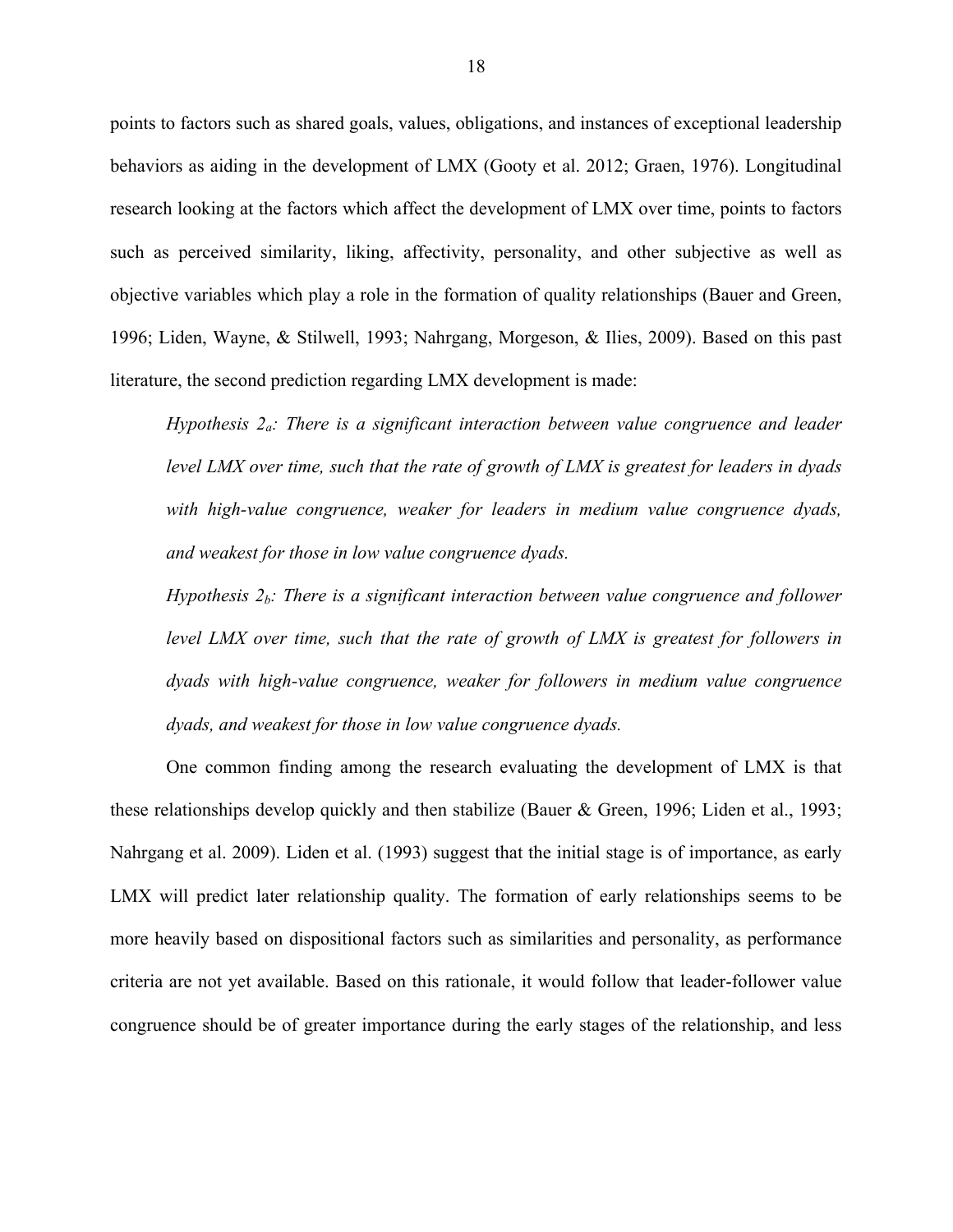important in later stages when more performance based criteria are available. This will be evaluated through the following research question:

*Research question: Is the relationship between value congruence and LMX stronger in the early stages of the relationship (0 - 4 weeks) than in the later stages (4 - 8 weeks/8weeks – termination)?*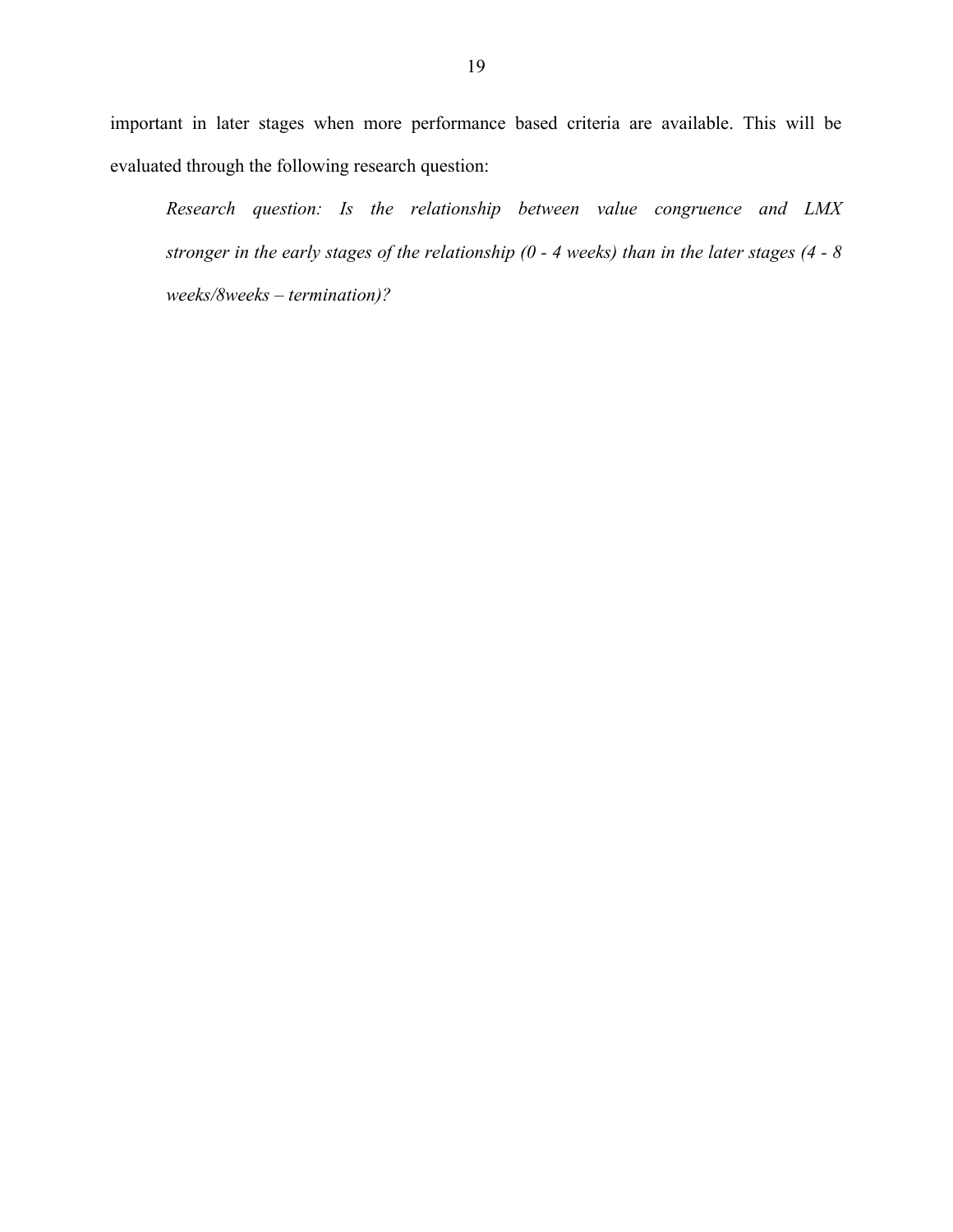#### **CHAPTER 4**

#### METHOD

In order to evaluate the development of LMX over a controlled time frame, while maintaining the environment of a real organization, the development of LMX was measured in a sample of social work students taking part in a work placement as part of their course requirements. To understand fully the developmental processes of LMX and the role of valuecongruence in this development, students who are working in a program specific job placement were planned to be sampled at the initiation of their employment, after the 4 week point, 8 week point, and at the end of the placement period. These time periods were chosen based off longitudinal findings by Nahrgang et al. (2009), suggesting that the greatest LMX increase is seen within the first 4 weeks of employment and these levels generally plateau by 8 weeks. This study also planned to include data collection at termination of employment to allow for a fourth data point, as certain placements may vary in length.

#### *Participants*

Participants for this study included undergraduate and graduate social work students who were taking part in a one-year work placement within a social work organization. Along with their supervisors, the placement employees compose both an unmatched sample as well as a smaller sample of matched leader-member dyads. Based on a power analysis, using the suggested conservative effect size estimation of  $d = .2$  (Cohen, 1988; Murphy, 2008), a sample of 85 leader-follower dyads was suggested to be obtained, with each dyad consisting of one supervisor and one student. The final total sample included 155 students and 113 supervisors. Out of the full sample, 34 paired leader-follower matches were available. Although the sample of dyads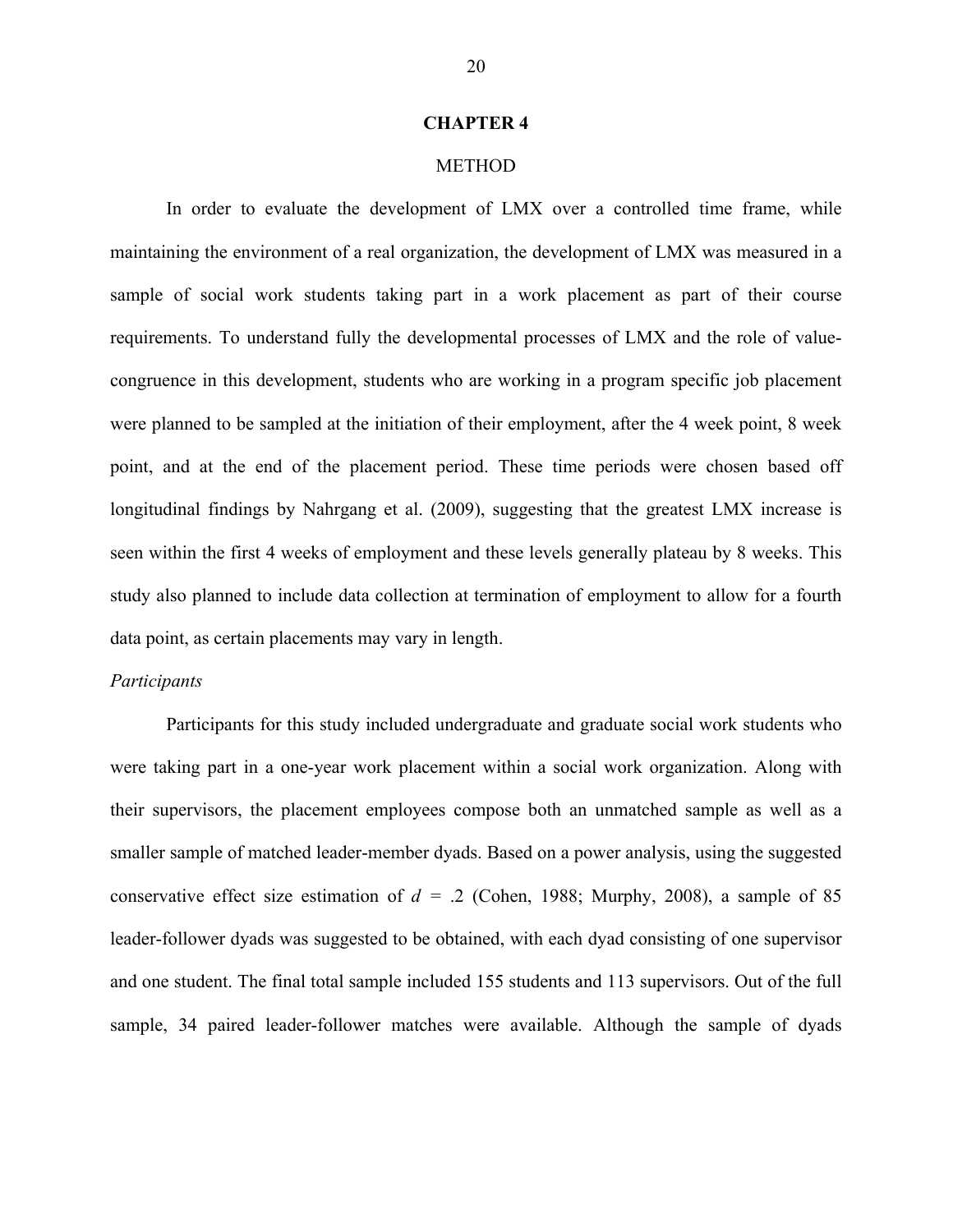obtained was below the suggested sample size, as discussed in the Results section, meaningful effect sizes were still obtained, suggesting a sufficient level of power.

All hypotheses involving value congruence were evaluated using only the matched dyad sample. The demographic characteristics of the matched and unmatched samples of students and supervisors are shown in Table 1.

Although the original goals of this study surrounded the development of LMX over time, during the first wave of data collection situational constraints regarding the sample of social work students and their supervisors became apparent. These constraints allowed for only a condensed version of the measures to be administered at one time point, as opposed to 4 time points originally planned. Although this changes the longitudinal nature of the hypotheses, I was still able to examine the nature of the LMX-value congruence relationship cross-sectionally. I was also able to test other theoretically relevant relationships such as the relationship between dyad time spent together and LMX, the moderating role of leader-follower status, incremental validity of value congruence in predicting LMX beyond mere dyad exposure, as well as the nature of leader-follower LMX agreement. The procedure outlined below reflects the changes made to accommodate the constraints of the sample.

#### *Procedures*

After initial information sessions given to students during their class orientations, students as well as supervisors were contacted via email to take part in a survey aimed at examining the role of work values in the development of work relationships. Students and supervisors were emailed separately and matched later using unique codes given to dyad pairs. This method allowed for dyad matching, as well as the inclusion of unmatched individuals in the non-value congruence analyses. Within the survey, participants were asked to complete a work value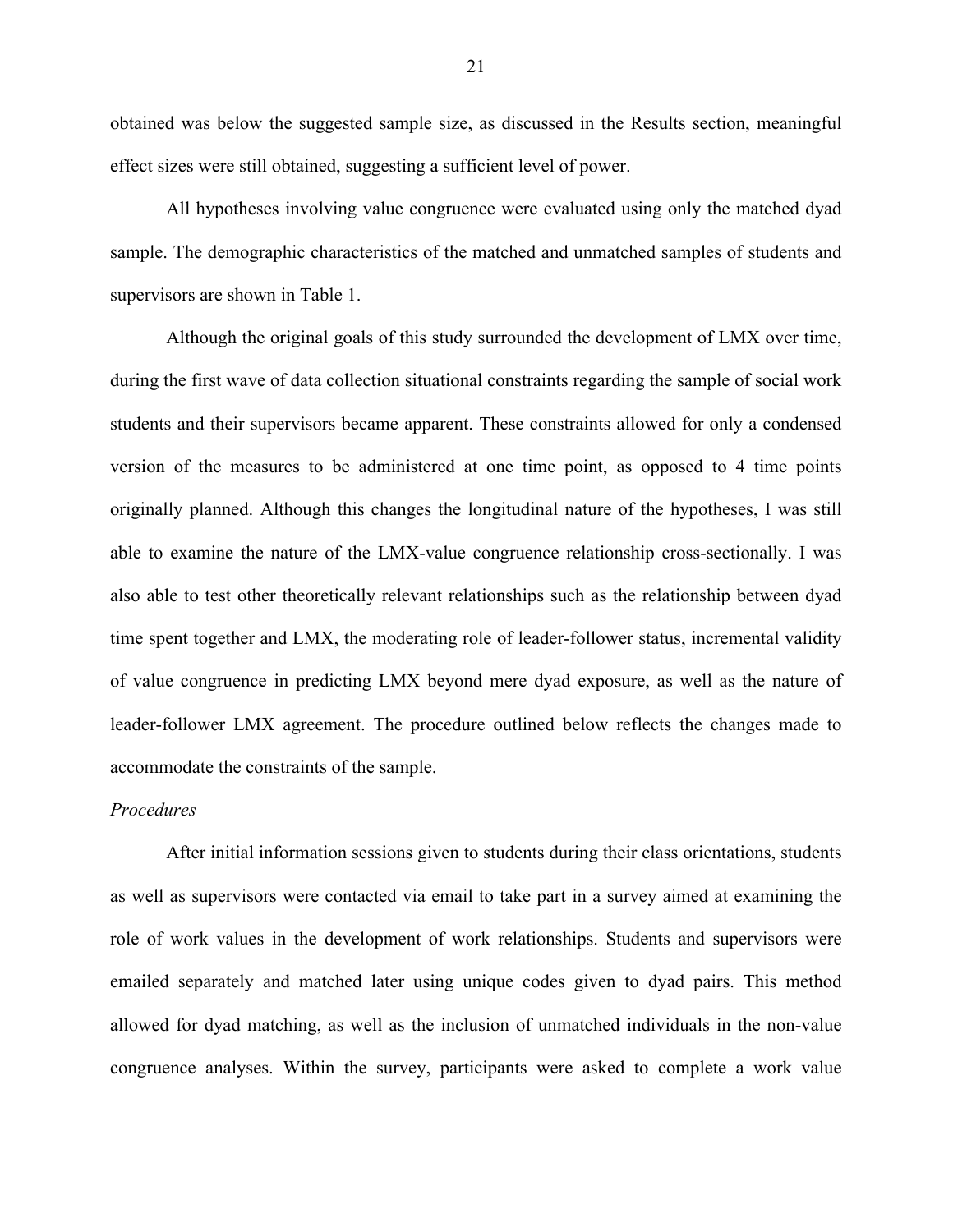inventory consisting of 21 work values, a measure of LMX, and demographics items. As done in Markham et al.'s (2011) study on leader-member exchange and value congruence, each matched dyad member's value scores were correlated with the other dyad member's to achieve a congruence score. This congruence correlation was used in all analyses examining value congruence.

#### *Measures*

*Leader-Member Exchange.* LMX was evaluated using Liden and Maslyn's (1998) LMX measure (see Appendix A). The measure consists of 12 items measured on a 1-7 Likert scale ranging from strongly disagrees to strongly agree. The measure evaluates personal relationships with supervisors with statements such as "I like my supervisor very much as a person" and "I admire my supervisor's professional skill." Within the unmatched sample, this measure displayed an internal consistency of .94 for followers and .90 for leaders. Within the matched sample, the LMX scale showed an internal consistency of .92 for followers and .93 for leaders.

*Work values.* An initial survey distribution using O'Reilly, Chatman, and Caldwell's (1991) Organization Culture Profile (see Appendix B) yielded a very low response rate and negative participant feedback. Due to these factors the measure was abandoned and replaced by Manhardt's (1972) *Work Values Inventory*; a much shorter and more user friendly measure (see Appendix C). In an evaluation of the validity of values measures, Leuty and Hansen (2011) found this measure to be valid across multiple dimensions of work values such as working environment, being challenged, opportunities for income, and support. The measure was also found to be comparable to other popular values measures, suggesting it is an acceptable measure for the purposes of this study. The measure asks each participant to rate 21 work related values on how important they are to their *ideal job* using a scale of 1-5, ranging from unimportant to very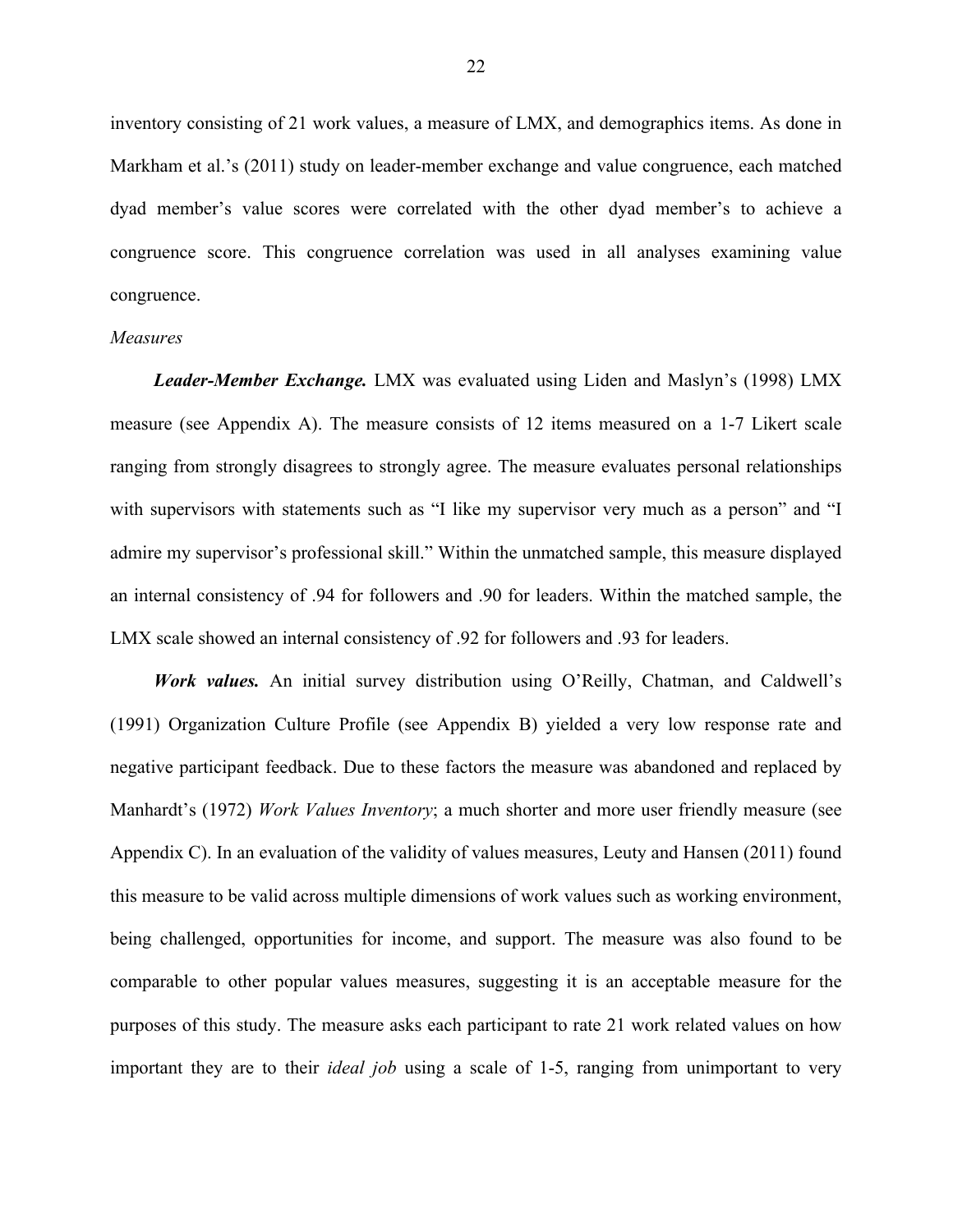important (see Appendix B). This measure has also been shown to have a three-factor structure measuring values of security, growth, and status. Sample items include, "*provides comfortable working conditions", "encourages continued development of knowledge and skills",* and "*is respected by other people."* This measure displayed an internal consistency of .86 for followers and .78 for leaders within the unmatched sample. Within the matched sample, the value items showed an internal consistency of .75 for followers and .80 for leaders.

*Additional variables.* Along with the variables of interest, both leaders and followers were asked questions regarding their age, race, gender, and hours spent per week within the dyad. Followers were asked questions about their year in the program and if they have engaged in a placement before. Leaders were asked questions about their discipline of social work and tenure within their organization (see Appendices D and E).

*Control variables.* The study was originally designed to measure control variables that may affect individuals' perceptions of LMX, such as positive affectivity, agreeableness, and extroversion. However, due to the time sensitivity of the survey along with the negative participant feedback received from an initial survey distribution these were not included in an effort to obtain as large of a sample as possible. The implication of this omission is that it is not possible to determine if dispositional and personality characteristics played a role in the initial perceptions of leader/follower LMX. The benefit of the omission is that I believe a higher rate of response was achieved than would have been otherwise.

#### *Data Analysis*

In order to analyze the hypotheses concerning value congruence, a value congruence score between matched leaders and followers was first created. As done in Markham et al. (2010), leader and follower scores on the work value index (across the 21 values measured) were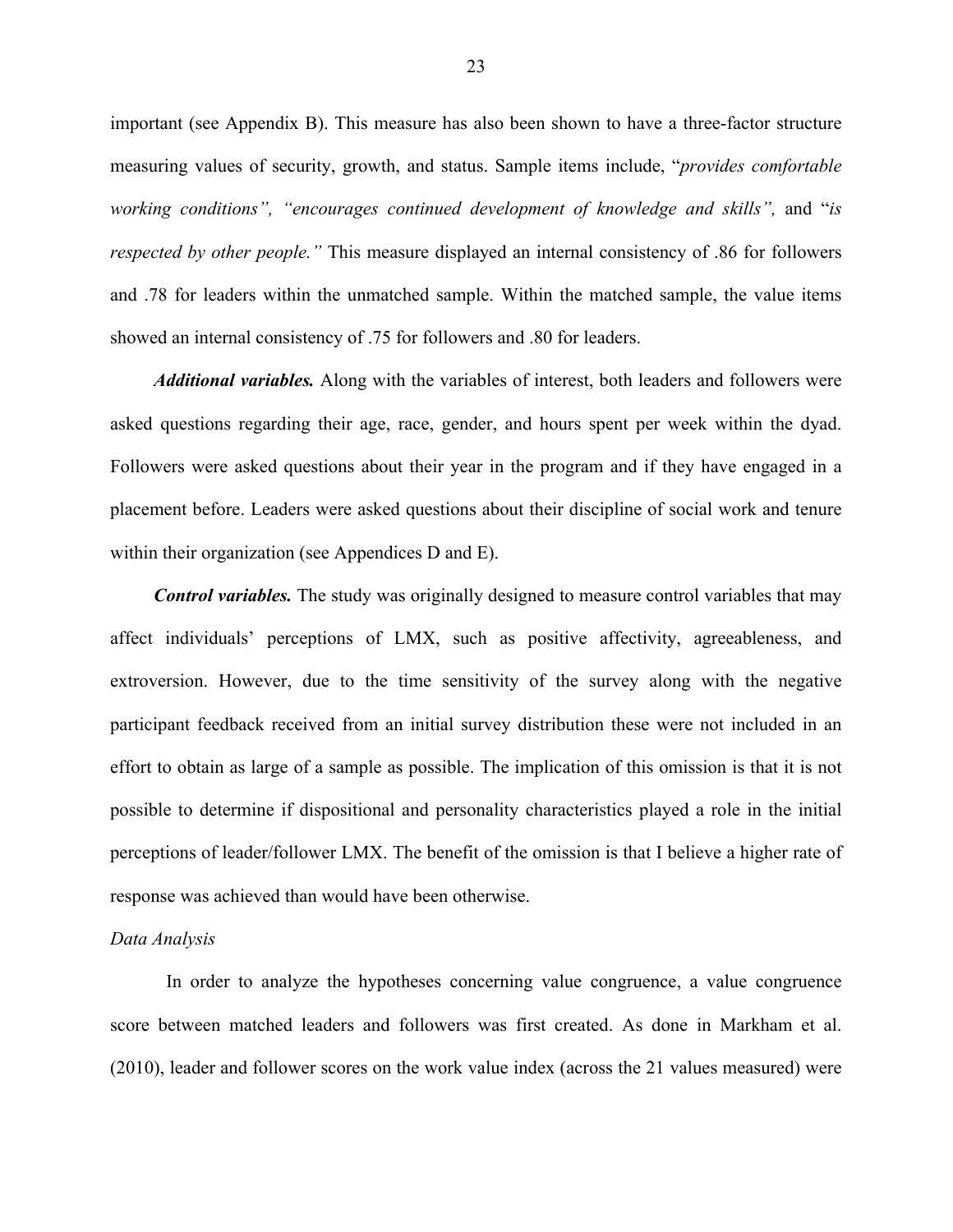correlated to achieve a continuous dyad score representing the strength of values agreement. As discussed in Ashkanasy and O'Connor (1997), this method of correlating independent values ratings offers a more objective assessment of value congruence than simply asking dyads to rate their similarity with members.

The value congruence index was then used in all subsequent regression analyses applying the matched sample to examine all questions involving value congruence. All main effects were tested using multiple regression, while moderations were examined using a step-wise regression accounting for interaction terms between variables.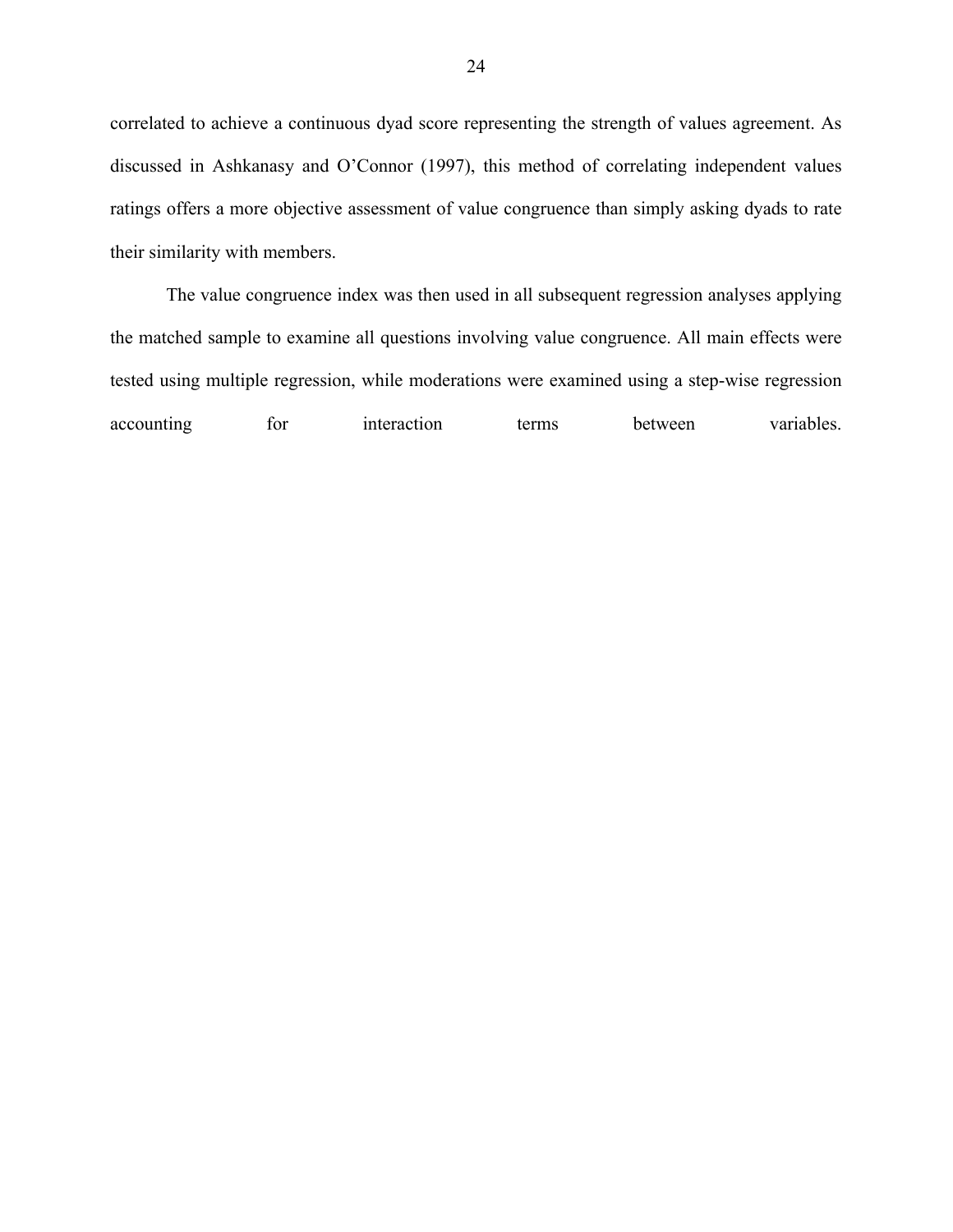#### **CHAPTER 5**

#### RESULTS

Descriptive statistics and correlations for both the matched and unmatched sample can been seen in Table 2 and Table 3.

Hypothesis  $1_a$  states there is a positive relationship between levels of leader level LMX and overall levels of dyad value congruence. Regression analysis found that hypothesis  $1_a$  was not supported, with overall value congruence having no effect on leader level LMX ( $\beta$  = -.37, *SE* = .62,  $p = 0.55$ ). However, value congruence was found to have a significant positive effect on follower level LMX ( $\beta$  = 1.84, *SE* = .62,  $p$  < .01), offering support for hypothesis 1<sub>b</sub>, which states that there is a main effect of value congruence on follower levels of LMX. Based on the above findings, a supplemental moderation analysis was conducted to examine the moderating role of status on the value congruence-LMX relationship. A stepwise regression found that, although there was no overall main effect of value congruence on LMX ( $\beta$  = .72, *SE* = .44,  $p$  = .11), there was a significant interaction term  $(\beta = -2.21, SE = .88, p = .01)$ .

To further examine the effect of value congruence on LMX, the both main effects on LMX and the interaction with leader-follower status was examined for each value dimension (security, status, and growth). Looking at congruence across security values, there was no main effect on LMX (β = .88, *SE* = .70,  $p = .22$ ) or moderating effect of status (β = -.39, *SE* = .44,  $p = .39$ ). Similarly, there was also a non significant main effect when looking at congruence across values related to status ( $\beta$  = .90, *SE* = .96,  $p$  = .35) for LMX, as well as a non significant moderation of status ( $\beta$  = -.64, *SE* = .61,  $p$  =.30). Although both these value dimensions displayed nonsignificant results, congruence surrounding growth related values displayed a significant main effect on LMX ( $(\beta = 2.50, SE = .94, p = .01)$ ). This effect was also significantly moderated by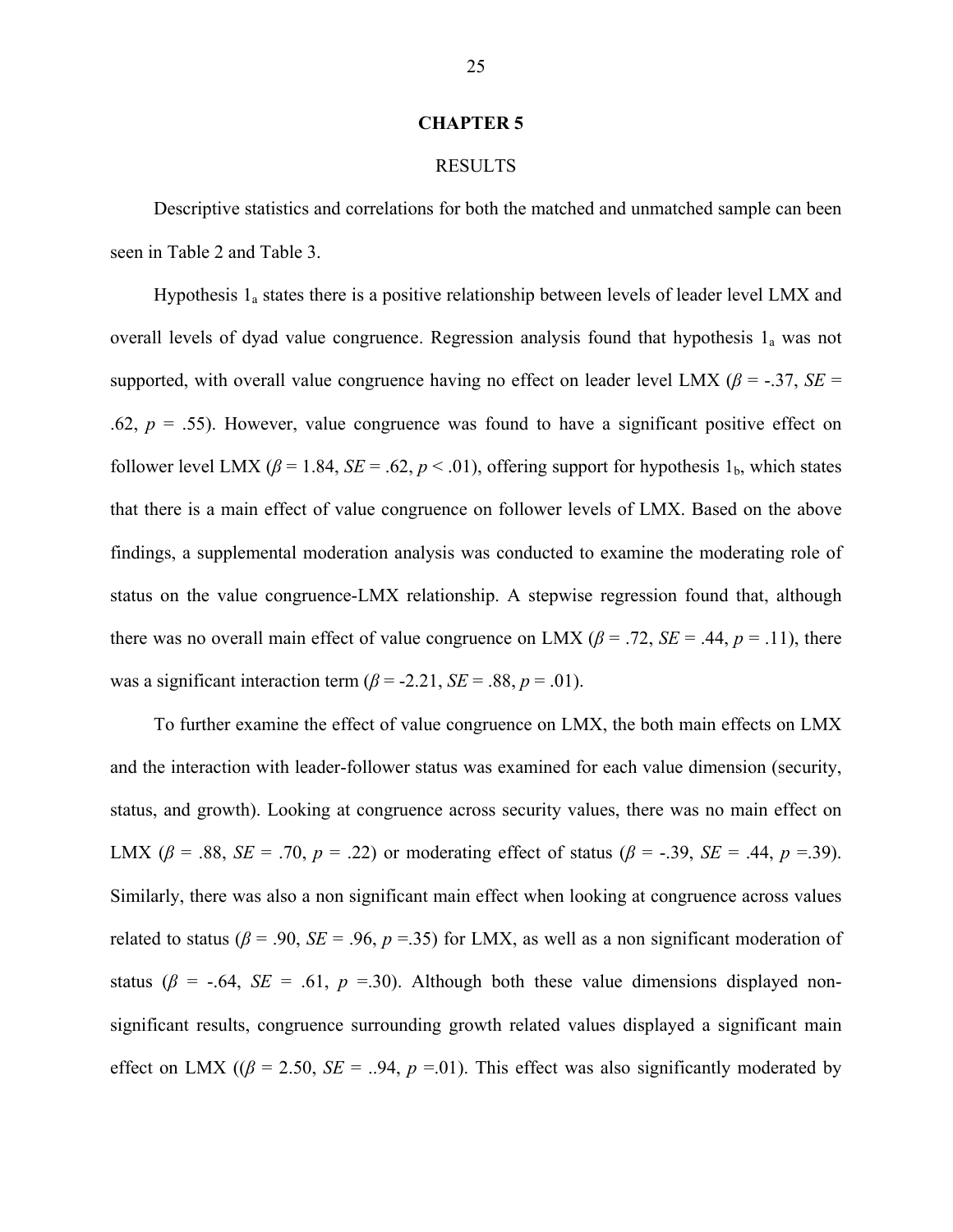status ( $\beta$  = -1.64, *SE* = .59 *p* < .01).

This suggests that, while overall value congruence may be unimportant for leaders' perceptions of their relationship with their followers, it has a large effect on how followers perceive their relationship with leaders (see Figure 1). Looking deeper at these effects is appears as if it is really congruence on growth related values that is what is important for followers' perceptions of their exchange relationships (see Figure 2).

#### *Supplemental Analyses*

To examine the role of dyad contact, a regression was run on both the matched and unmatched sample to test the effect of weekly hours spent together on levels of LMX. For the matched sample the effect of time spent on LMX was non-significant ( $\beta$  = .03, *SE* = .02, *p* = .11), with no moderating effect of status ( $\beta$  = -.02, *SE* = .04,  $p$  = .53). Looking at the larger unmatched sample, hours per week spent together between dyad members was found to have a significant relationship with LMX ( $\beta$  = .12, *SE* = .03,  $p$  < .01). Further analysis found that this relationship was moderated by leader-follower status ( $\beta$  = -.05, *SE* = .02,  $p$  = .02); such that, time spent together was significantly related to followers' perceptions of LMX ( $\beta$  = .07, *SE* = .01, *p* < .01) while it was unrelated to leaders' perceptions  $(\beta = .02, SE = .02, p = .16)$  (see Figure 3).

To test the role of value congruence above and beyond time spent together in perceptions of LMX, a hierarchical regression was run, finding that value congruence displays incremental prediction beyond time spent together for followers' perceptions of LMX ( $\Delta R^2 = .23$ ,  $p < .01$ ), but not for leaders  $(\Delta R^2 = .07, p = .22)$ .

To further examine the dynamic nature of LMX agreement, the role of time spent together in the matching of LMX perceptions was also examined. Within the matched sample, difference scores were obtained between dyads' LMX scores. These agreement scores were found to be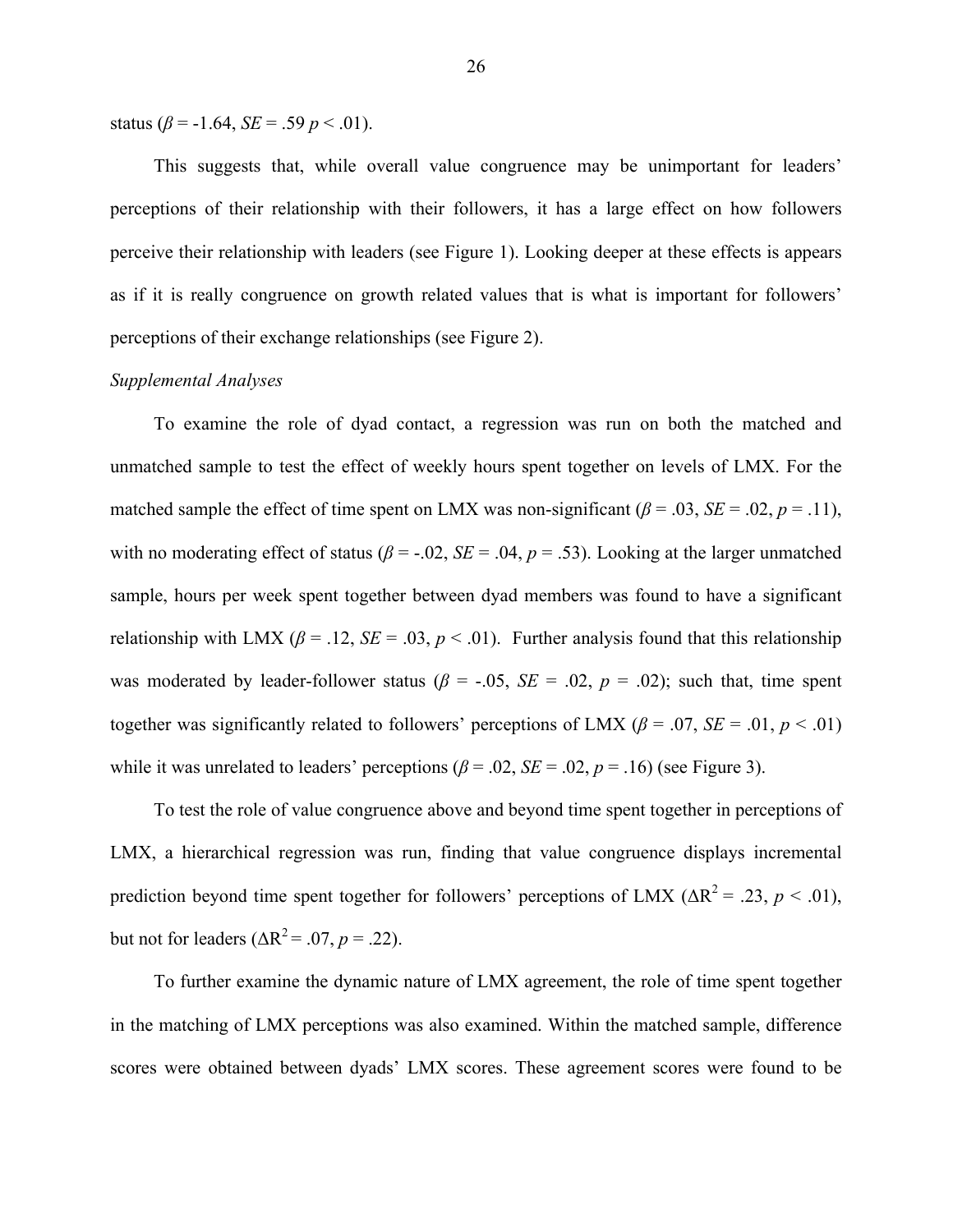significantly related to dyad time spent together ( $\beta$  = -.13, *SE* = .03,  $p$  < .01), suggesting that leaders and followers who spend more time together tend to have a better understanding of their relationship, whether positive or negative.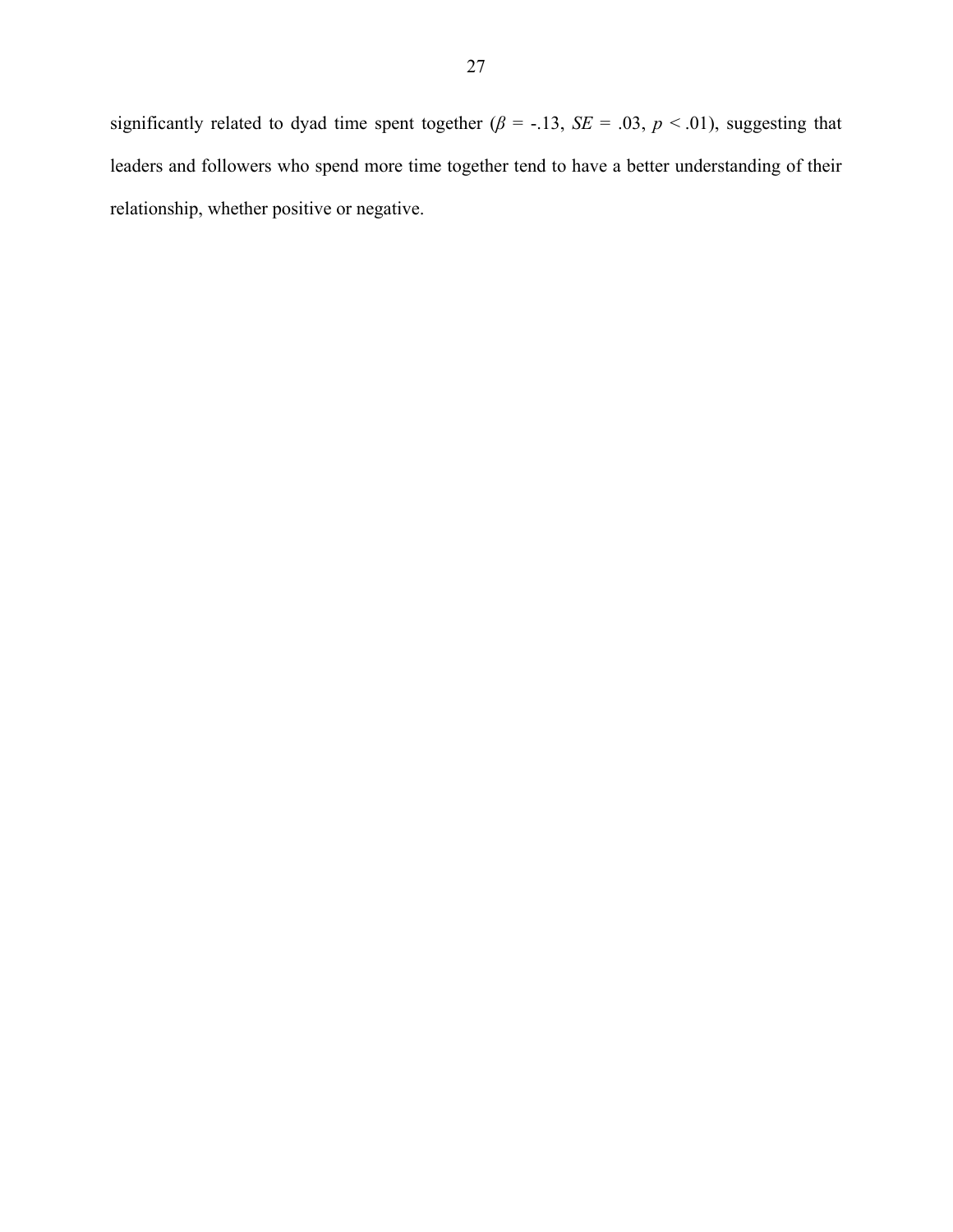#### **CHAPTER 6**

#### **DISCUSSION**

LMX research has moved from early studies examining the matching of employee needs with job characteristics (Graen et al., 1982) to a more recent conceptualization of the construct as involving not only both parties' perceptions, but also the reciprocal nature of the relationship (Gooty et al., 2011; Henderson et al., 2009). Although past research on LMX has established the effect of dyad similarities such as race, gender, and personality on the development of effective relationships (Bauer & Green, 1996; Gerstner & Day, 1997), the current study adds to the understanding of how more subjective characteristics affect perceptions of leader-follower relationships early on in employment. I also conducted multiple supplemental analyses that add to the body of research on how work characteristics and leader-follower status play a role in relationship perceptions and agreement.

To achieve the goals of this study, I examined the role leader-follower value congruence plays in both leader and follower perceptions of LMX within a sample of newly formed (3 months) leader-follower dyads. Although I was unable to evaluate how these perceptions develop over time due to sampling restrictions, supplemental analyses allowed for an examination of other important questions surrounding the role of dyad exposure and leader-follower status in the prediction of LMX, as well as the incremental validity of value congruence beyond mere exposure and the nature of leader-follower agreement on LMX perceptions.

My results suggest that early on overall followers tend to be more sensitive to dyad characteristics than leaders do. Specifically, both value congruence and dyad contact were related to LMX; however, only for followers. The moderation of status also held for findings of the incremental validity of value congruence, and the effects of specific value dimensions.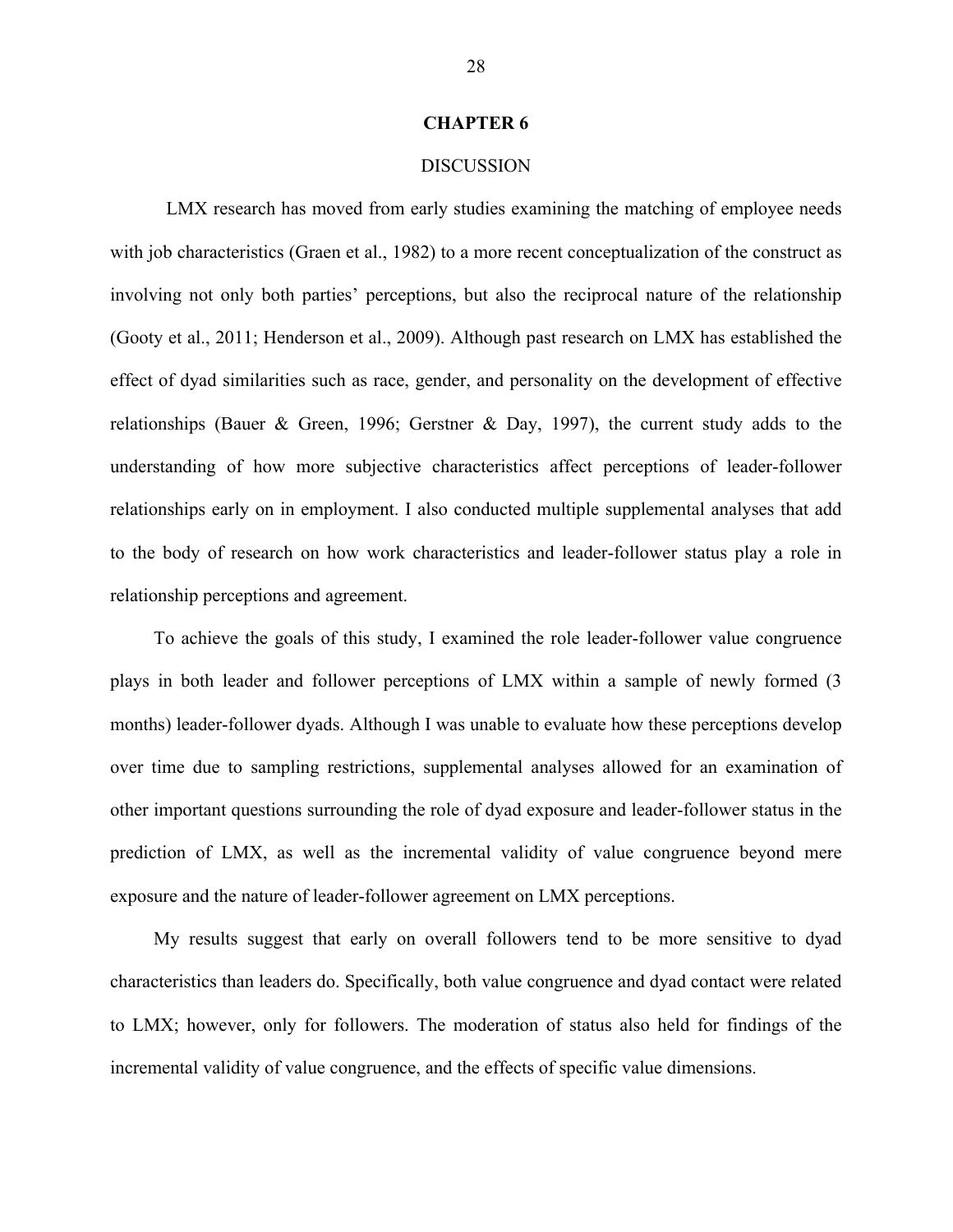#### *Theoretical Implications*

Results suggest that time spent together between dyad members plays an important role in how followers perceive their relationship with their leaders; however, the effect of exposure appears to be less important for leaders. As LMX is rooted in perceptions of trust (Bauer & Green, 1996), the finding that time spent together plays an important role in quality relationships aligns with research on trust building, which consistently points to familiarity and relationship duration as powerful antecedents of trust within individuals and teams (Tseng & Yeh, 2013; Vanneste, Puranam, & Kretschmer, 2014).

The role that dyad exposure plays in LMX perceptions has been long established in the literature; with longitudinal studies consistently finding that positive perceptions of leaderfollower relationships will generally increase over one's tenure (Bauer & Green, 1996; Nahrgang et al., 2009; Park, Sturman, Vanderpool, & Chan, 2015). Although these studies have established positive trends in LMX development over long periods of time, Sin et al. (2009) suggest that it is not only the tenure of the dyad, but also the intensity and frequency of interactions that may be important. The findings presented by the current study seem to generally support the notion that more frequent interactions do indeed positively affect perceptions of LMX; however, the significant moderation of leader-follower status contradicts findings that over time both leader and follower perceptions of LMX should increase (Narhgang et al., 2009).

One explanation for this contradictory finding may be that early in dyad relationships, leaders and followers tend to show less agreement around the quality of the relationship, with leaders being less sensitive to such factors as follower agreeableness, for example (Narhgang et al., 2009; Sin et al., 2009). Specifically, Sin et al. (2009) suggest that perceptions of LMX are built on repeated social interactions, or "testing episodes." This logic would align with my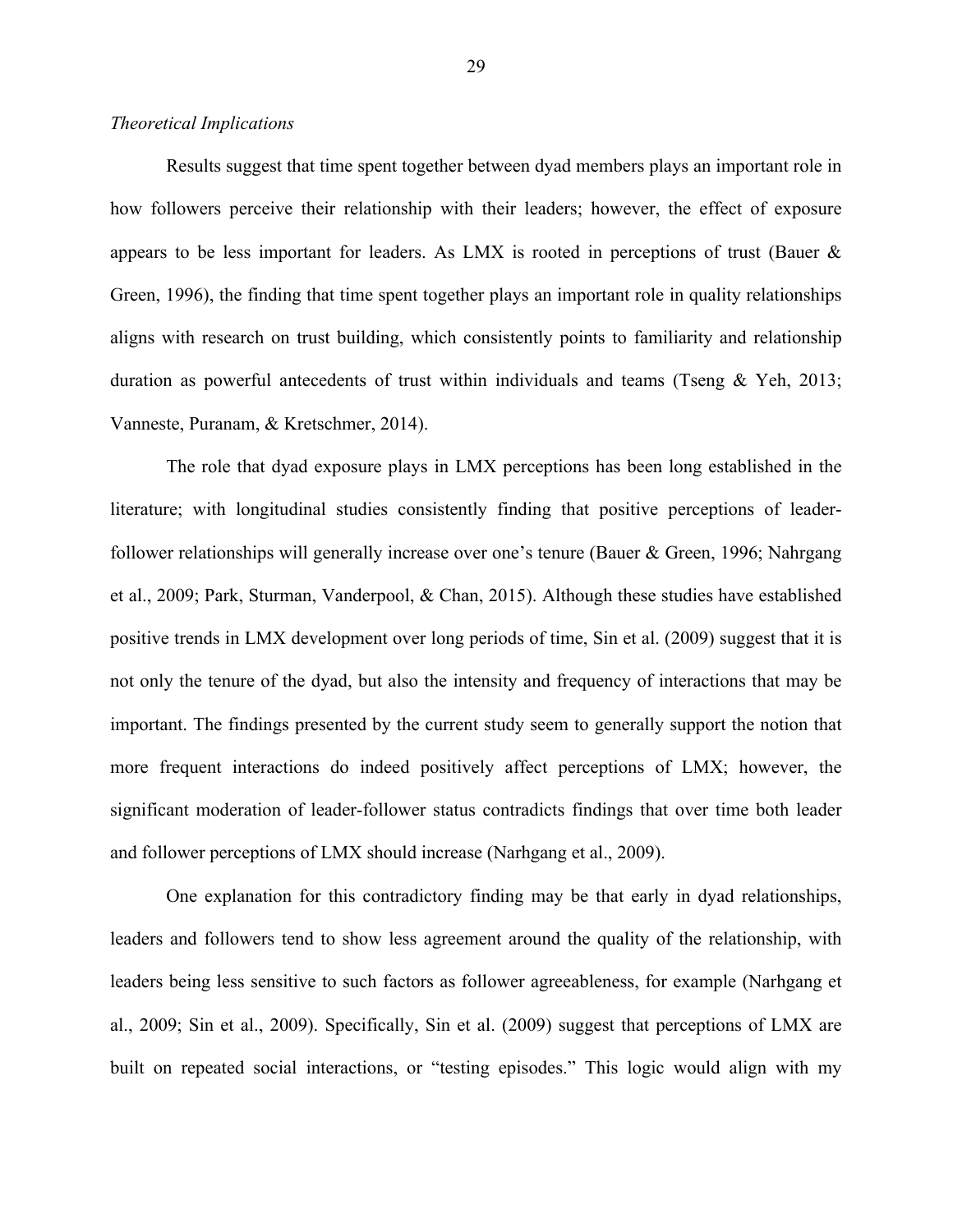finding that time spent together not only predicts follower LMX perceptions, but also LMX agreement within the dyad. Sin et al.'s findings go on to show that early in dyad relationships, leaders tend to rate followers much lower on LMX, regardless of the follower's perceptions, with agreement increasing as contact frequency increases. The current findings help to shed light on this dynamic relationship between leader-follower perceptions and frequency of dyad contact by corroborating the evidence that frequency of contact predicts LMX agreement, while also displaying results that align with theory surrounding discrepancies in leader-follower LMX early on in relationships.

Although relationship tenure and dyad contact frequency clearly play a role in LMX perceptions, early research on LMX development discusses how the lack of objective information in newly formed dyads leads to dispositional characteristics and similarities playing an important role (Bauer & Green, 1996; Liden et al., 1993). The findings presented in the current study extend the research on the importance of subjective criteria (i.e. value congruence) early on in relationship development by suggesting mechanisms through which factors such as liking and perceived similarity may work.

Early on in relationship development, there is often a lack of objective performance data, causing individuals to rely more on subjective and attitudinal characteristics (Bauer & Green, 1996; Liden et al., 1993). In line with this thinking, the concept of similarity was extended to include less concrete factors such as individual values, goals, and attitudes (Ashkanasy  $\&$ O'Connor, 1997). Although these less subjective forms of similarity are often found to predict relationship quality, Ashkanasy and O'Connor discuss how many of the findings surrounding the importance of similarity are rooted in self-reported perceptions of other member similarity. The results of the current study align with this past research, suggesting that value congruence is a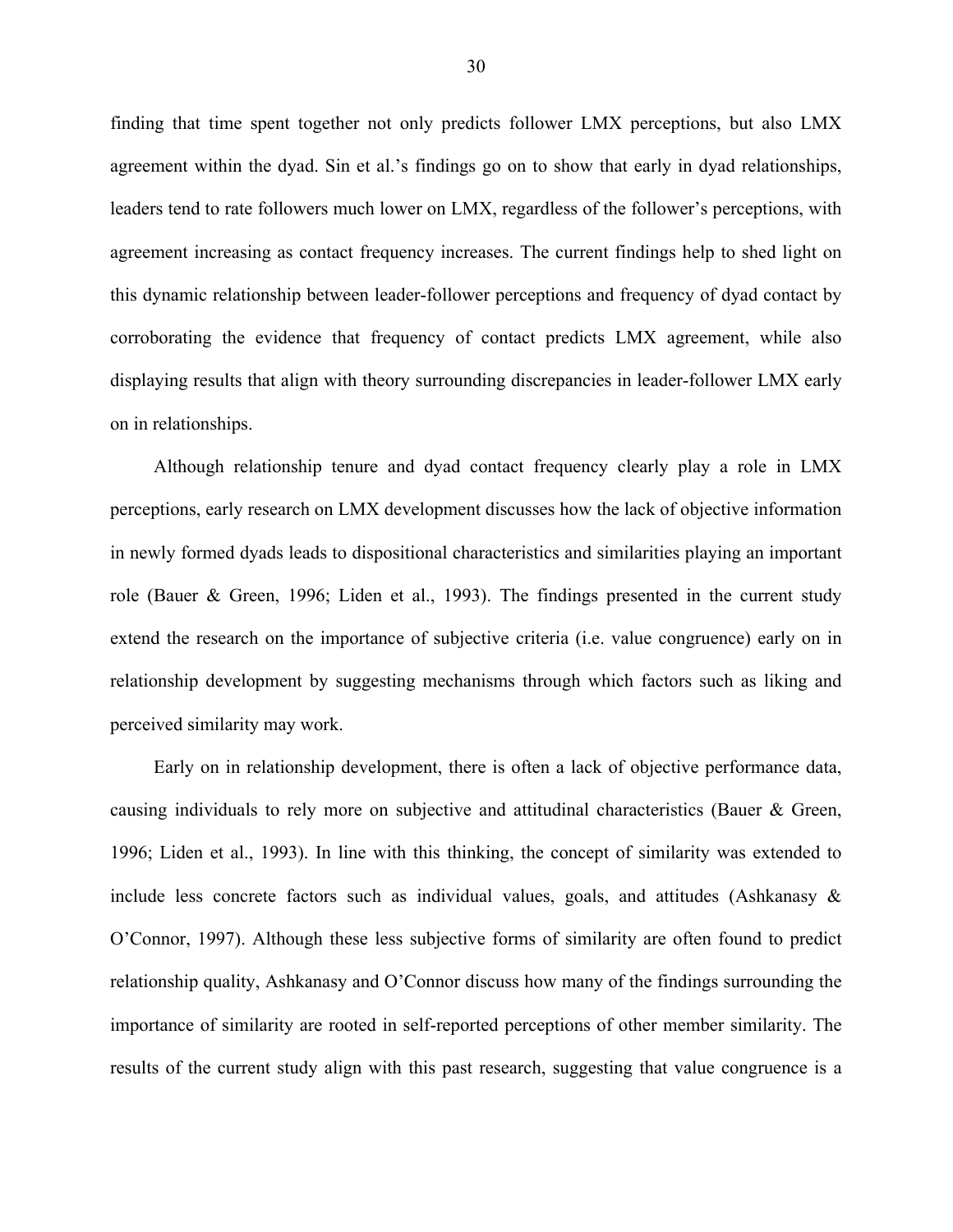strong predictor of LMX, while also offering a more objective metric of congruence. By measuring dyad members' values individually and then later correlating them to achieve congruence scores, similarity is not measured as a perception, but rather as a reflection of how individual leader-follower values align.

Furthermore, this research extends the current state of the literature on exchange relationships by not only showing value congruence to be important, but by identifying specific value groups that matter. The current results show that it is congruence on values related to competence and growth that are driving LMX relationships, while security and status values were unimportant. Even more interesting was that although growth value congruence lead to increased LMX for followers, it had a strong (although non-significant) negative effect for leaders. Taking a look at the motives literature may help explain the opposite effects seen for leaders and followers. Rudolph et al. (2013) describe growth motives as encompassing need for growth, development, and promotion. From a values perspective it seems followers would value leaders who share these similar growth related mindsets, as it is leaders who often can foster such growth and development opportunities leading to higher levels of follower LMX. On the other hand however, leaders who value growth likely also look to their leaders for opportunity and development. Through time and resource commitment the needs of a growth-motivated student would likely hinder the career focused activities of a growth motivated leader leading to lower levels of leader LMX.

Although the findings of the current study align with the large body of research on the importance of subjective similarity early on in relationship development, this result was only seen for followers' perceptions of LMX. As with the importance of time spent together, this finding may be explained by the nature of relationships early on in dyad formation. As mentioned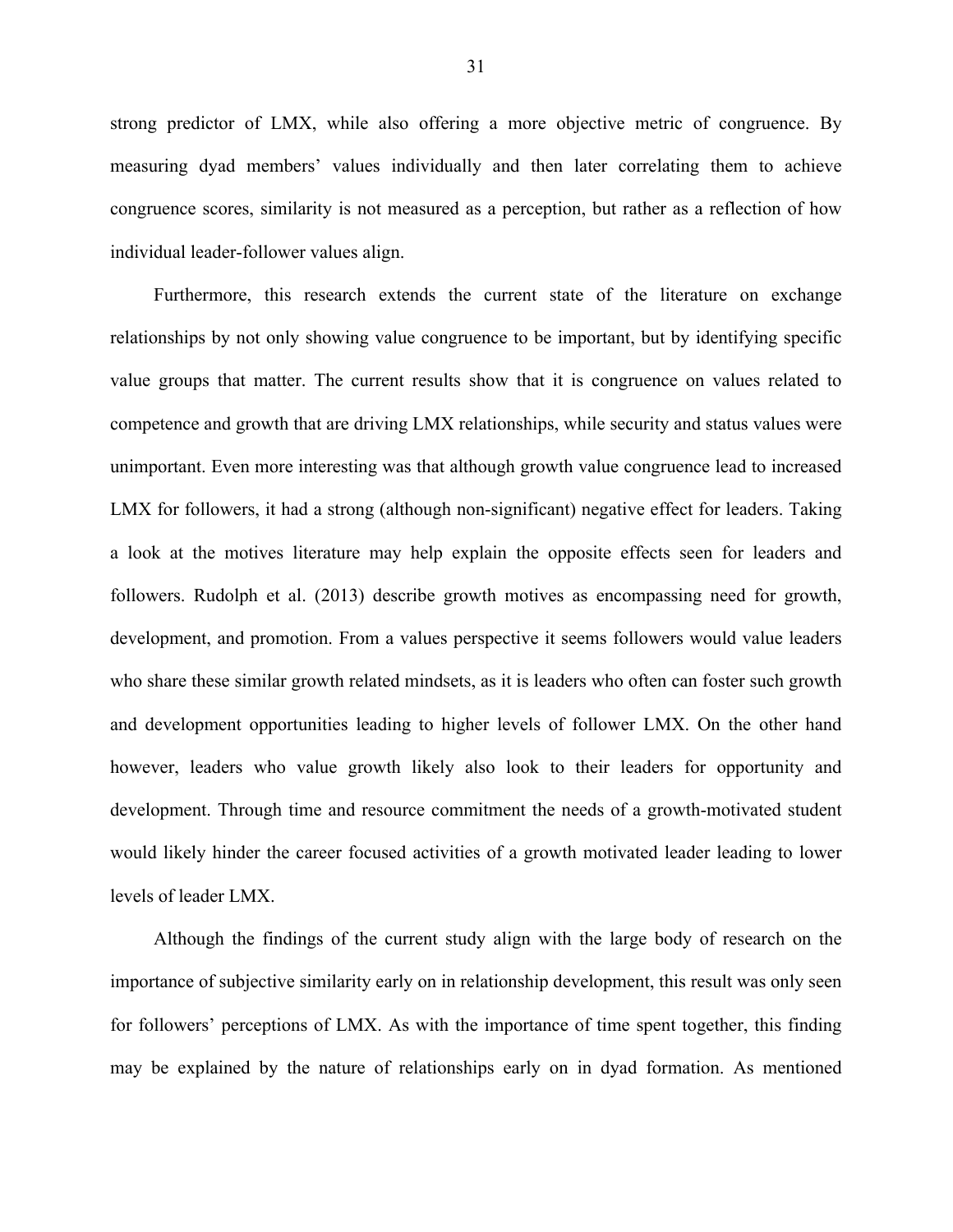previously, early on in the relationship leaders and followers tend to have less agreement on LMX, with leaders generally rating followers less positively (Narhgang et al., 2009). Early relationships are also categorized by followers being more sensitive to certain leader traits (Narhgang et al., 2009; Sin et al., 2009), for example research has found that similarity on personality traits had an effect only on follower LMX at the initiation of employment. The positive effect of value congruence on followers', but not leaders', LMX seems to align with past research that suggests dyad similarities seem to be more important to followers early in relationship development.

Although the findings from past research, as well as this study, point to a host of factors both subjective and objective that influence LMX, my results also shed light on the relative importance of these various dyad characteristics. The finding that value congruence displays incremental validity beyond dyad frequency of contact, suggests that although contact is important for fostering exchange relationships (Narhgang et al., 2009; Sin et al., 2009), characteristics of dyad members are what drives the outcomes of this contact. This dynamic effect of time spent and similarity on LMX aligns with research by Park et al. (2015) that suggests various antecedents differ across dyad stages, and that tenure moderates the relationship between LMX and factors such justice and performance. Although the findings in the current study reflect dyad contact frequency and not tenure, Sin et al. (2009) discuss tenure and contact as both influencing LMX relationships. This suggests that the findings surrounding the incremental validity of value congruence beyond time spent may have theoretical implications regarding the role both job and individual characteristics play in LMX perceptions.

#### *Practical Implications*

The implications of these findings can affect organizations at all levels from dyad and team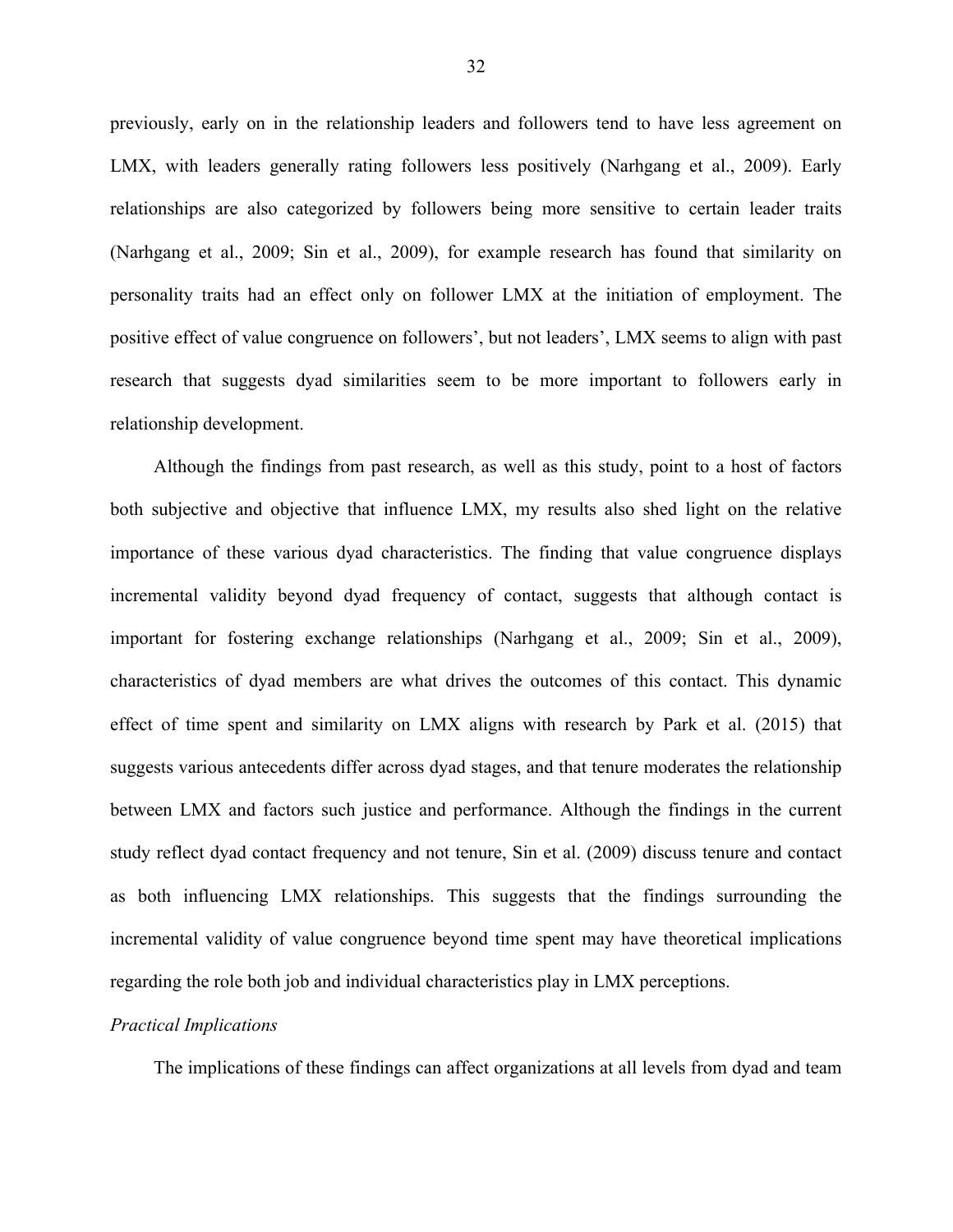management, to the development of strong and effective individual relationships, and a general understanding of relational dynamics in the workplace.

From a dyad management perspective these findings support those by Park et al. (2015) suggesting that in dyads with high rates of geographic dispersion frequency of contact is an important factor in LMX relationships. These findings have implications for leaders in a variety of settings, as the nature of contact likely will depend on numerous environmental factors. Sin et al. (2009) discuss how it is not necessarily the level of contact but the nature that matters for relationship development, while Park et al. (2015) suggest that is the nature of the team's environment. The current sample of social work students consisted of newly formed dyads, which met sporadically throughout the week at various sites. The findings that both value congruence and time spent together within this group was important for LMX suggests that it is indeed both the quantity and quality of interactions that supervisors should be concerned with. Ensuring quality contact frequently seems to be of special importance when teams are geographically dispersed or have irregular contact.

From a team-level perspective, this research suggests that value congruence among supervisors and subordinates may have a more holistic impact. The understanding of how leadermember exchange and value congruence can affect the dynamics of a team or individual relationships also offers opportunity to prevent counter-productive work behaviors. Brown and Treviño (2006) found that value congruence amongst team members mediated the effect that charismatic leaders had on counterproductive work behaviors. If value congruence plays a role in this mediating capacity and as leader-member exchange has been tied to job performance, this research suggests there may be a two-fold implication for the organization as far as the impact of value congruence on leader-member exchange is concerned.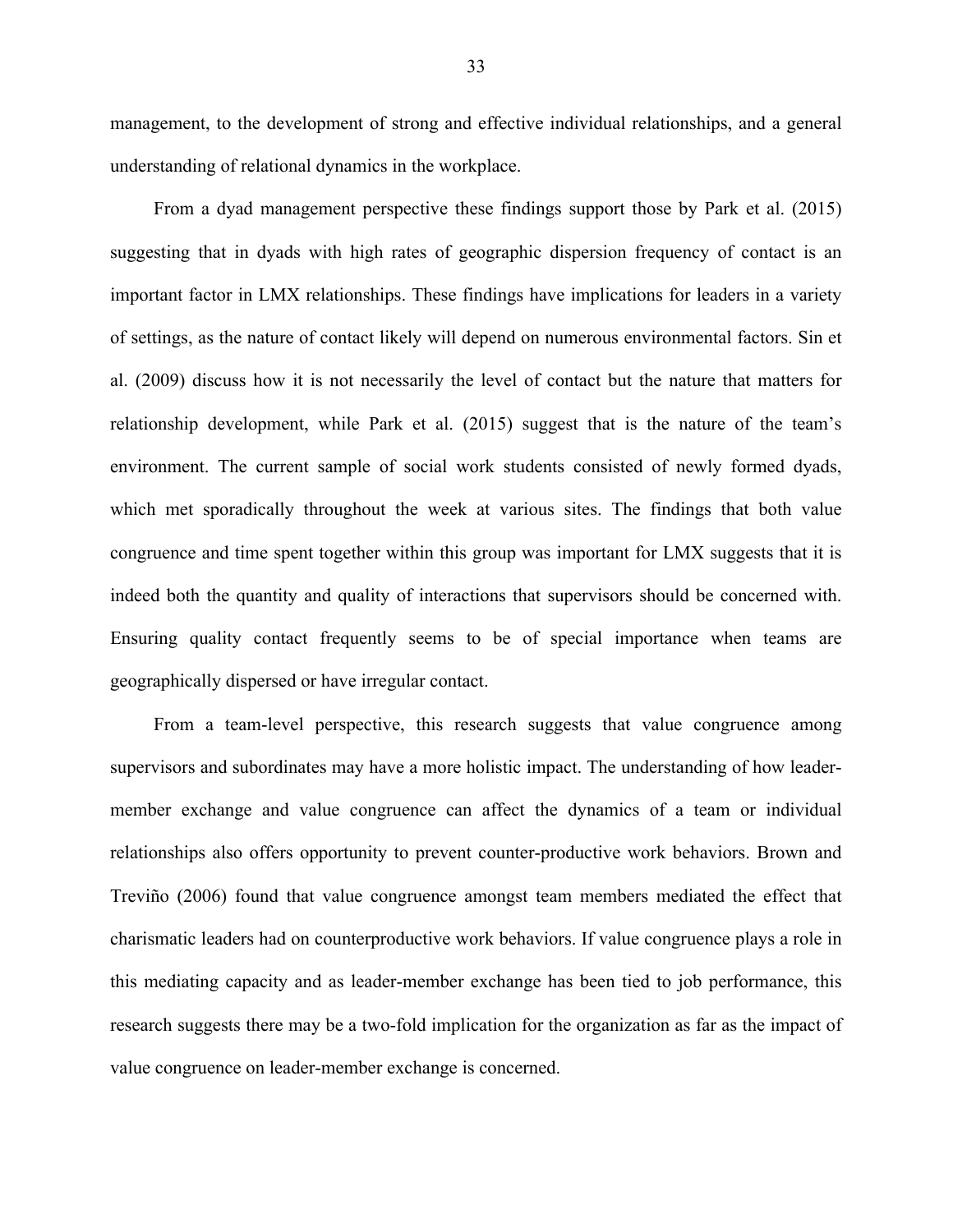#### *Limitations and Future Directions*

The clearest limitation within this study pertains to the issues encountered with the sample. In order to achieve a sample of dyads within a high fidelity working environment, social work students and their supervisors were initially sampled within the first week of employment. Although this method was intended to measure the variables of interest at relationship initiation, the increased workload and stress levels that accompany a newly formed student-supervisor relationship lead to a very small response rate accompanied by negative participant feedback. To resolve this issue a more user-friendly survey was created and administered with stronger organizational support. Although a power analysis suggested a sample of 85 leader-follower dyads, the resulting sample of 34 dyads yielded effects for some of the various analyses, suggesting sufficient power.

Related to the sampling restrictions was my inability to test the longitudinal hypotheses. This was a major limitation of the study, as one of the main goals was to better understand the development of LMX from the initiation of employment onward. Although the longitudinal component was abandoned, many analyses not originally part of the proposal resulted in theoretically relevant findings.

The second major limitation of the data collected in this study is the loss of specific workvalue information. Although the correlation of the individual's aggregated value scores allows for an individualized view of value alignment, all information on which values are most congruent is lost. There may be certain value groups, for which agreement may be much more important to the development of leader-member exchange. There may also be value groups where congruence between dyad members matters very little. To solve this problem future researchers may want to evaluate the interaction between specific value congruencies and leader-member exchange over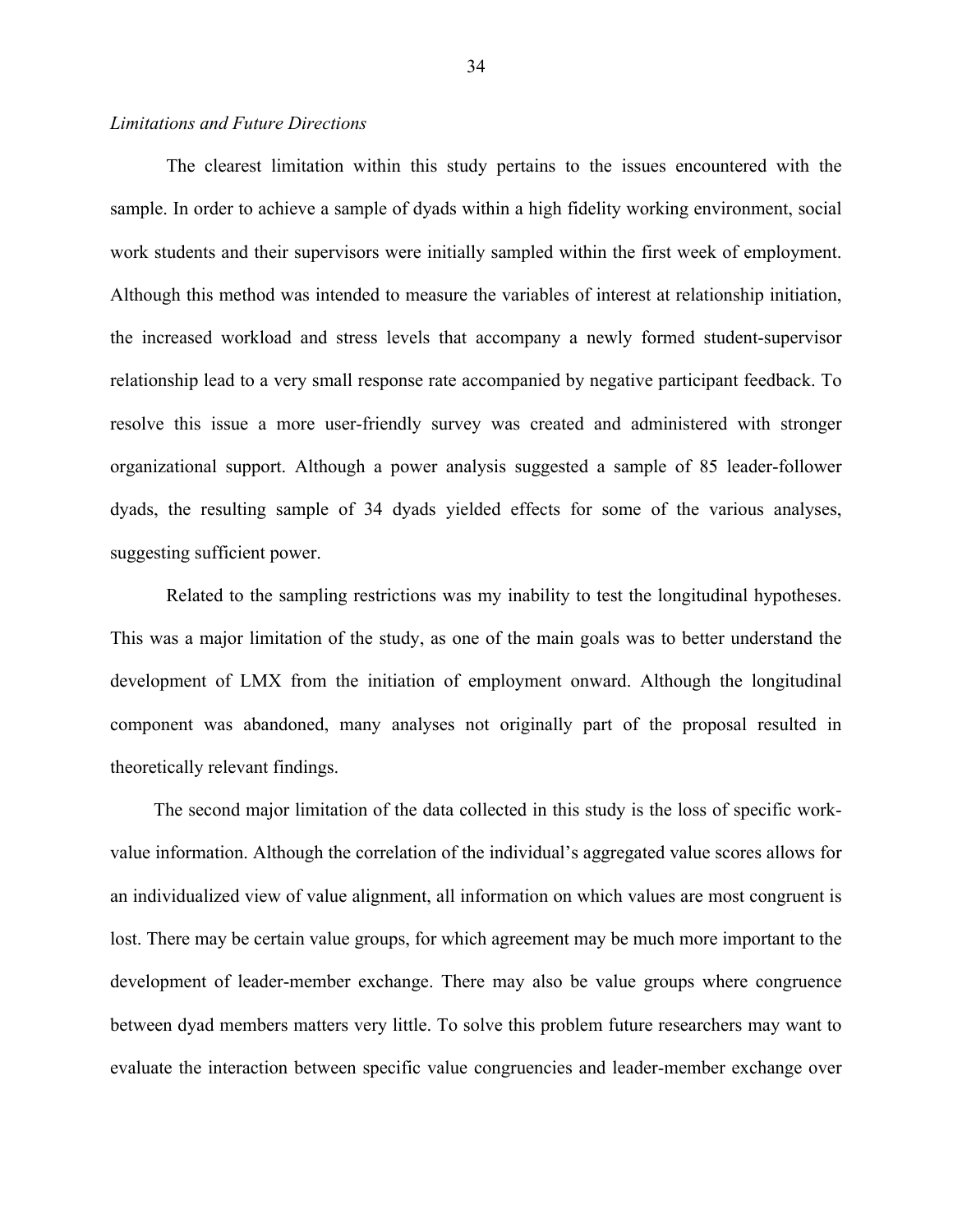time.

Finally, this study was lacking in its multi-level analysis of leader-member exchange. To avoid complications surrounding nested data, only independent dyads were examined. As Gooty et al. (2012) discussed, leader-member exchange has a much more dynamic impact than simply the follower's perspective. This relationship affects not only the behavior of both the subordinate and supervisor, but also all other group members. By examining multiple followers paired with a common leader, team as well as reciprocal effects of LMX could be better examined. As supervisors are seen as agents of the organization (Eisenberger et al., 1986), the quality of their relationships can have implications company-wide. To evaluate these complex effects of leadermember exchange, future research needs to look at factors such as leader-member exchange discrepancies and how they affect the group, as well as factors such as aggregated group leadermember exchange.

#### *Conclusion*

Graen and Scandura (1987) described a period of leader-member exchange crystallization, during which roles and expectations of both parties are established. Markham et al. (2010) describe this period as a time when leader-follower value congruence is of most importance for the development of LMX. Considering the importance of early relationship stages, the current study describes how environmental factors such as time spent together, as well as individual characteristics such as values affect the dynamic processes of LMX perceptions and agreement. Overall this research adds to the body of literature attempting to understand how the complex nature of human relationships affects employee's work behaviors. Clearly individuals' work values are just one factor among many that affect supervisor-subordinate relationships; however, there is clearly a complex interplay of factors at work that warrant a further discussion.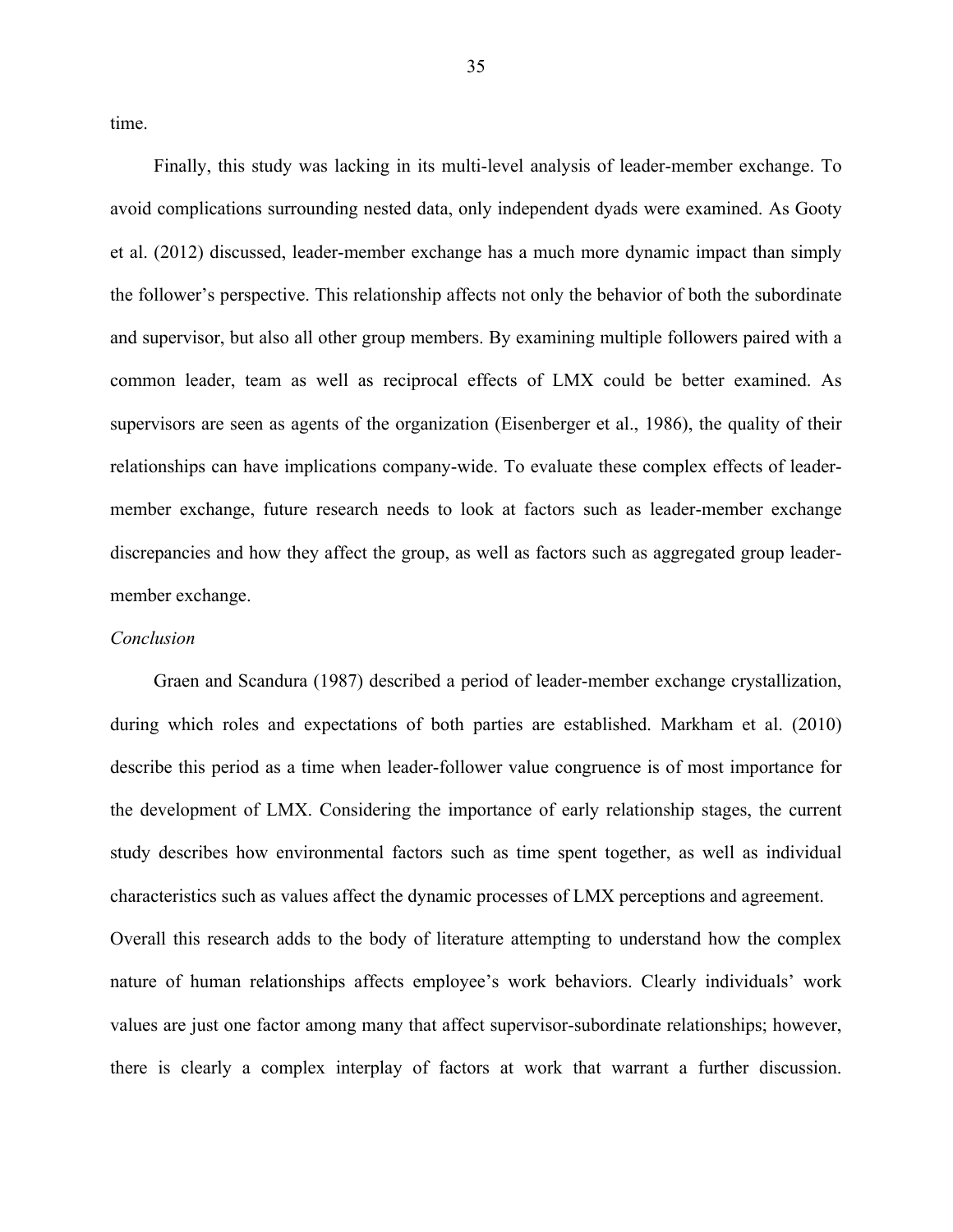## **FIGURES**

Figure 1

*The Moderating Effect of Leader-Follower Status on the Value Congruency-LMX Relationship.*

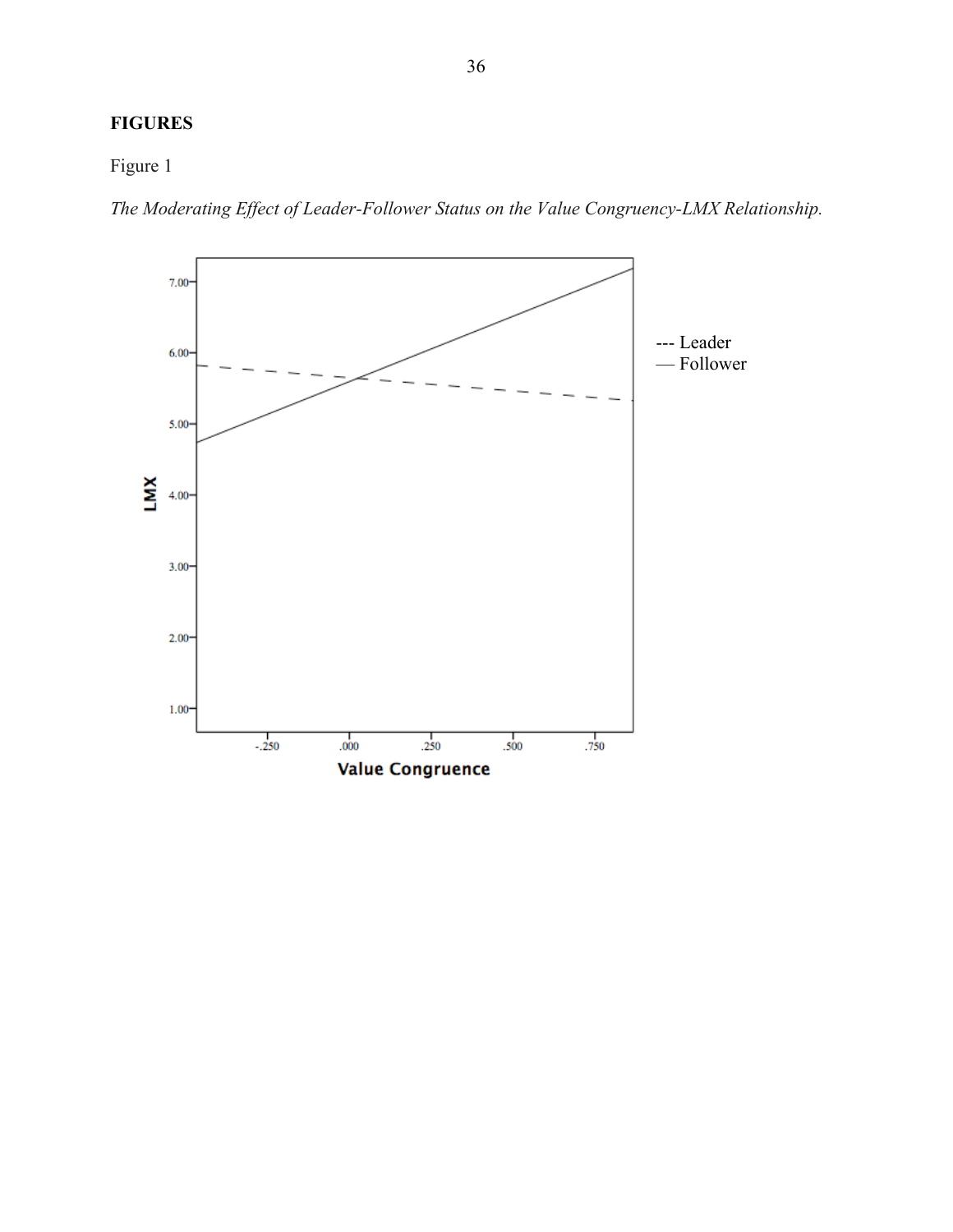Figure 2

*The Moderating Effect of Leader-Follower Status on the Growth Value Congruency-LMX Relationship.*

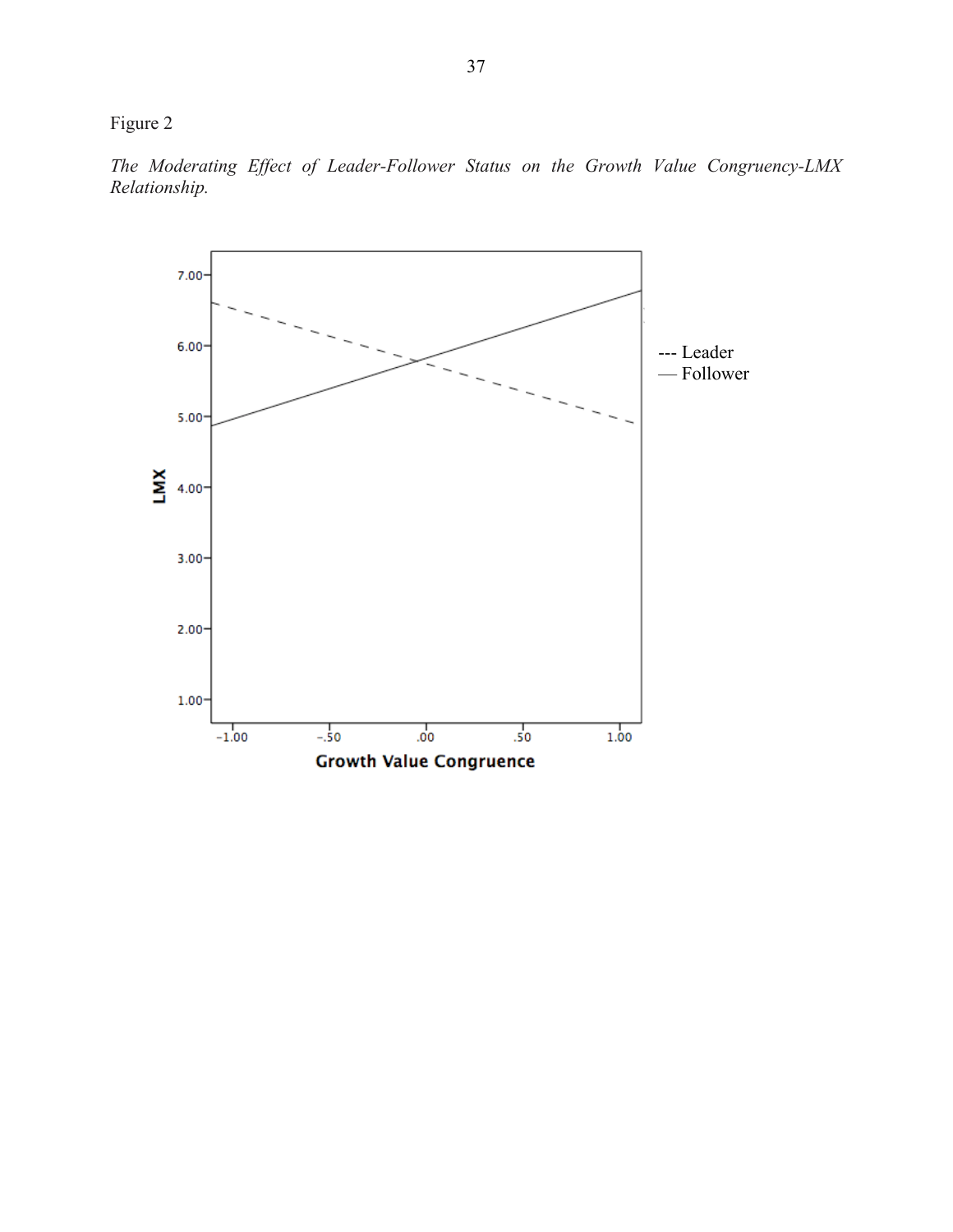## Figure 3



*The Moderating Effect of Leader-Follower Status on the Dyad Contact-LMX Relationship.*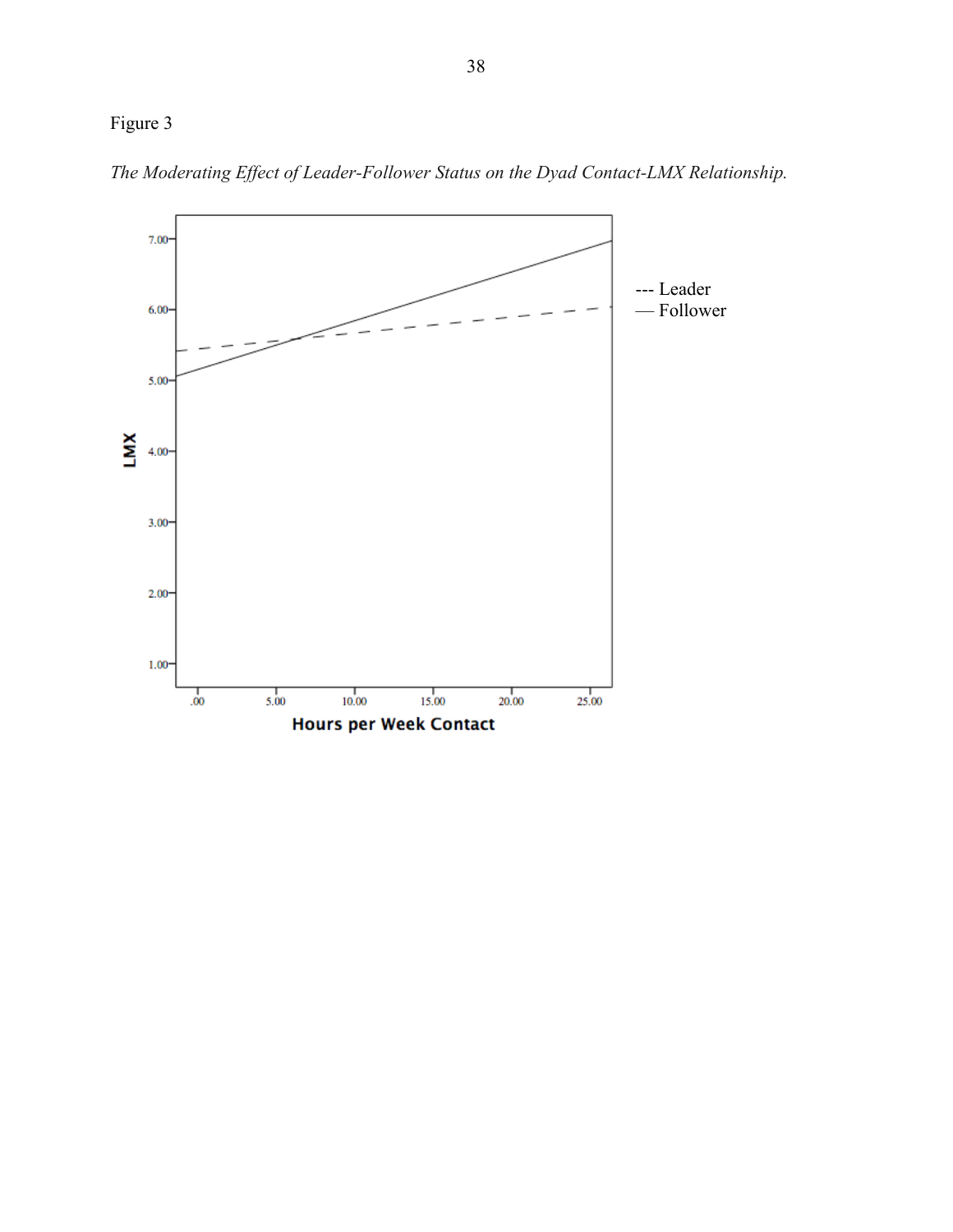## **TABLES**

Table 1

*Descriptive Statistics for Matched Pairs and Unmatched Sample.* 

|               | Unmatched Sample ( $N = 268$ ) |              | Matched Sample ( $N = 68$ ) |                        |  |  |  |
|---------------|--------------------------------|--------------|-----------------------------|------------------------|--|--|--|
|               | Leaders                        | Followers    | Leaders $(N=34)$            | Followers ( $N = 34$ ) |  |  |  |
|               | $(N = 113)$                    | $(N = 155)$  |                             |                        |  |  |  |
| Mean Age (SD) | 44.67 (11.93)                  | 29.37 (9.06) | 48.76 (12.50)               | 28.38 (8.21)           |  |  |  |
| $%$ Men       | 11                             | 8            | 15                          | 8                      |  |  |  |
| $%$ Women     | 89                             | 92           | 85                          | 91                     |  |  |  |
| % White       | 74                             | 65           | 76                          | 79                     |  |  |  |
| $%$ Black     | 17                             | 23           | 15                          | 6                      |  |  |  |
| % Other       | 8                              | 12           | 8                           | 15                     |  |  |  |
|               |                                |              |                             |                        |  |  |  |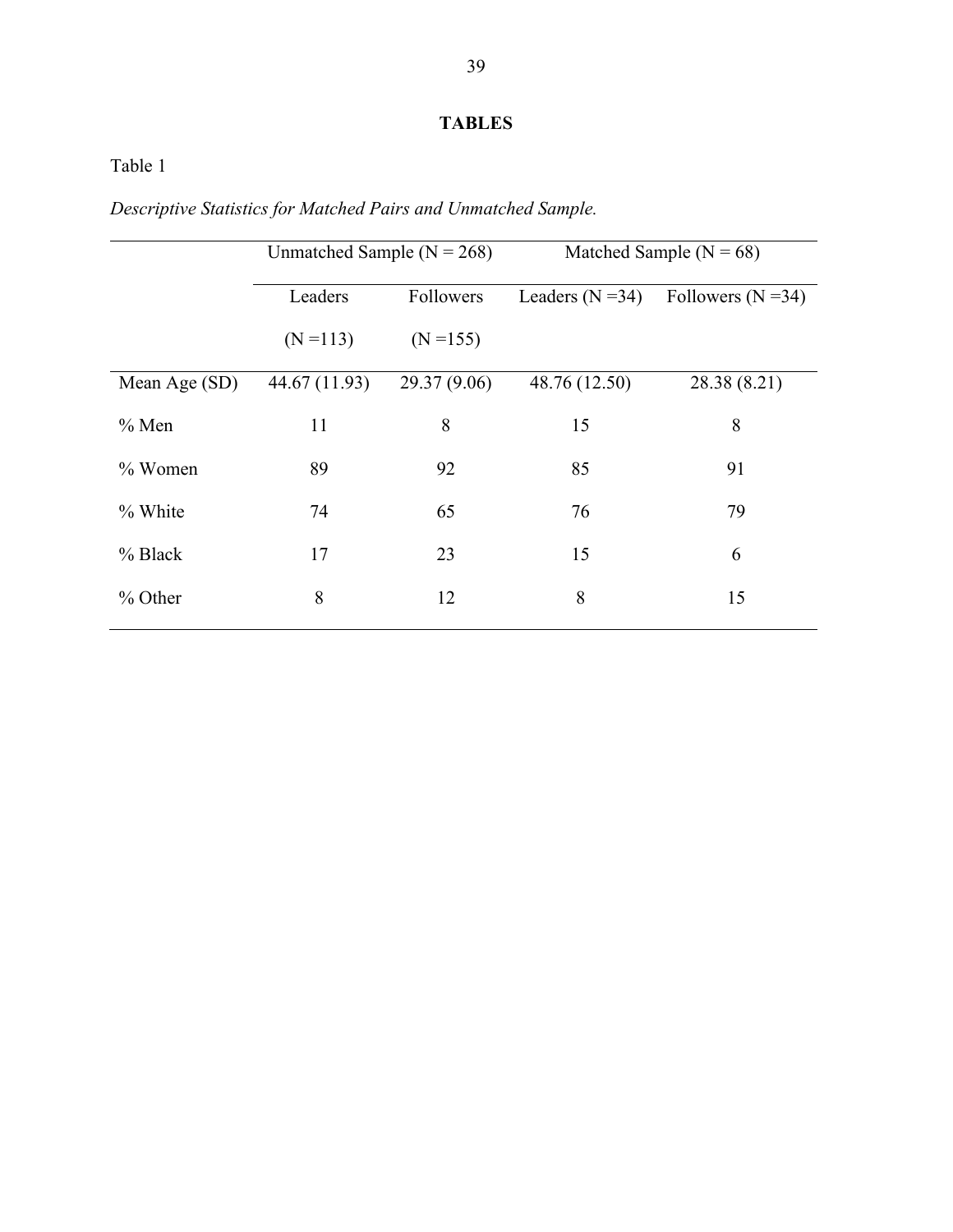|                                           | $\boldsymbol{M}$ | <i>SD</i> |                     | 2      | 3        | $\overline{4}$     | 5         | 6          | 7         | 8    | 9 |
|-------------------------------------------|------------------|-----------|---------------------|--------|----------|--------------------|-----------|------------|-----------|------|---|
| $^1$ Age                                  | 48.66            | 12.68     |                     |        |          |                    |           |            |           |      |   |
| ${}^{2}$ Gender                           | NA               | <b>NA</b> | $-.17$              |        |          |                    |           |            |           |      |   |
| ${}^{3}LMX$                               | 5.53             | .94       | .22                 | $-.09$ | (.92)    |                    |           |            |           |      |   |
| 4VCT                                      | .23              | .25       | $-.34$ <sup>*</sup> | $.44*$ | $-.10$   | <b>NA</b>          |           |            |           |      |   |
| 5VCG                                      | .23              | .38       | $-44$ <sup>*</sup>  | .14    | $-.31$   | $.72$ <sup>*</sup> | <b>NA</b> |            |           |      |   |
| 6VCS                                      | .14              | .52       | $-.24$              | .20    | .06      | $.49*$             | .24       | NA         |           |      |   |
| 7VCST                                     | .00              | .38       | .02                 | .24    | $-.15$   | $.49*$             | $.34^{*}$ | $-.21$     | <b>NA</b> |      |   |
| <sup>8</sup> LMX Agreement                | .99              | .70       | $-13$               | .06    | $-.70^*$ | .25                | .26       | $-.10$     | $-21$     | - NA |   |
| <sup>9</sup> Contact Frequency            | 4.53             | 5.63      | $-16$               | .11    | .06      | .18                |           | $-.02-.14$ | .19       |      |   |
| $\overline{M} = 24$ * $\sim \overline{M}$ |                  |           |                     |        |          |                    |           |            |           |      |   |

*Descriptive Statistics and Correlations for the Matched Pairs Sample - Leaders.*

 $N = 34, *p < .05$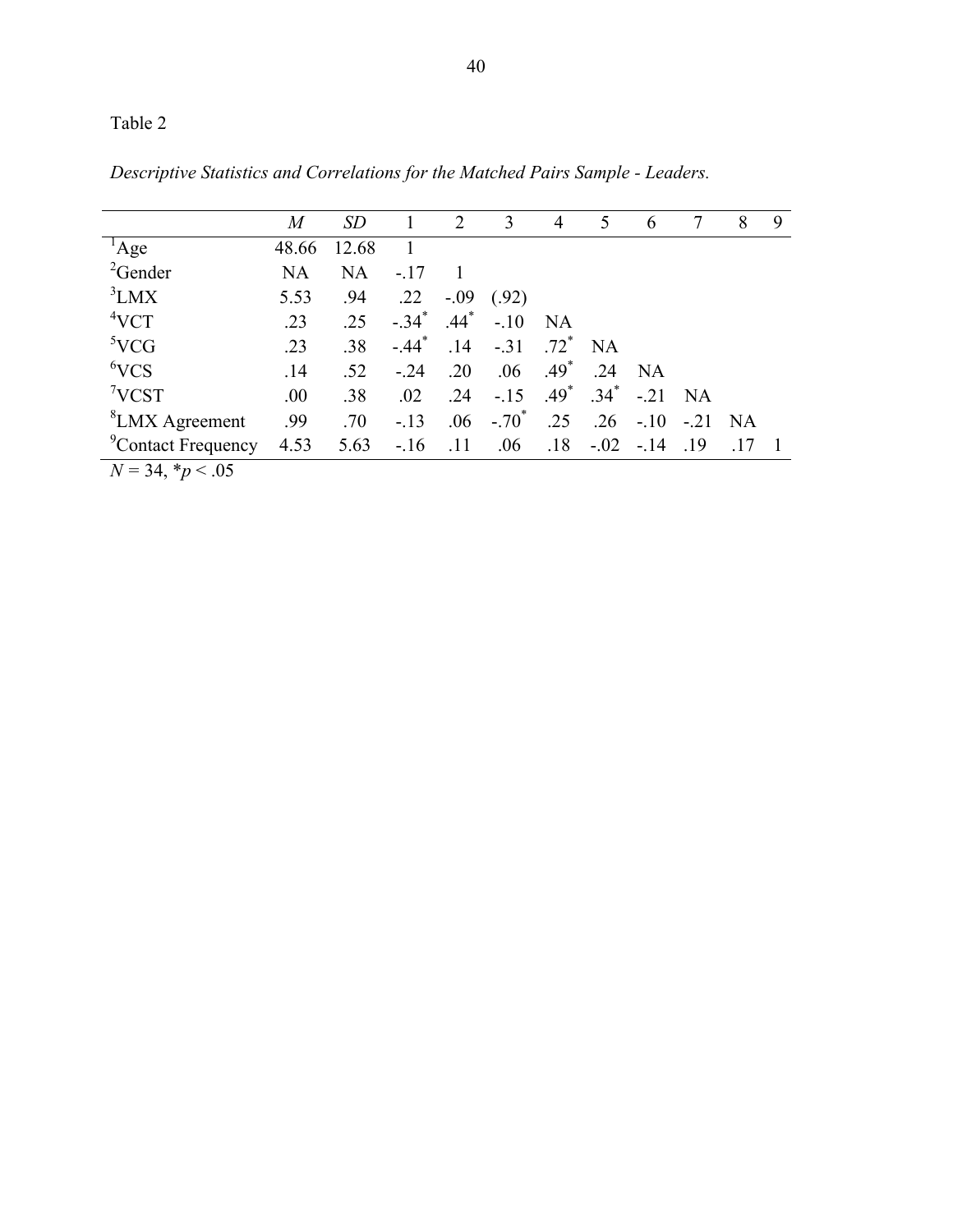|                                                                  | $\boldsymbol{M}$ | SD                          | -1                               | 2          | 3               | 4         | 5         | $\mathfrak b$ | 7   | 8      | 9 |
|------------------------------------------------------------------|------------------|-----------------------------|----------------------------------|------------|-----------------|-----------|-----------|---------------|-----|--------|---|
| $^1$ Age                                                         | 28.55            | 8.28                        | $\begin{array}{c} 1 \end{array}$ |            |                 |           |           |               |     |        |   |
| ${}^{2}$ Gender                                                  | NA               | NA                          | $-.09$                           |            |                 |           |           |               |     |        |   |
| ${}^{3}LMX$                                                      | 6.01             | .93                         | $-.24$                           | $-14$      | (.93)           |           |           |               |     |        |   |
| 4VCT                                                             | .23              | .25                         | $-.30$                           | $-.33$     | $.50^{\degree}$ | <b>NA</b> |           |               |     |        |   |
| 5VCG                                                             | .23              | .38                         |                                  | $-.03-.37$ | .35             | $.73*$    | <b>NA</b> |               |     |        |   |
| 6VCS                                                             | .14              | .52                         | $-.28$                           | $-.20$     | .28             | $.49*$    | .24       | NA            |     |        |   |
| 7VCST                                                            | .00              | .38                         | $-.32$                           | $-.02$     | .11             | $.49*$    | $.34*$    | $-.21$ NA     |     |        |   |
| <sup>8</sup> LMX Agreement                                       | .99              | .70                         | $-.03$                           | $-.20$     | $-14$           | .25       | .30       | $-.08$        | .07 | NA.    |   |
| <sup>9</sup> Contact Frequency                                   | 7.68             | $7.52 \quad .02 \quad -.04$ |                                  |            | .23             | .34       | .29       | .29           | .06 | $-.13$ |   |
| $\mathbf{r}$ $\mathbf{r}$ $\mathbf{r}$ $\mathbf{r}$ $\mathbf{r}$ |                  |                             |                                  |            |                 |           |           |               |     |        |   |

*Descriptive Statistics and Correlations for the Matched Pairs Sample - Followers.*

 $N = 34, *p < .05$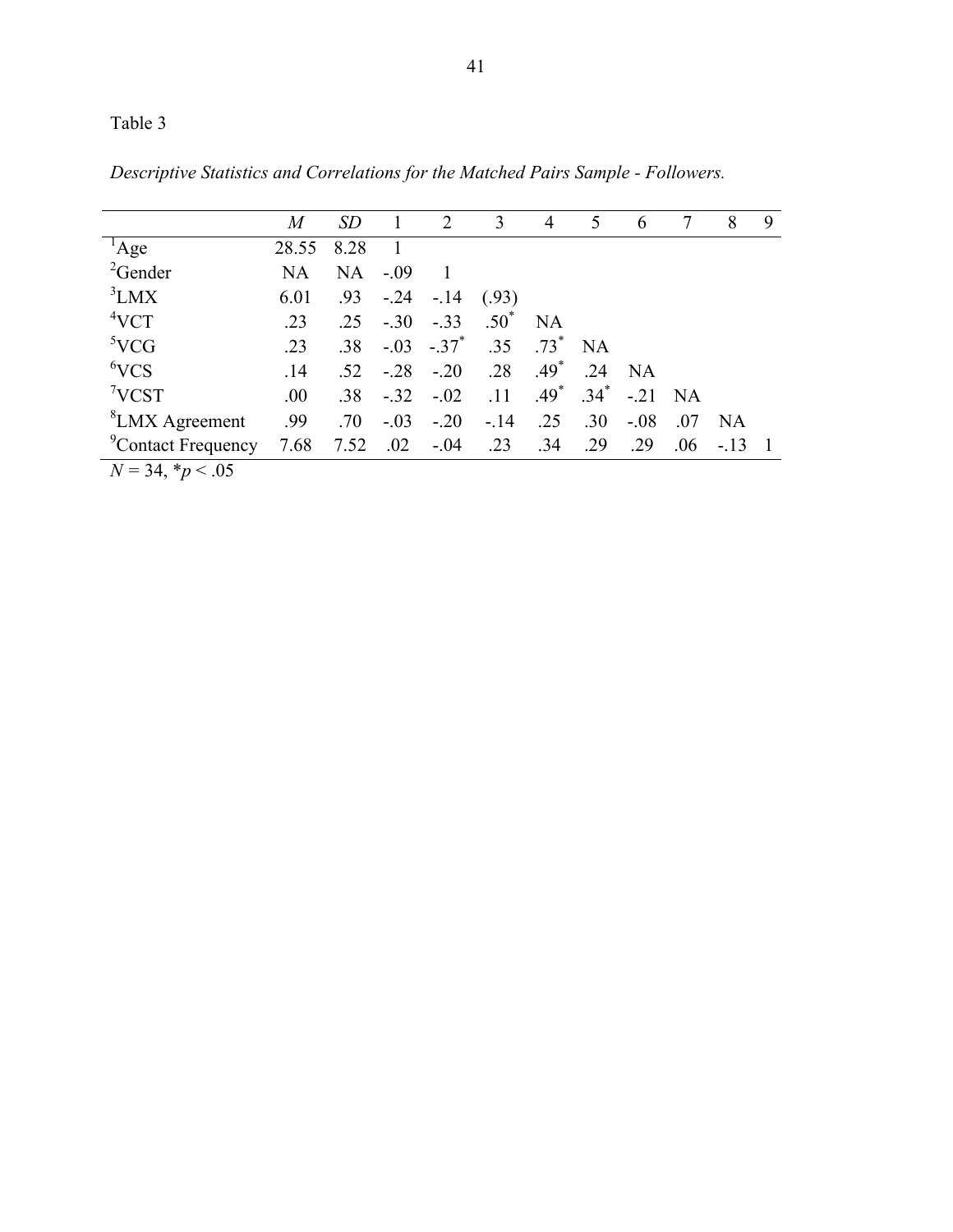| Descriptive Statistics and Correlations for the Unmatched Sample - Leaders. |  |  |
|-----------------------------------------------------------------------------|--|--|
|                                                                             |  |  |

|                                   | M     | SD        |        |                  |                    |        |
|-----------------------------------|-------|-----------|--------|------------------|--------------------|--------|
|                                   | 44.67 | 11.92     |        |                  |                    |        |
| $^{1}$ Age<br><sup>2</sup> Gender | NA    | <b>NA</b> | $-.06$ |                  |                    |        |
| ${}^{3}LMX$                       | 5.58  | 1.20      | .15    | $-.02$           | $(.90-.94)$        |        |
| <sup>4</sup> Contact Frequency    | 6.25  | 6.09      | $-09$  | $\overline{.}13$ | $.16$ <sup>*</sup> | $-.06$ |
| $N = 104, *p < .05$               |       |           |        |                  |                    |        |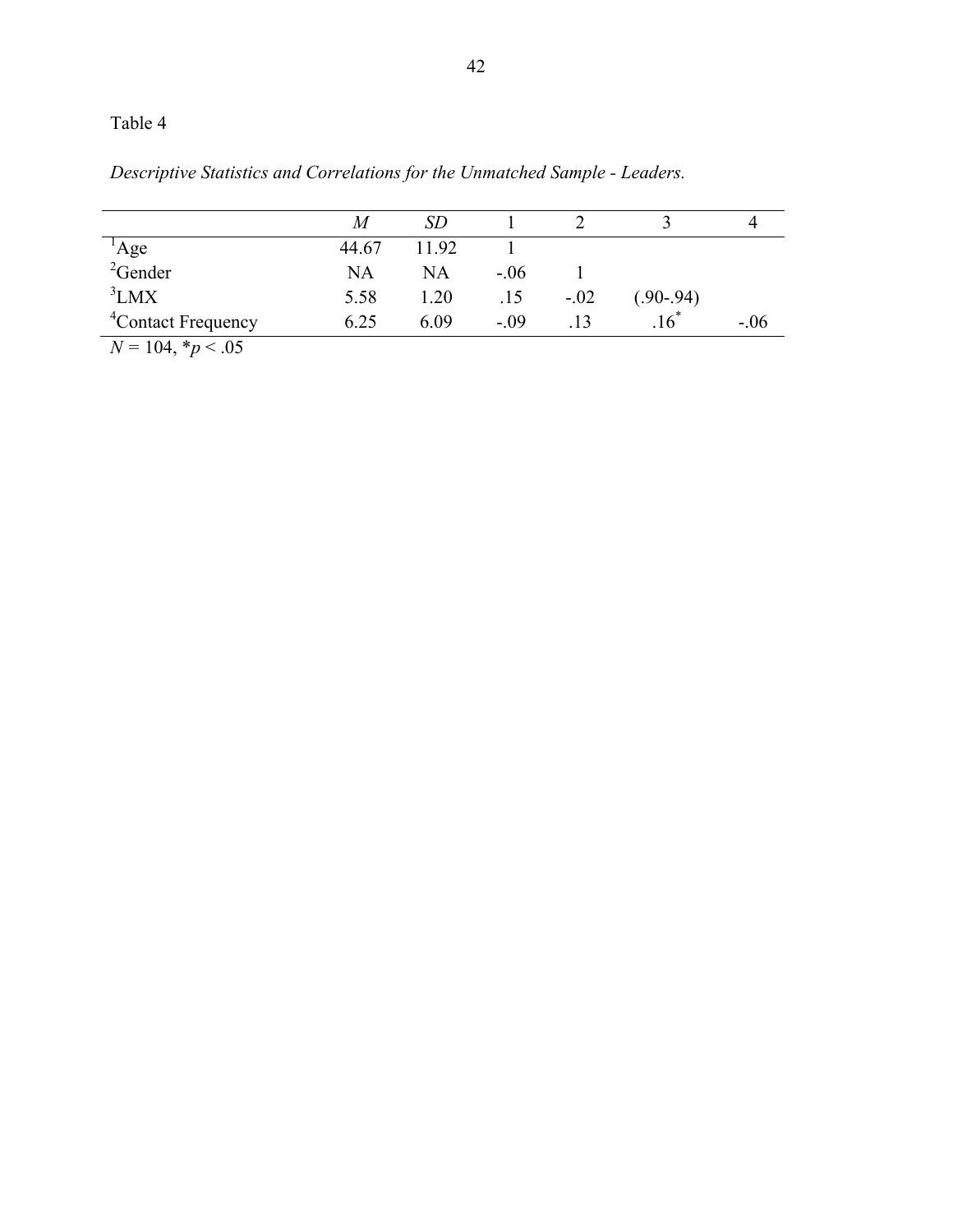|  |  | Descriptive Statistics and Correlations for the Unmatched Sample - Followers. |  |  |  |
|--|--|-------------------------------------------------------------------------------|--|--|--|
|  |  |                                                                               |  |  |  |

|                                   | M     | SЕ        |        |        |             |  |
|-----------------------------------|-------|-----------|--------|--------|-------------|--|
|                                   | 29.37 | 906       |        |        |             |  |
| $^{1}$ Age<br><sup>2</sup> Gender | NA    | <b>NA</b> | $-.05$ |        |             |  |
| ${}^{3}LMX$                       | 5.58  | .84       | $-.03$ | $-.05$ | $(.90-.94)$ |  |
| <sup>4</sup> Contact Frequency    | 7.05  | 694       | $-0.5$ | .02    | $40^*$      |  |
| $N = 150, *p < .05$               |       |           |        |        |             |  |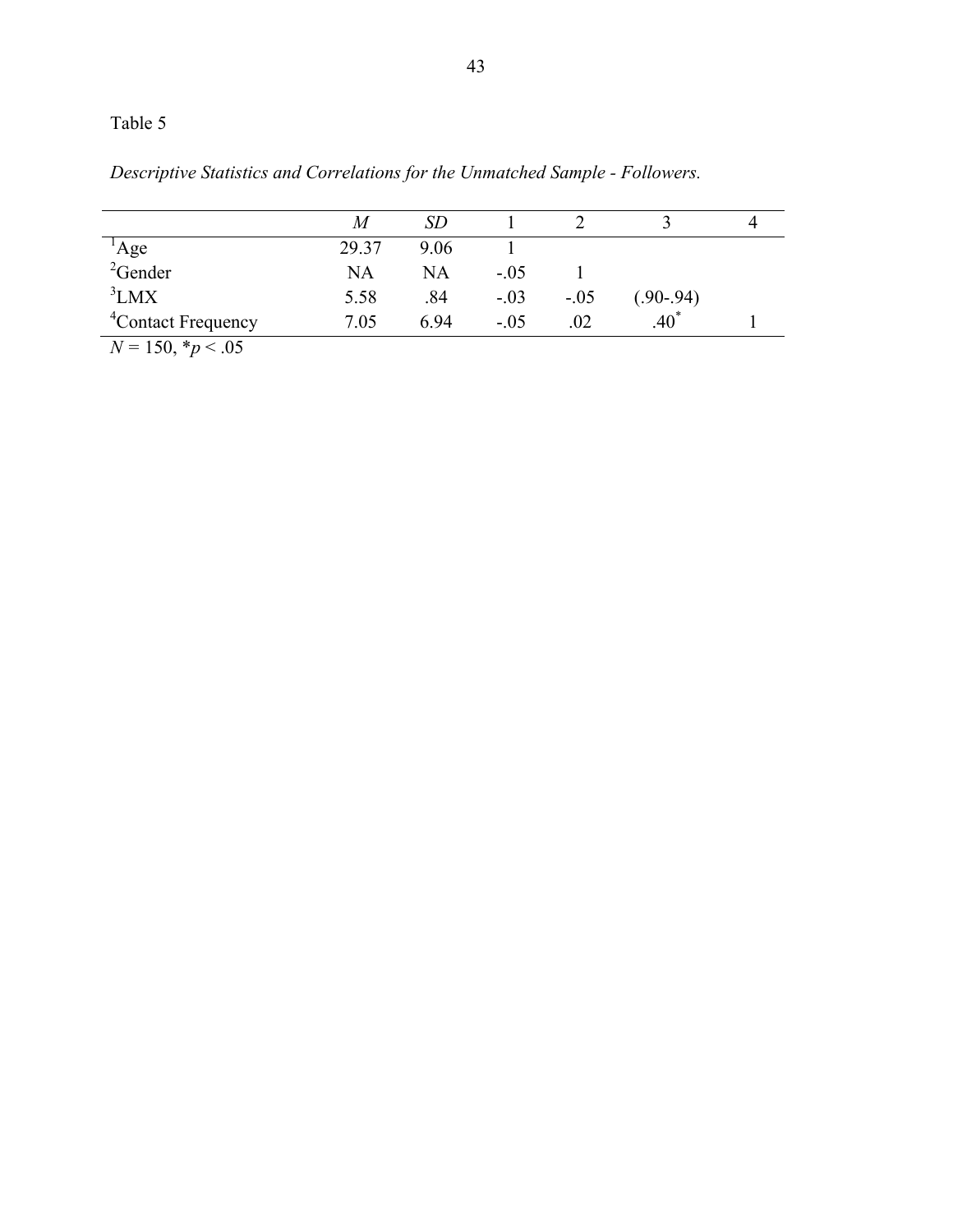#### **APPENDIX A**

#### LEADER-MEMBER EXCHANGE MEASURE (Liden and Maslyn, 1998)

Directions: Using the 1 to 7 scale below as a guide, indicate the extent to which you agree or disagree with the following statements by choosing the corresponding number.

|          |          | ͻ        | 4         |          | $\mathfrak b$ |          |
|----------|----------|----------|-----------|----------|---------------|----------|
| Strongly | Disagree | Slightly | Neither   | Slightly | Agree         | Strongly |
| Disagree |          | Disagree | Agree Nor | Agree    |               | Agree    |
|          |          |          | Disagree  |          |               |          |
|          |          |          |           |          |               |          |

I like my supervisor very much as a person.

I respect my supervisor's knowledge of and competence on the job.

My supervisor would defend me to others in the organization if I made an honest mistake.

I am impressed with my supervisor's knowledge of his/her job.

My supervisor is the kind of person one would like to have as a friend.

My supervisor is a lot of fun to work with.

I do not mind working my hardest for my supervisor.

I admire my supervisor's professional skills.

My supervisor would come to my defense if I were "attacked" by others.

I am willing to apply extra efforts, beyond those normally required to meet my supervisor's work goals.

My supervisor defends my work actions to a superior, even without complete knowledge of the issue in question.

I do work for my supervisor that goes beyond what is specified in my job description.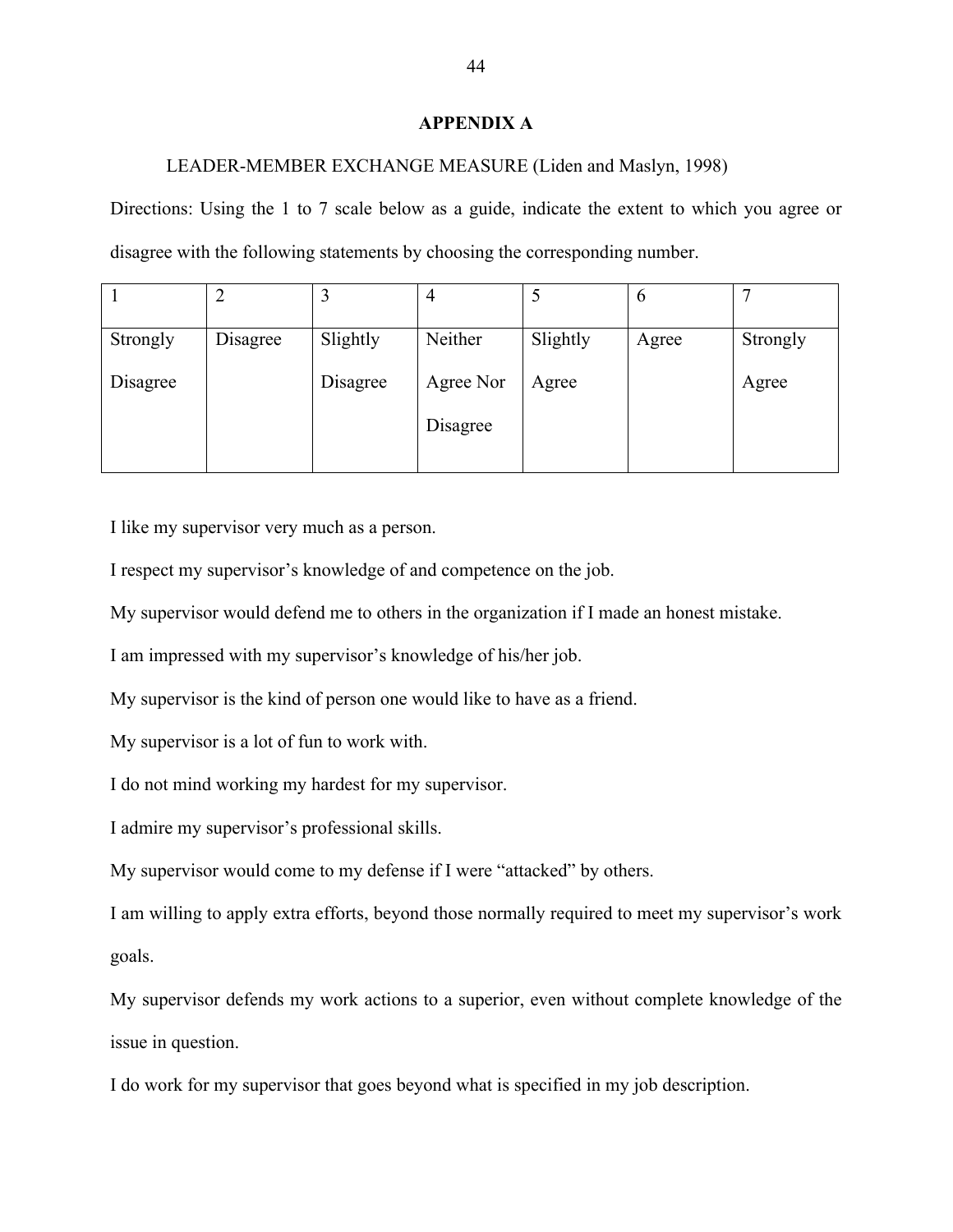#### **APPENDIX B**

ORGANIZATIONAL CULTURE PROFILE (O'Reilly, Chatman, & Caldwell, 1991)

Below, you will find 40 characteristics that could be used to describe yourself. Please consider each characteristic according to the question: How characteristic is this attribute of me. Place each characteristic in an appropriate box, which range from most characteristic to least characteristic. Each box only receives one attribute. For example, only 2 items may be "most characteristic" of you while 8 items must be "neither characteristic or uncharacteristic.". It may be easiest to read through the entire list of characteristics looking for extremes first. While this sort may appear difficult, it goes quickly as you see items get cancelled out.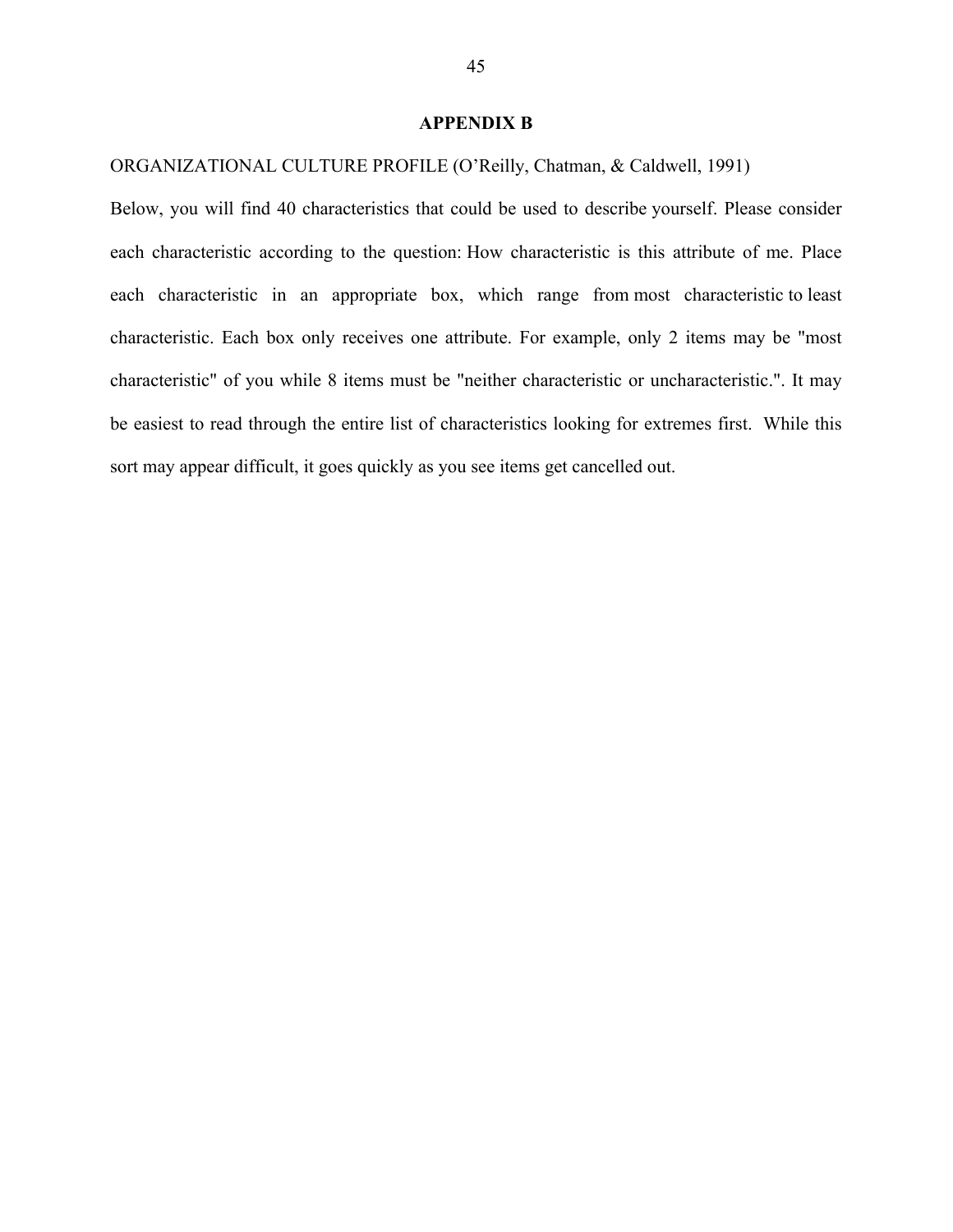|              |                |                |                | 5 |   |                |   |   |
|--------------|----------------|----------------|----------------|---|---|----------------|---|---|
|              |                |                | $\overline{4}$ | 5 | 6 |                |   |   |
|              |                |                | $\overline{4}$ | 5 | 6 |                |   |   |
|              |                |                | $\overline{4}$ | 5 | 6 |                |   |   |
|              |                | 3              | $\overline{4}$ | 5 | 6 | 7              |   |   |
|              | $\overline{2}$ | 3              | $\overline{4}$ | 5 | 6 | 7              | 8 |   |
| $\mathbf{1}$ | $\overline{2}$ | $\overline{3}$ | $\overline{4}$ | 5 | 6 | $\overline{7}$ | 8 | 9 |
| $\mathbf{1}$ | $\overline{2}$ | 3              | $\overline{4}$ | 5 | 6 | $\overline{7}$ | 8 | 9 |

Most characteristic  $\rightarrow$  Neither uncharacteristic nor characteristic  $\rightarrow$  Least characteristic

## **The characteristics are:**

| 1. Adaptability     | 11. Being analytical | 21. Decisiveness   | 31. Offers praise for |  |
|---------------------|----------------------|--------------------|-----------------------|--|
|                     |                      |                    | good performance      |  |
| 2. Stability        | 12. Paying attention | 22. Being          | 32. Being             |  |
|                     | to detail            | competitive        | supportive            |  |
| 3. Being reflective | 13. Confronting      | 23. Being highly   | 33. Being calm        |  |
|                     | conflict directly    | organized          |                       |  |
| 4. Being innovative | 14. Being team       | 24. Achievement    | 34. Developing        |  |
|                     | oriented             | oriented           | friends at work       |  |
| 5. Being quick to   | 15. Sharing          | 25. Having a clear | 35. Being socially    |  |
| take advantage of   | information freely   | guided philosophy  | responsible           |  |
| opportunities       |                      |                    |                       |  |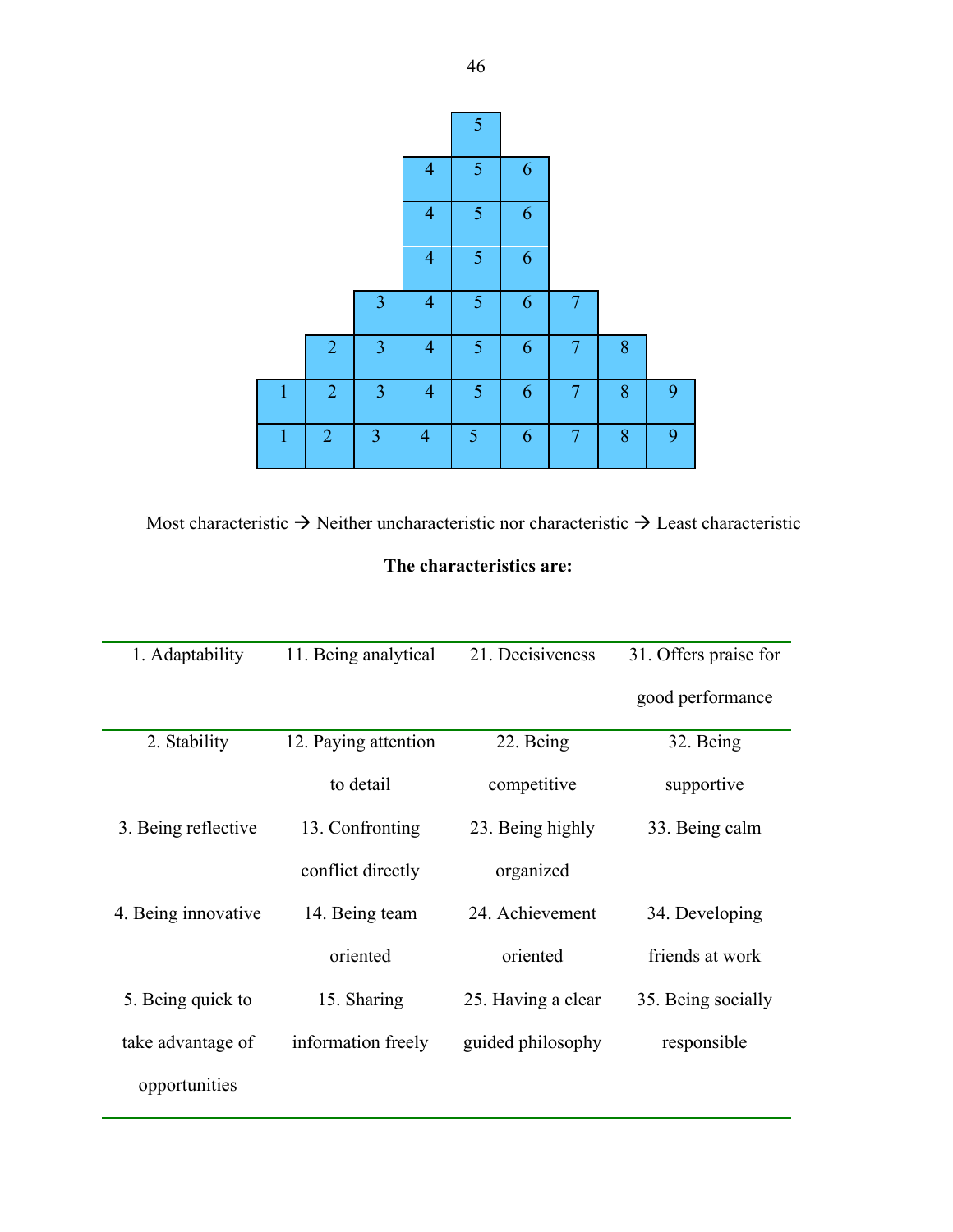| 6. Taking individual | 16. Being people     | 26. Being rules  | 36. Enthusiasm for    |
|----------------------|----------------------|------------------|-----------------------|
| responsibility       | oriented             | oriented         | the job               |
| 7. Risk taking       | 17. Fairness         | 27. Having high  | 37. Working long      |
|                      |                      | performance      | hours                 |
|                      |                      | expectations     |                       |
| 8. Opportunities for | 18. Not being        | 28. Being        | 38. Having a good     |
| professional growth  | constrained by rules | aggressive       | reputation            |
| 9. Autonomy          | 19. Tolerance        | 29. High pay for | 39. An emphasis on    |
|                      |                      | good performance | quality               |
| 10. Being rule       | 20. Informality      | 30. Job security | 40. Being distinctive |
| oriented             |                      |                  |                       |
|                      |                      |                  |                       |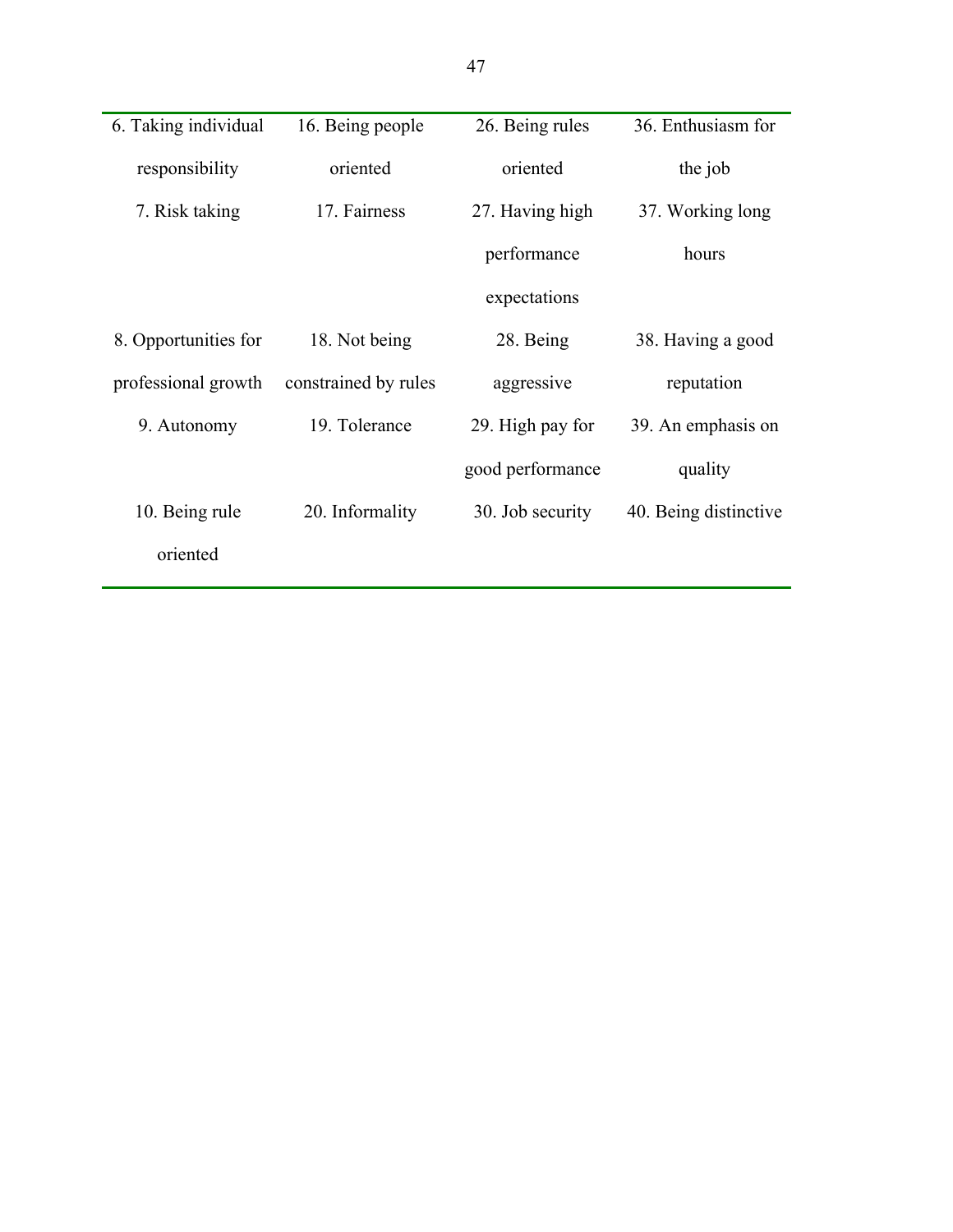#### **APPENDIX C**

#### WORK-VALUES INVENTORY (Manhardt, 1972)

Directions: Using the 1 to 5 scale below as a guide, Please rate how important it is for you to have each of these characteristics present in your ideal job.

| Unimportant | Somewhat    | Neutral | Somewhat  | Very Important |
|-------------|-------------|---------|-----------|----------------|
|             | Unimportant |         | Important |                |
|             |             |         |           |                |

Permits a regular routine in time and place of work

Provides job security

Has clear-cut rules and procedures to follow

Provides ample leisure time off the job

Provides comfortable working conditions

Requires meeting and speaking with many other people

Is intellectually stimulating

Requires originality and creativity

Make a social contribution by the work you do

Satisfies your cultural and aesthetic interests

Encourages continued development of knowledge and skills

Permits you to develop your own methods of doing the work

Provides a feeling of accomplishment

Provides change and variety in duties and activities

Permits advancement to high administrative responsibility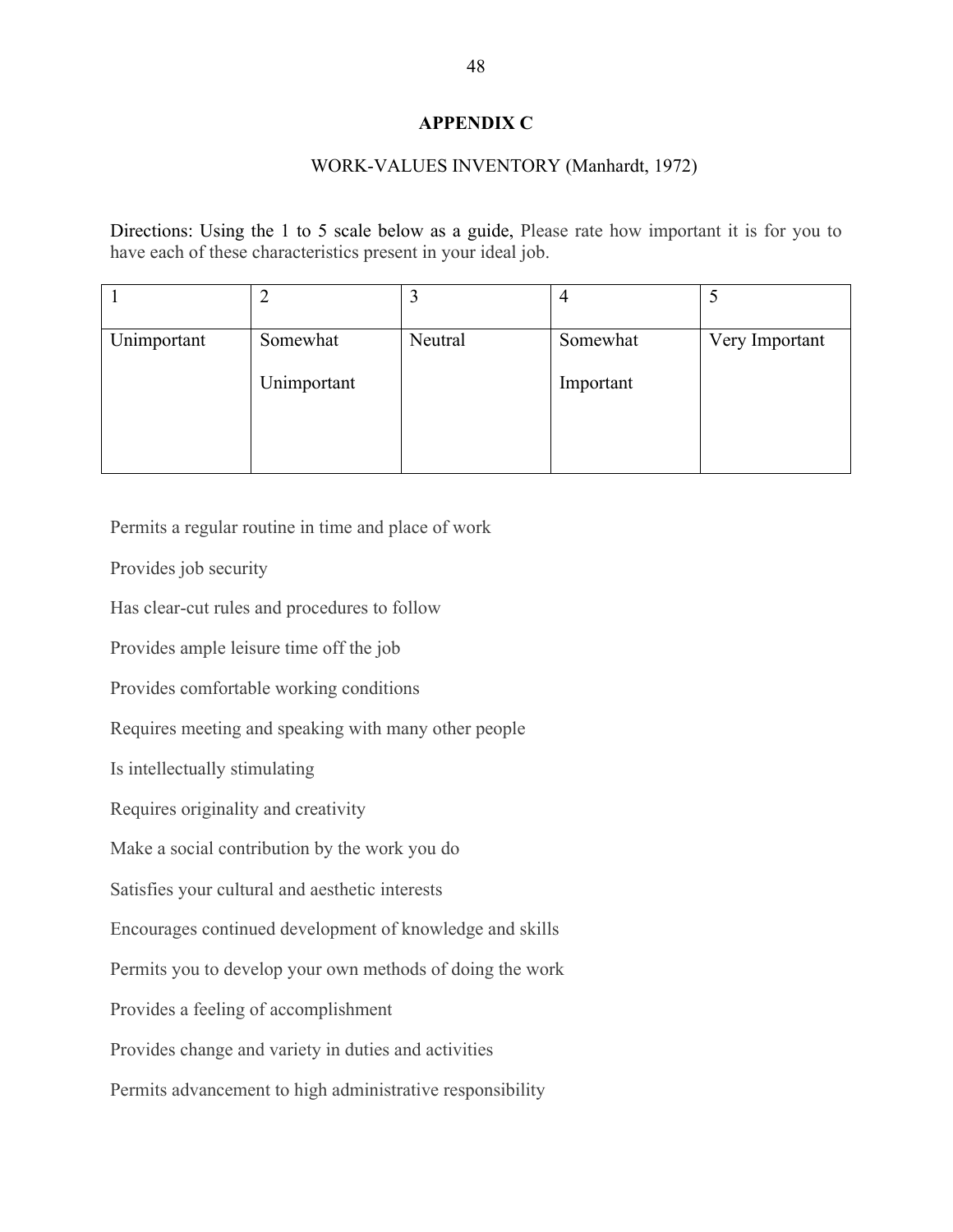Provides the opportunity to earn a high income

Requires supervising others Is respected by other people

Requires working on problems of central importance to the organization

Permits working independently

Gives you the responsibility for taking risks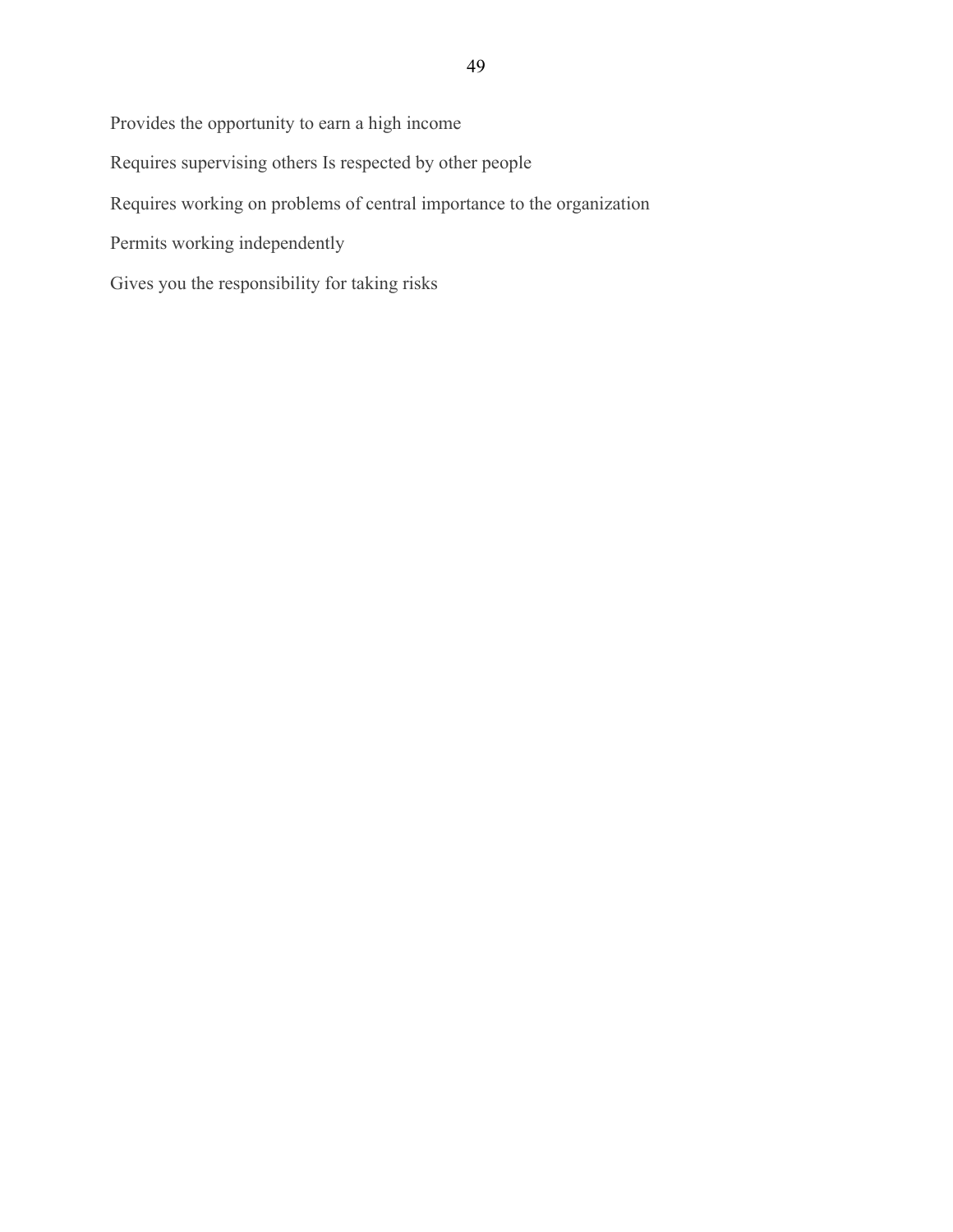### **APPENDIX D**

## SUPERVISOR DEMOGRAPHIC QUESTIONNAIRE

Thank you for completing this survey. The researchers would like to collect some information

about your demographic background.

What is your biological sex?

\_\_\_\_\_Male

Female

What is your racial/ethnic heritage?

\_\_\_\_\_White/Anglo or European American

\_\_\_\_\_Black/African American

\_\_\_\_\_Asian, Asian American, Pacific Islander

\_\_\_\_Hispanic/Latino(a)

Native American

Bi-racial or multi-racial

\_\_\_\_\_Other

What is your age in years?

What is your job title?

 $\mathcal{L}$ 

 $\frac{1}{2}$ 

 $\mathcal{L}_\text{max}$ 

How many years have you been in this position?

 $\mathcal{L}_\text{max}$  and  $\mathcal{L}_\text{max}$  and  $\mathcal{L}_\text{max}$  and  $\mathcal{L}_\text{max}$ 

Have you supervised students in the past?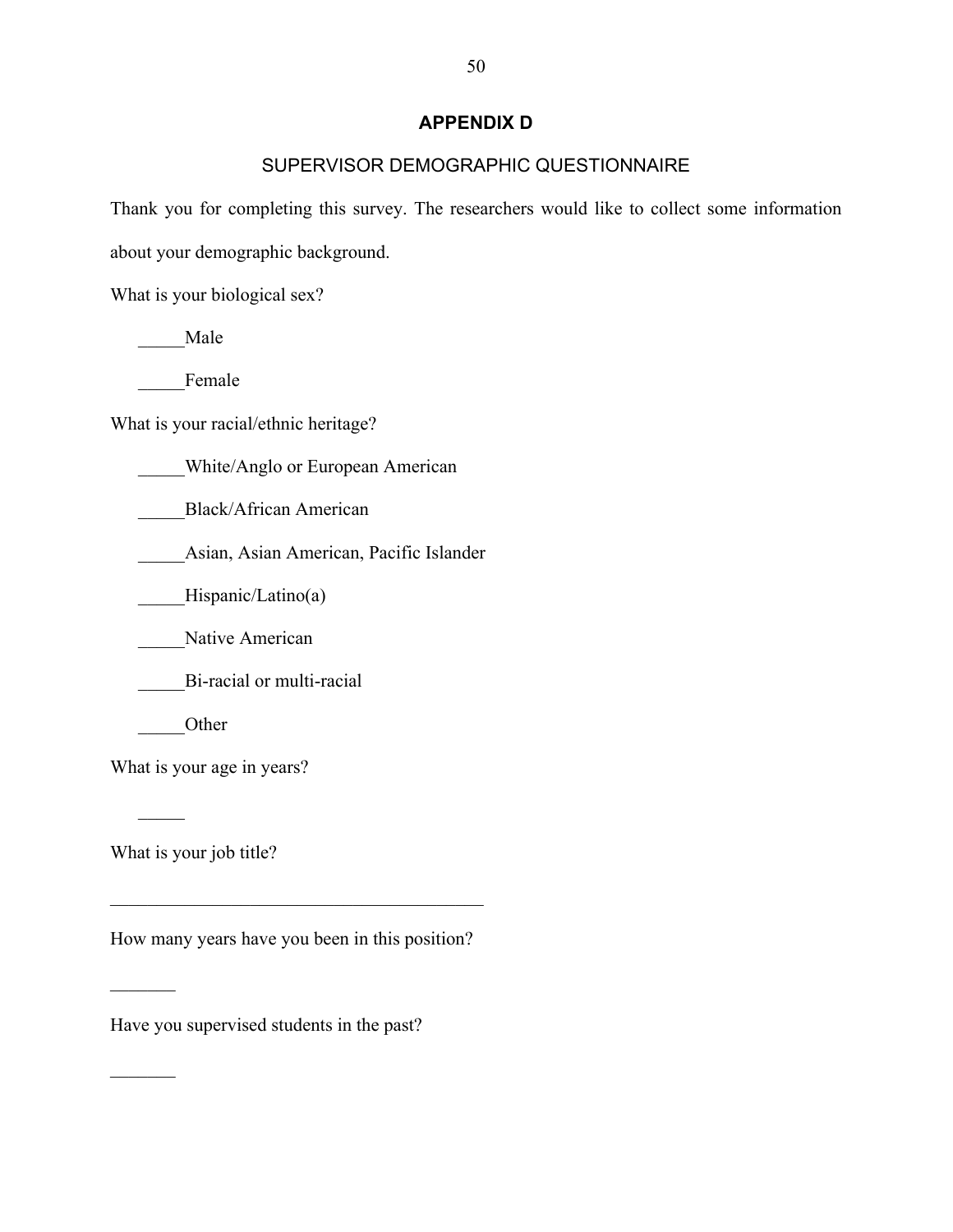If answered yes to previous question, how many times?

 $\overline{\phantom{a}}$ 

 $\overline{\phantom{a}}$ 

On average, how many hours a week do you spend with your current student?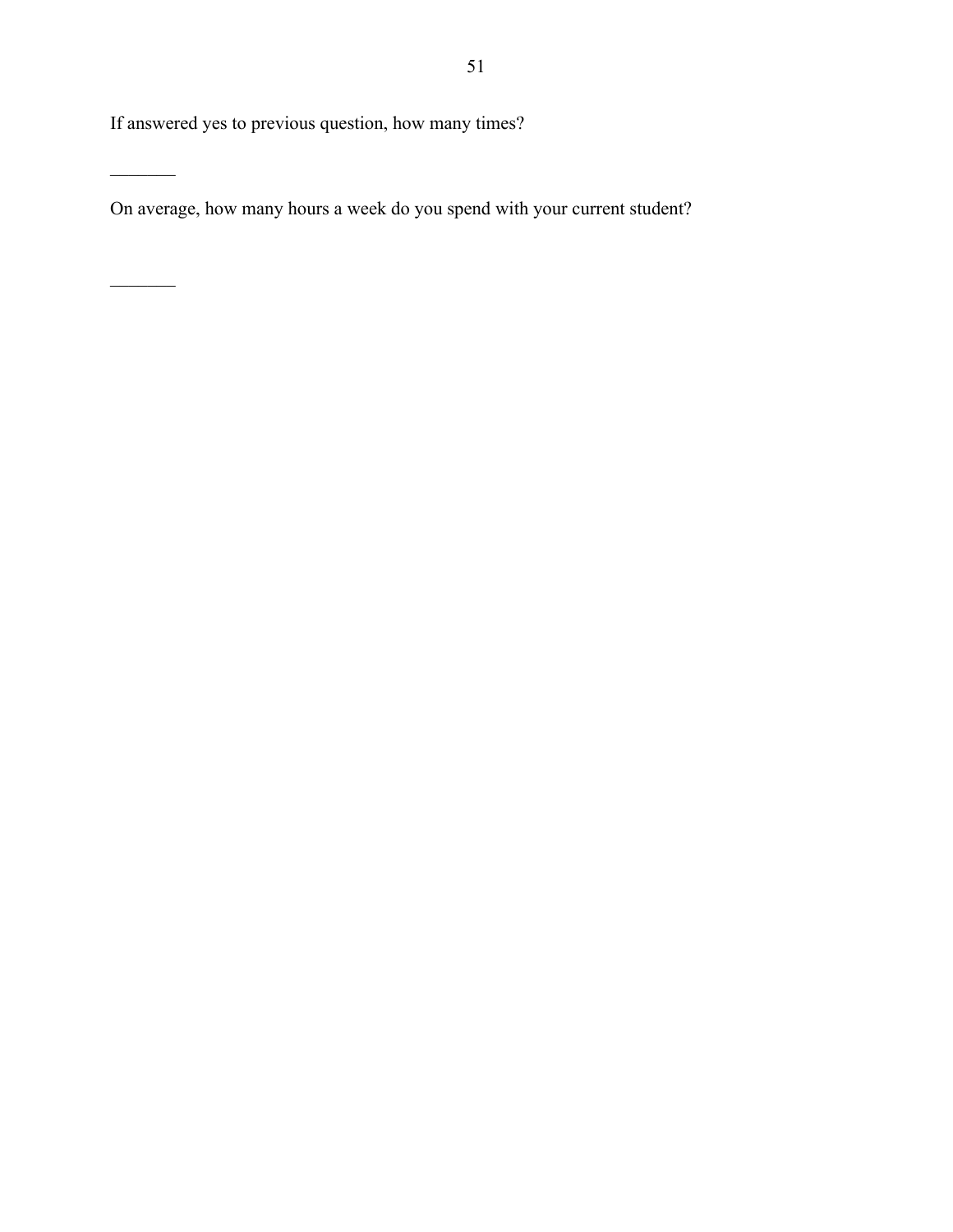### **APPENDIX E**

## STUDENT DEMOGRAPHIC QUESTIONNAIRE

Thank you for completing this survey. The researchers would like to collect some information

about your demographic background.

What is your biological sex?

\_\_\_\_\_Male

Female

What is your racial/ethnic heritage?

\_\_\_\_\_White/Anglo or European American

\_\_\_\_\_Black/African American

\_\_\_\_\_Asian, Asian American, Pacific Islander

\_\_\_\_Hispanic/Latino(a)

Native American

\_\_\_\_\_Bi-racial or multi-racial

\_\_\_\_\_Other

 $\mathcal{L}$ 

 $\frac{1}{2}$ 

 $\mathcal{L}_\text{max}$ 

What is your age in years?

What is your program of study?

What year are you in your program?

 $\mathcal{L}_\text{max}$  and  $\mathcal{L}_\text{max}$  and  $\mathcal{L}_\text{max}$  and  $\mathcal{L}_\text{max}$ 

Have you done a work placement before?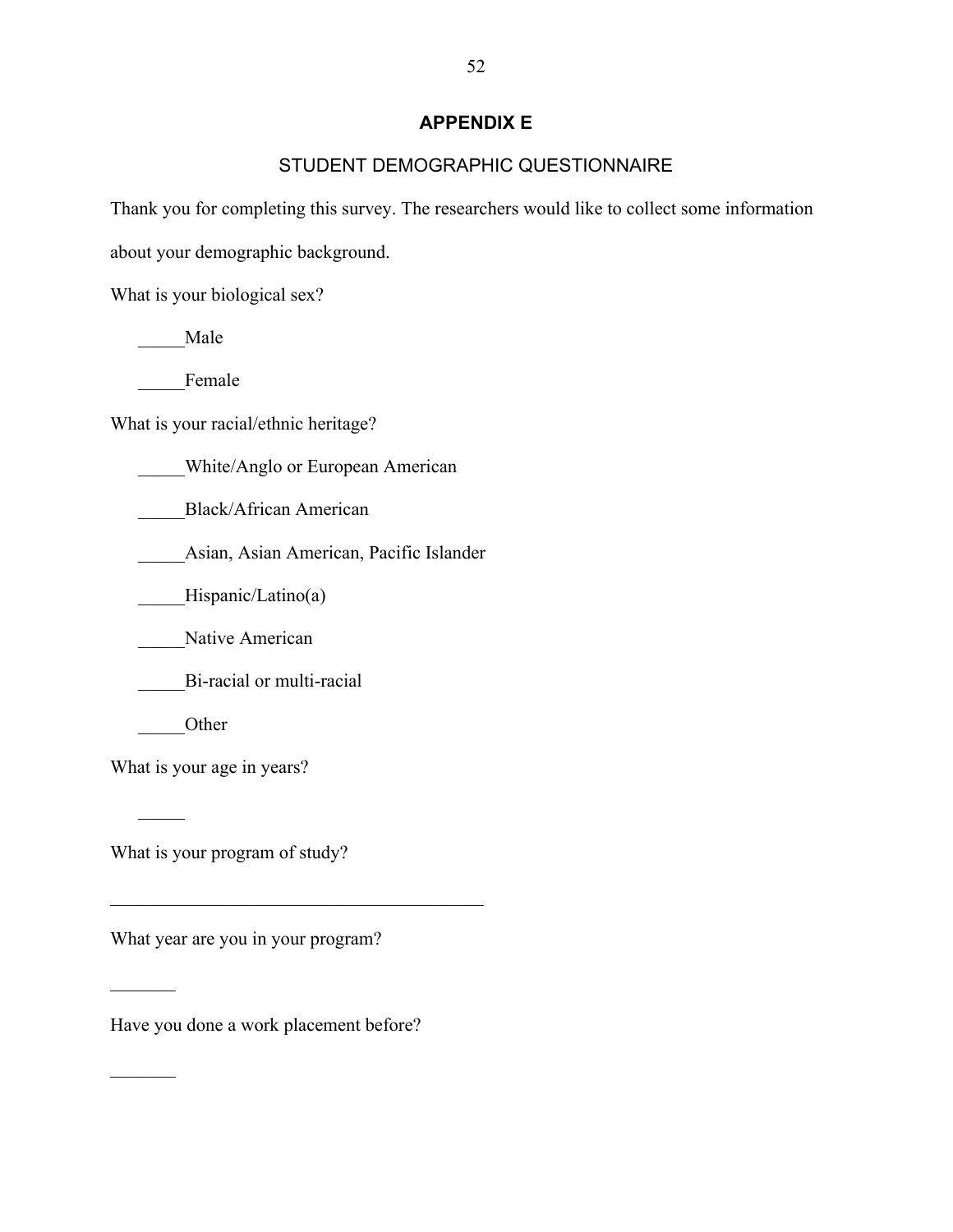If answered yes to previous question, how many times?

 $\overline{\phantom{a}}$ 

 $\frac{1}{2}$ 

On average, how many hours a week do you spend with your supervisor?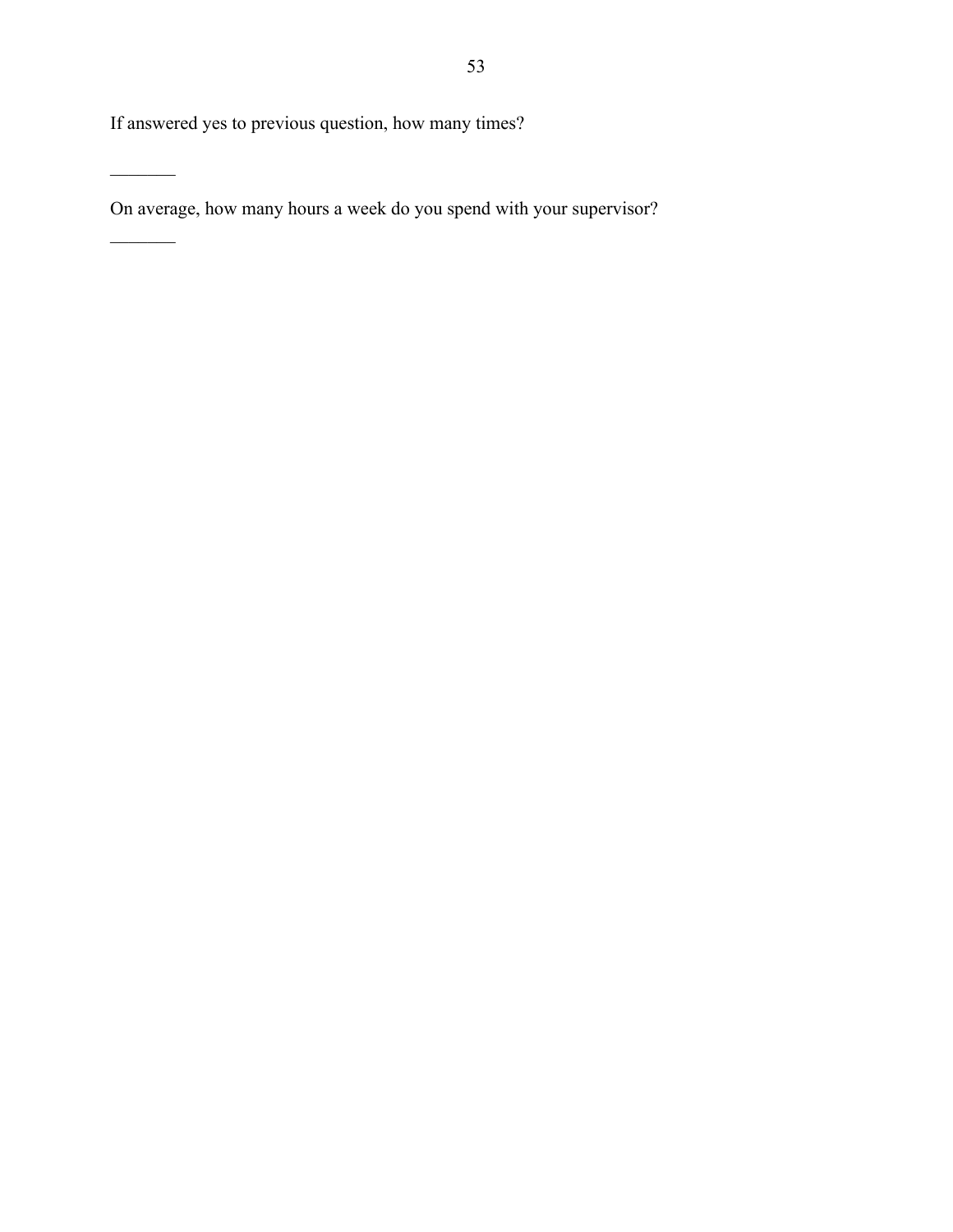#### **REFERENCES**

- Allport, G. W. (1961). *Pattern and growth in personality.* New York: Holt, Rinehart, and Winston.
- Ashkanasy, N. M., & O'connor, C. (1997). Value congruence in leader-member exchange. *The Journal of Social Psychology*, *137*(5), 647-662.
- Avolio, B. J., Walumbwa, F. O., & Weber, T. J. (2009). Leadership: Current Theories, Research, and Future Directions. *Annual Review of Psychology, 60*, 421-449.
- Bauer, T. N., Erdogan, B., Liden, R. C., & Wayne, S. J. (2006). A longitudinal study of the moderating role of extraversion: leader–member exchange, performance, and turnover during new executive development. *Journal of Applied Psychology, 91,* 298-310.
- Bauer, T., N. & Green, S., G. (1996). Development of leader-member exchange: A longitudinal test. *Academy of Management, 39, 1538-1567.*
- Brouer & Harris (2007). Dispositional and situational moderators of the relationship between leader–member exchange and work tension. *Journal of Applied Social Psychology, 37,*  1418-1441.
- Brown, M. E. & Treviño, L. K. (2006). Socialized charismatic leadership, values congruence, and deviance in work groups. *Journal of Applied Psychology, 91,* 954-962.
- Burns, J. (2006). Racial stereotypes, stigma and trust in post-apartheid South Africa. *Economic Modeling*, 23(5), 805–821.
- Caldwell, D. M. & O'Reilly, C. A. (1990). Measuring person-job fit using a profile comparison process. *Journal of Applied Psychology*, 648-657.
- Cohen, J. (1988). Significance test or effect size? *Psychological Bulletin, 103,* 1-5-110.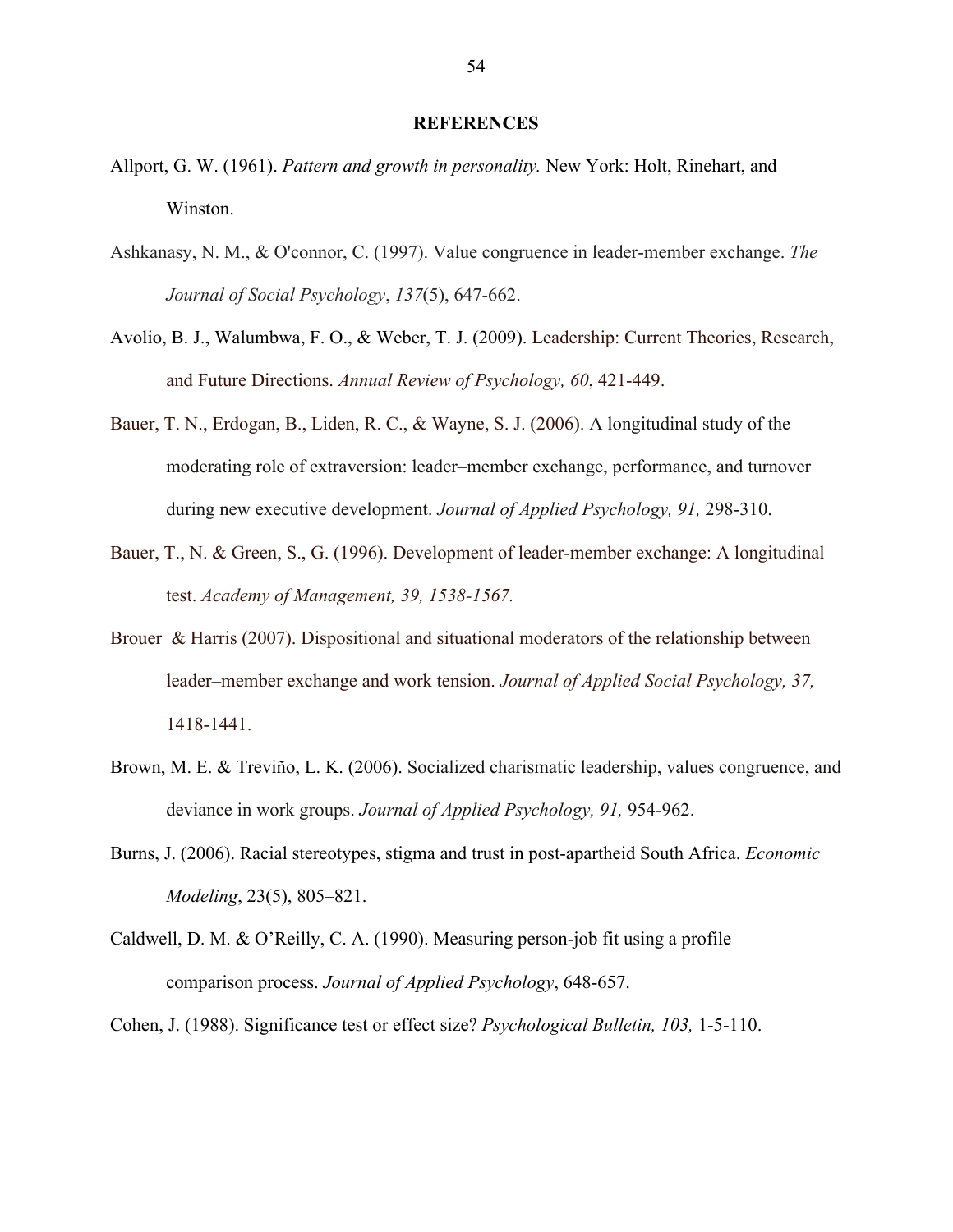- Costa, P. T., Jr, & McCrae, R. R. (1992). *Revised NEO Personality Inventory (NEO-PI-R) and NEO Five Factor Inventory (NEO-FFI) professional manual.* Odessa, FL; Psychological Assessment Resources.
- Chatman, J. A. (1991). Matching people and organizations: selection and socialization in public accounting firms. *Administrative Science Quarterly, 36,* 459-484.
- Cropanzano, R., James, K., & Konovsky, M. A. (1993). Dispositional affectivity as a predictor of work attitudes and job performance. *Journal of Organizational Behavior, 14,* 595-606.
- Dansereau, F., Graen, G., & Haga, W. J. (1975). A vertical dyad linkage approach to leadership within formal organizations: A longitudinal investigation of the role making process. *Organizational behavior and human performance*,*13*(1), 46-78.
- DeRue. D. S. & Morgeson, F. P. (2007). Stability and change in person–team and person–role fit over time: the effects of growth satisfaction, performance, and general self-efficacy. *Journal of Applied Psychology, 92,* 1242-1253.
- Dienesch, R. M. & Liden, R. C. (1986). Leader-member exchange model of leadership: a critique and further development. *Academy of Management Review, 11,* 618-634.
- Gajendran, R. S., & Joshi, A. (2012). Innovation in globally distributed teams: The role of LMX, communication frequency, and member influence on team decisions. *Journal of Applied Psychology*, *97*(6), 1252-1261.
- Gerstner, C. R. & Day, D. V. (1997). Meta-analytic review of leader-member exchange theory: correlates and construct issues. *Journal of Applied Psychology, 82, 827-844.*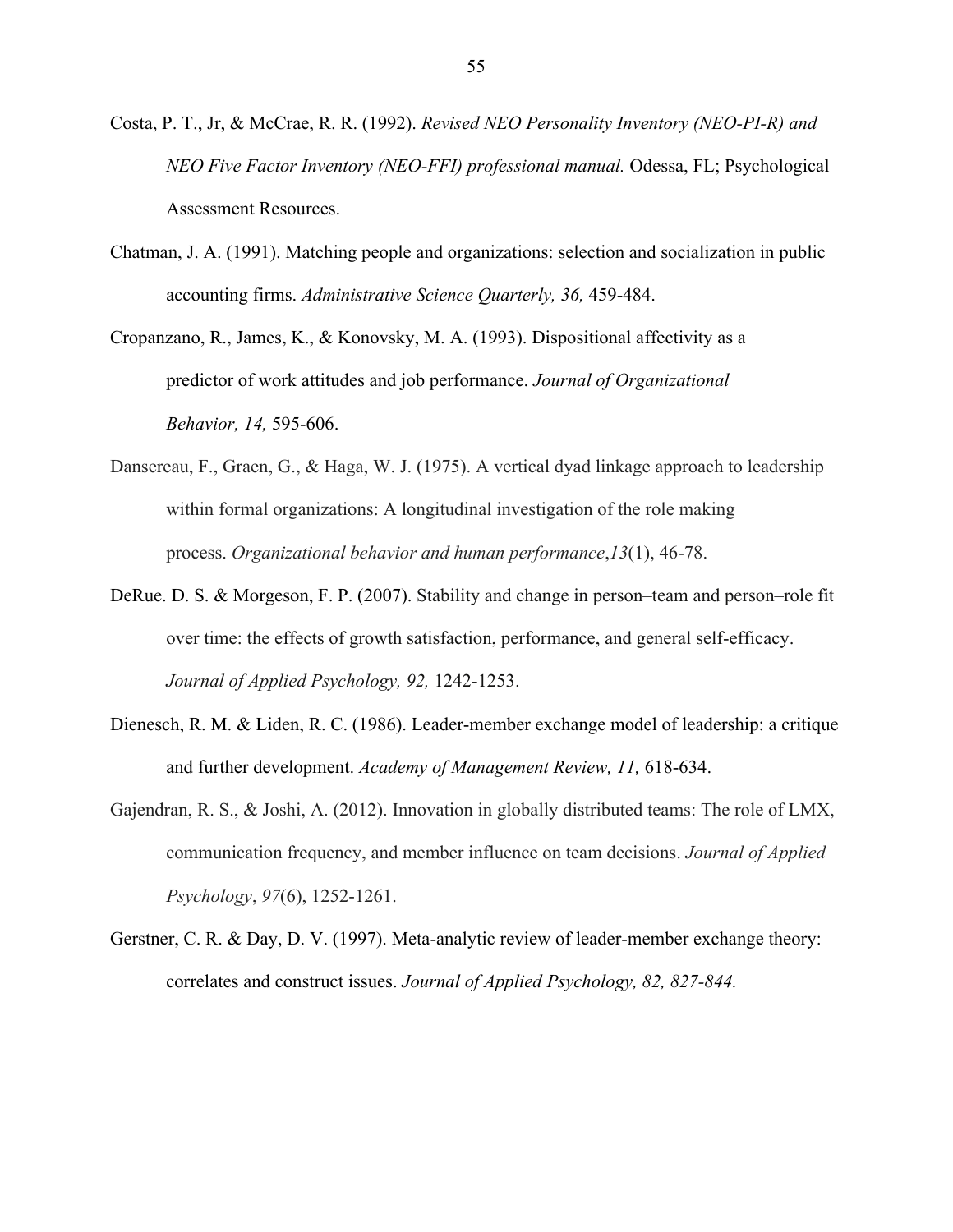- Giberson, T. R., Resick, C. J., Dickson, M. W., Mitchelson, J. K., Randall, K. R., & Clark, M. A. (2009). Leadership and organizational culture: Linking CEO characteristics to cultural values. *Journal of Business and Psychology*, *24*(2), 123-137.
- Gooty, J., Serban, A., Thomas, J. S., Gavin, M. B., & Yammarino, F. J. (2012). Use and misuse of levels of analysis in leadership research: An illustrative review of leader–member exchange. *The Leadership Quarterly*, *23*, *1080-1103.*
- Graen, G. (1976). Role-making processes within complex organizations. In M. D. Dunnette (Ed.), *Handbook of Industrial and Organizational Psychology*, 1201-1245. Chicago: Rand McNally.
- Graen, G., Dansereau, F., & Minami, T. (1972). Dysfunctional leadership styles. *Organizational behavior and human performance*, *7*(2), 216-236.
- Graen, G., Novak, M. A., & Sommerkamp, P. (1982). The effects of leader-member exchange and job design on productivity and satisfaction: testing a dual attachment model. *Behavior and Human Performance, 30*, 109-131.
- Graen, G. B., & Scandura, T. A. (1987). Toward a psychology of dyadic organizing. *Research in Organizational Behavior, 9*, 175−208.
- Gutierrez, A. P., Candela, L. L., & Carver, L. (2012). The structural relationships between organizational commitment, global job satisfaction, developmental experiences, work values, organizational support, and person-organization fit among nursing faculty. *Journal of Advanced Nursing, 68,* 1601-1614.
- Hayibor, S., Agle, B. R., Sears, G. J., Sonnenfeld, J. A., & Ward, A. (2011). Value congruence and charismatic leadership in CEO-top manager relationships: an empirical investigation. *Journal of Business Ethics, 102,* 237-254.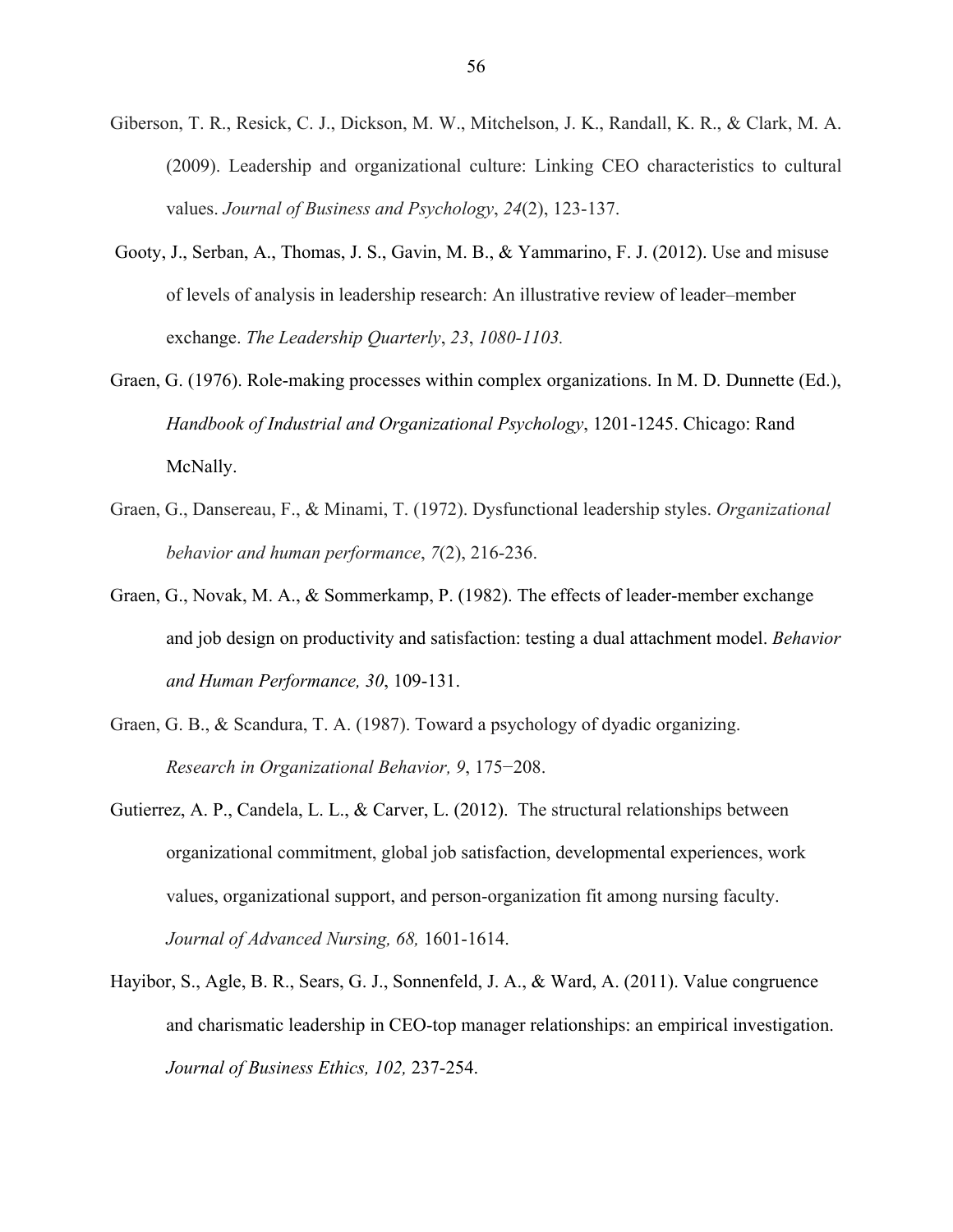- Henderson, D. J., Wayne, S. J., Shore, L. M., Bommer, W. H., & Tetrick, L. E. (2009). Leadermember exchange, differentiation, and psychological contract fulfillment: a multi-level examination. *Journal of Applied Psychology, 93,* 1208-1219.
- Kristof-Brown, A. L., Zimmerman, R. D., & Johnson, E. C. (2005). Consequences of individuals' fit at work: A meta-analysis of person–job, person–organization, person-group, and person–supervisor fit. *Personnel Psychology, 58*, 281–342.
- Leuty, M. E., & Hansen, J. I. C. (2011). Evidence of construct validity for work values. *Journal of Vocational Behavior*, *79*(2), 379-390.
- Liden, R. C., & Maslyn, J. M. (1998). Multidimensionality of leader– member exchange: an empirical assessment through scale development. *Journal of Management, 24,* 43–72.
- Liden, R. C, Wayne, S. J., & Stilwell, D. (1993). A Longitudinal Study on the Early Development of Leader-Member Exchange. *Journal of Applied Psychology*, *78*, 662-674.
- Loi, R., Chan, K. W., & Lam, L. W. (2014). Leader–member exchange, organizational identification, and job satisfaction: A social identity perspective. *Journal of Occupational and Organizational psychology*, *87*(1), 42-61.
- Markham, S. E., Yammarino, F. J., Murray, W. D., & Palanski, M. E. (2010). Leader–member exchange, shared values, and performance: Agreement and levels of analysis do matter. *The Leadership Quarterly, 21*, 469-480.
- Meglino, B. M. & Ravlin, E. C. (1998). Individual values in organizations: Concepts, controversies, and research*. Journal of Management, 24, 351–389.*
- Manhardt, P. J. (1972). Job orientation of male and female college graduates in business. *Personnel Psychology*, *25*(2), 361-368.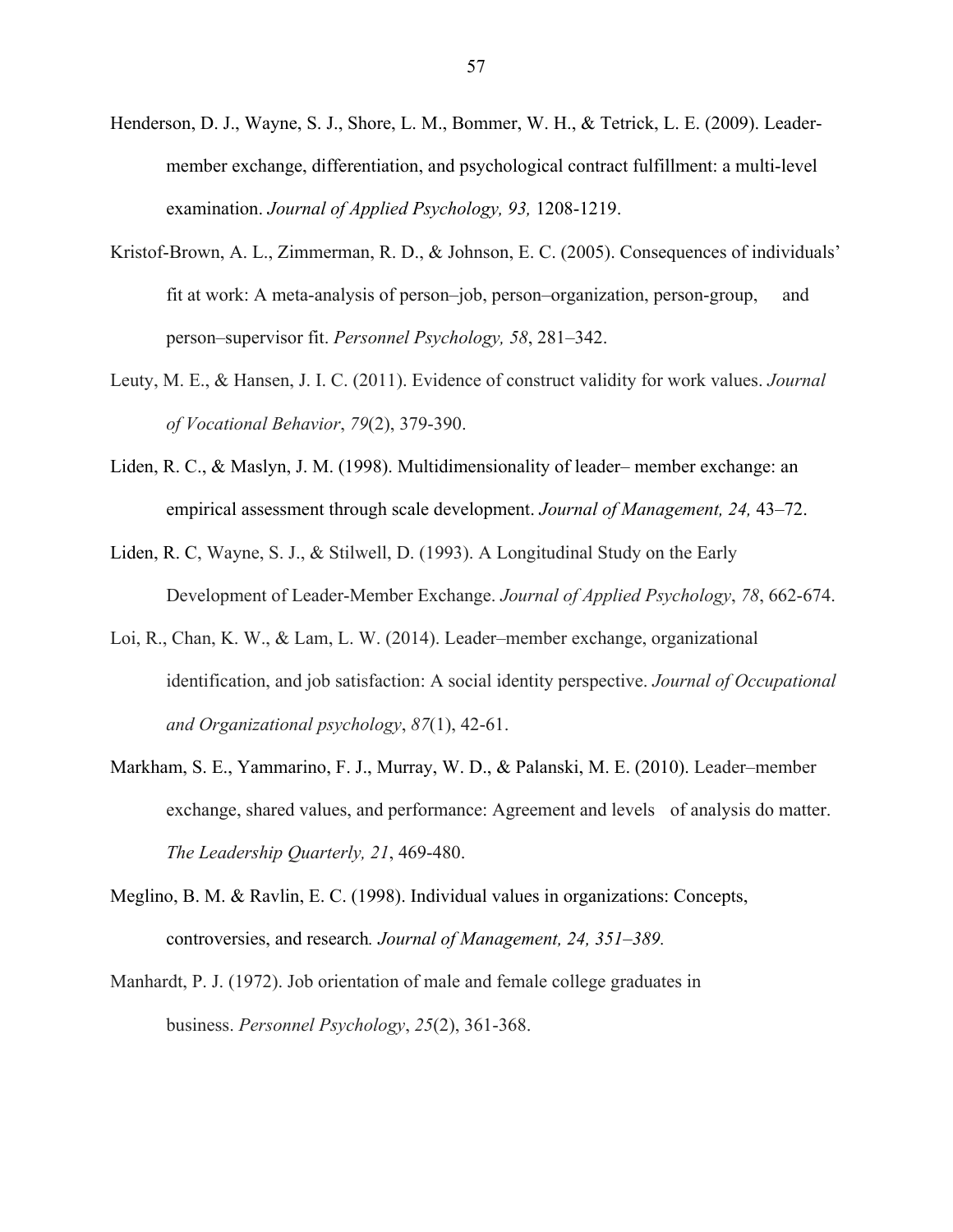- Murphy, K. (1998). Using power analysis to evaluate and improve research. In Rogelberg, S. G. (Ed.), Handbook of research methods in industrial and organizational psychology (119- 137). Malder, MA: Blackwell Publishing.
- Nahrgang, J. D., Morgeson, F. P., & Ilies, R. (2009). The development of leader-member exchanges: exploring how personality and performance influence leader and member relationships over time. *Organizational Behavior and Human Decision Processes, 108, 256-266.*
- Olsson, L., Hemlin, S., & Pousette, A. (2012). A multi-level analysis of leader-member exchange and creative performance in research groups. *The Leadership Quarterly, 23, 604-619.*
- O'Reilly, C. A., & Chatman, J. A. (1996). Culture as social control: Corporations, cults and commitment. In B. Staw & L. Cummings (Eds.), *Research in organizational behavior*  (Vol. 18, pp. 157– 200). Stamford, CT: JAI Press.
- O'Reilly, C. A., Chatman, J. A., & Caldwell, D. F. (1991). People and organizational culture: A profile comparison approach to person-organizational fit. *Academy of Management Journal, 34,* 487-516.
- Park, S., Sturman, M. C., Vanderpool, C., & Chan, E. (2015). Only time will tell: The changing relationships between LMX, job performance, and justice. *Journal of Applied Psychology, 100, 660-680.*
- Schleicher, Hansen, & Fox. (2010). Job attitudes and work values. *APA Handbook of Industrial and Organizational Psychology.*

Schneider, B. (1987). The people make the place. *Personnel Psychology, 40,* 437-453.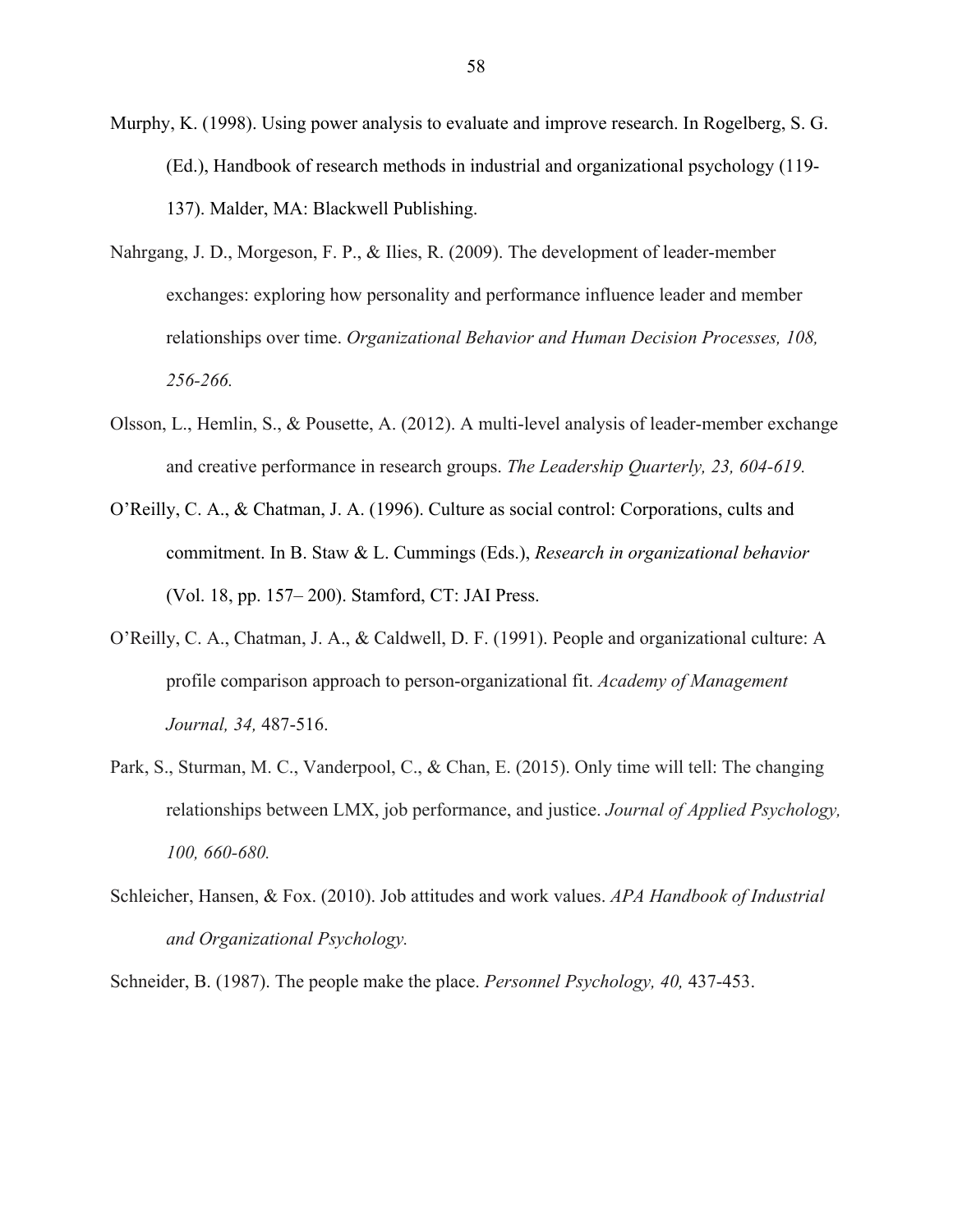- Sin, H. P., Nahrgang, J. D., & Morgeson, F. P. (2009). Understanding why they don't see eye to eye: An examination of leader–member exchange (LMX) agreement. *Journal of Applied Psychology*, *94*(4), 1048-1057.
- Tajfel, H., & Turner, J. C. (1979). An integrative theory of intergroup conflict. In: W. G. Austin & S. Worchel (Eds), *The Social Psychology of Intergroup Relations* (pp. 33–47). Monterey, CA: Brooks/Cole.
- Tseng, H. W., & Yeh, H. T. (2013). Team members' perceptions of online teamwork learning experiences and building teamwork trust: A qualitative study.*Computers & Education*, *63*, 1-9.
- Vanneste, B. S., Puranam, P. & Kretschmer, T. (2014). Trust over time in exchange relationships: Meta-analysis and theory. *Strategic Management Journal*, *35*(12), 1891-1902.
- Van Knippenberg, D. & Hogg, M. A. (2003) A social identity model of leadership effectiveness in organizations. *Research in Organizational Behavior, 25,* 243-295.
- Van Vianen, A., Shen, C. T., & Chuang, A. A. (2011). Person–organization and person– supervisor fits: Employee commitments in a Chinese context. *Journal of Organizational Behavior, 32,* 906-926.
- Wilson, R. K., & Eckel, C. C. (2006). Judging a book by its cover. *Political Research Quarterly, 59*(2), 189–202.
- Zhang, Z., Waldman, D. A., & Wang, Z. (2012). A multi-level investigation of leader-member exchange, informal leader emergence, and individual and team performance. *Personnel Psychology, 65, 49-78.*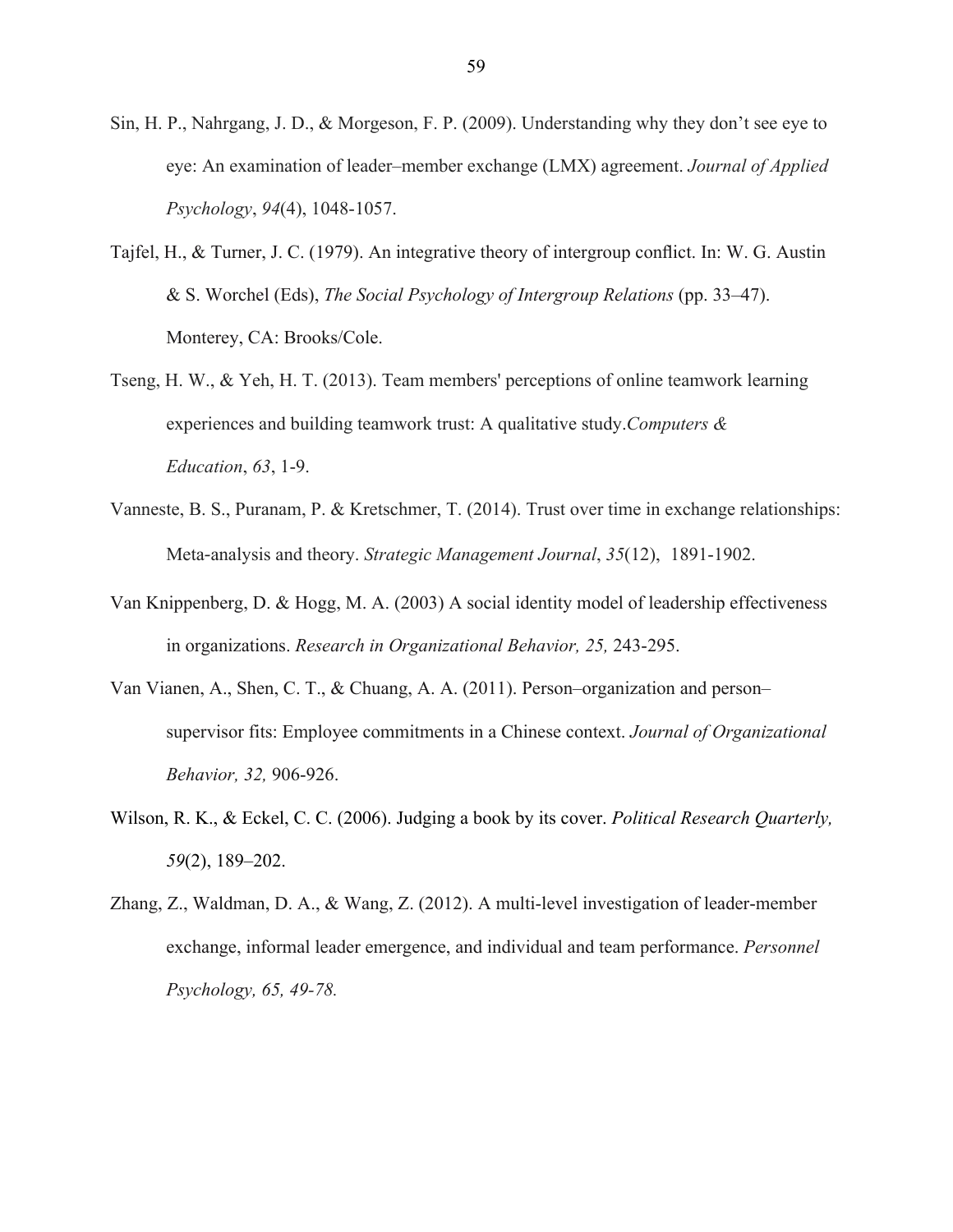#### **ABSTRACT**

#### **THE IMPACT OF SUPERVISOR-SUBORDINATE WORK-VALUE CONGRUENCY ON THE DEVELOPMENT OF LEADER-MEMBER EXCAHNGE**

#### BY

#### **GREGORY R. THRASHER**

#### **August 2015**

**Advisor:** Marcus Dickson, PhD

**Major:** Psychology (Industrial/Organizational)

**Degree:** Master of Arts

This study evaluates the antecedents and dynamic interplay between leader and follower levels of leader-member exchange (LMX). Value congruence and dyad contact are specifically looked at as predictors of both levels of and agreement of LMX. Social work students taking part in a work placement along with their supervisors composed 34 matched dyad pairs and 268 unmatched individuals. Results suggest that both value congruency and dyad contact predict LMX, with dyad contact predicting LMX differentiation. Value congruence displayed incremental validity in predicting LMC beyond dyad contact. Interestingly, these relationships were moderated by leader-follower status, suggesting that followers are much more sensitive to the effects of individual and environmental dyad characteristics.